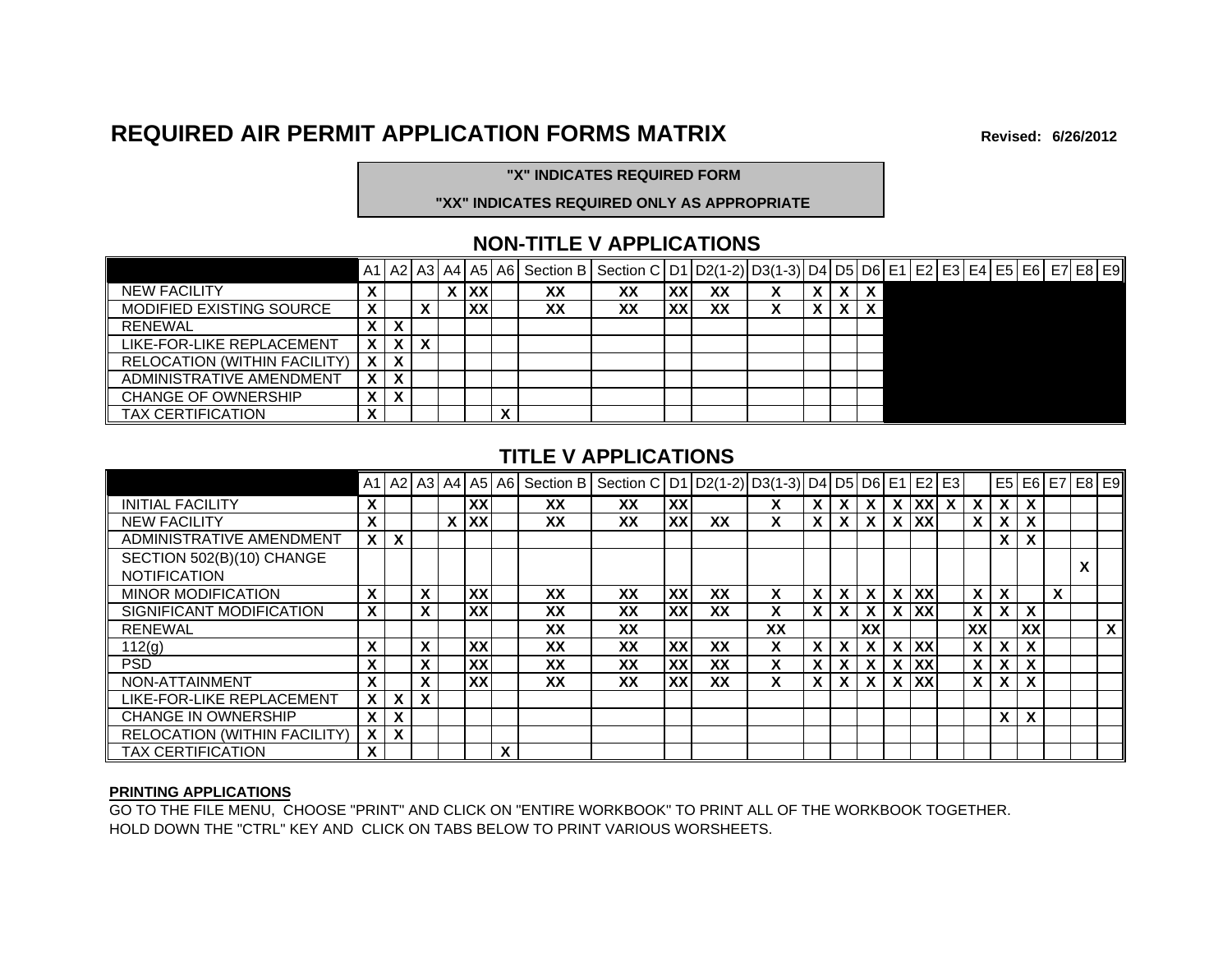| IA1                                                          | <b>FACILITY (General Information)</b>                                                                                |
|--------------------------------------------------------------|----------------------------------------------------------------------------------------------------------------------|
| REVISED: 6/26/2012                                           | FORSYTH COUNTY - APPLICATION FOR AIR PERMIT TO CONSTRUCT/OPERATE                                                     |
| <b>FACILITY NAME:</b>                                        | MAILING ADDRESS:                                                                                                     |
| SITE ADDRESS:                                                | CITY:                                                                                                                |
| CITY:                                                        | ZIP CODE:<br>STATE:                                                                                                  |
| <b>FACILITY LATITUDE:</b>                                    | FACILITY LONGITUDE:                                                                                                  |
| HORIZONTAL COLLECTION METHOD CODE:                           | HORIZONTAL REFERENCE DATUM CODE:<br><b>GEOGRAPHIC REFERENCE POINT CODE:</b>                                          |
| ON-SITE CONTACT PERSON:                                      | TITLE:                                                                                                               |
| PHONE:<br>FAX:                                               | EMAIL:                                                                                                               |
| LEGAL CORPORATE OWNER:                                       |                                                                                                                      |
| TECHNICAL CONTACT:                                           | TITLE:                                                                                                               |
| ADDRESS:                                                     | CITY:                                                                                                                |
|                                                              | ZIP CODE:<br>STATE:                                                                                                  |
| FAX:<br>PHONE:                                               | EMAIL:                                                                                                               |
| RESPONSIBLE OFFICIAL:                                        | TITLE:                                                                                                               |
| ADDRESS:                                                     | CITY:                                                                                                                |
|                                                              | ZIP CODE:<br>STATE:                                                                                                  |
| PHONE:<br>FAX:                                               | EMAIL:                                                                                                               |
| <b>CURRENT PERMIT NO:</b>                                    | <b>EXPIRATION DATE:</b>                                                                                              |
| TYPE OF OPERATION:                                           |                                                                                                                      |
| PRIMARY 6 DIGIT NAICS CODE:                                  | PRIMARY NAICS DESCRIPTION:                                                                                           |
| PRIMARY SIC CODE:                                            | PRIMARY SIC CODE DESCRIPTION:                                                                                        |
| <b>FACILITY CLASSIFICATION:</b><br>I I TITLE V               | $\Box$ SYNTHETIC MINOR<br>$\Box$ SMALL<br><b>EXCLUSIONARY SMALL</b>                                                  |
| TITLE V APPLICABILITY: CAP EMISSIONS                         | $\Box$ HAP EMISSIONS<br>$\Box$ OTHER EMISSIONS<br>$\Box$ CATEGORY:                                                   |
|                                                              | APPLICATION IS BEING MADE FOR (CHECK ALL THAT APPLY, NOTE: (TV) INDICATES APPLICABILITY TO TITLE V FACILITIES ONLY): |
| <b>I INEW FACILITY</b>                                       | <b>MODIFICATION</b><br><b>DISPERSION MODELING</b>                                                                    |
| $\Box$ INITIAL TITLE V PERMIT (TV)                           | $\Box$ SIGNIFICANT MODIFICATION (TV)<br>$\Box$ MINOR MODIFICATION (TV)                                               |
| NEW SOURCE REVIEW PSD/NAA                                    | │ │ CASE-BY-CASE MACT<br>    TAX CERTIFICATION                                                                       |
|                                                              | RELOCATION (WITHIN FACILITY)<br>LIKE-FOR-LIKE REPLACEMENT                                                            |
| <b>RENEWAL</b>                                               | <b>OWNERSHIP CHANGE</b><br>OFF PERMIT NOTIFICATION (TV)                                                              |
| SOURCE REDUCTION & RECYCLING FORM D3-3<br>HAVE YOU INCLUDED: | $\Box$ PLANT LAYOUT<br>$\vert\,\,\vert$ APPLICATION FEE                                                              |
| FLOW CHART(S)                                                | ROOF DIAGRAM<br>$\Box$ PLOT PLAN<br>AREA DIAGRAM                                                                     |
| PROPOSED SCHEDULE                                            |                                                                                                                      |
| BEGIN CONSTRUCTION:                                          | COMPLETE CONSTRUCTION:<br>STARTUP:<br><b>BEGIN OPERATION:</b>                                                        |
| DO YOU CLAIM CONFIDENTIALITY OF DATA?                        | $\Box$ NO<br>(SEE INSTRUCTIONS)<br>__ YES                                                                            |
|                                                              |                                                                                                                      |
|                                                              |                                                                                                                      |
|                                                              |                                                                                                                      |
| SIGNATURE OF RESPONSIBLE OFFICIAL                            | <b>TITLE</b><br><b>DATE</b>                                                                                          |
|                                                              |                                                                                                                      |
| PRINTED NAME                                                 |                                                                                                                      |

**SECTION A**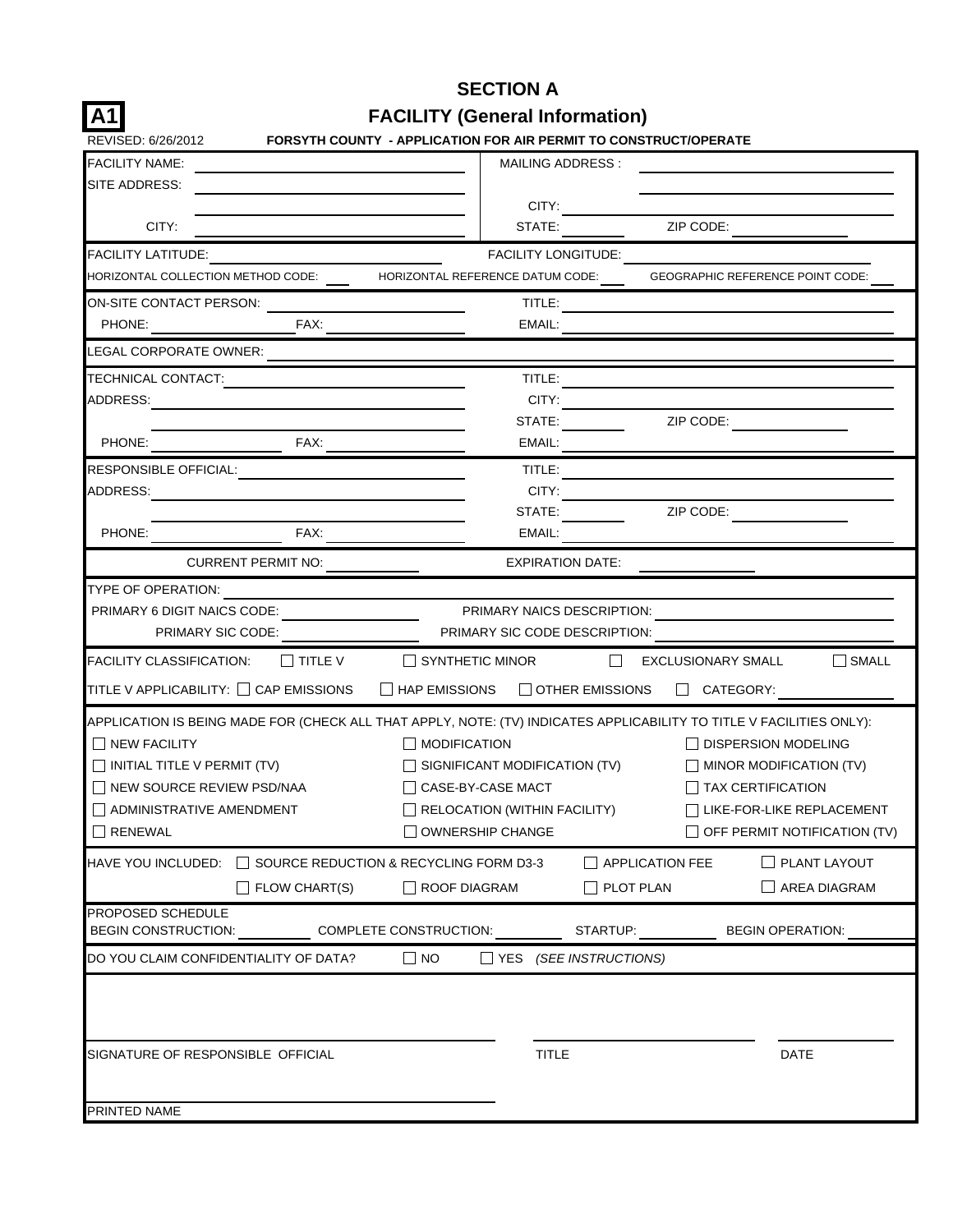**A2**

# **SECTION A**

| <b>NOTIFICATION/CHANGE FORM</b> |
|---------------------------------|
|---------------------------------|

| REVISED: 6/26/2000                                                                               | <b>FORSYTH COUNTY - APPLICATION FOR AIR PERMIT TO CONSTRUCT/OPERATE</b> |                                     |
|--------------------------------------------------------------------------------------------------|-------------------------------------------------------------------------|-------------------------------------|
| Check which of the following permit change(s) is being requested:                                |                                                                         |                                     |
|                                                                                                  |                                                                         |                                     |
| Administrative Amendment □ Renewal                                                               |                                                                         | □ Change of Ownership               |
|                                                                                                  | Like-for-like Replacement □ Off Permit Modification (TV)                | $\Box$ Relocation (Within Facility) |
| <b>ADMINISTRATIVE AMENDMENT (explain):</b>                                                       | $\Box$ NON-TITLE V                                                      | $\Box$ TITLE V                      |
|                                                                                                  |                                                                         |                                     |
|                                                                                                  |                                                                         |                                     |
|                                                                                                  |                                                                         |                                     |
|                                                                                                  |                                                                         |                                     |
|                                                                                                  |                                                                         |                                     |
|                                                                                                  |                                                                         |                                     |
|                                                                                                  |                                                                         |                                     |
| <b>REQUEST FOR RENEWAL (Title V Use Form E9):</b>                                                |                                                                         |                                     |
| Permit Number: _________                                                                         | Expiration Date: ____________ Fee Enclosed: _________                   |                                     |
|                                                                                                  |                                                                         |                                     |
| ALL REQUESTS FOR RENEWAL MUST BE ACCOMPANIED BY A SIGNED STATEMENT INDICATING NO CHANGES IN      |                                                                         |                                     |
| OPERATION FROM LAST PERMIT ISSUANCE. ALSO, ATTACH THE RENEWAL FORM FOR NON-TITLE V FACILITIES.   |                                                                         |                                     |
| <b>CHANGE OF OWNERSHIP:</b>                                                                      | $\Box$ NON-TITLE V                                                      | $\Box$ TITLE V                      |
| <b>Current Permit</b>                                                                            | New Permit                                                              |                                     |
|                                                                                                  |                                                                         |                                     |
|                                                                                                  |                                                                         |                                     |
|                                                                                                  |                                                                         |                                     |
|                                                                                                  |                                                                         |                                     |
|                                                                                                  |                                                                         |                                     |
| Attach letter as required by 3Q .0305 or .0524 of the Forsyth County Air Quality Technical Code. |                                                                         |                                     |
| RELOCATION (WITHIN FACILITY): and MON-TITLE V and TITLE V                                        |                                                                         |                                     |
| (Include layout drawings showing new equiment location(s)                                        |                                                                         |                                     |
|                                                                                                  |                                                                         |                                     |
|                                                                                                  |                                                                         |                                     |
|                                                                                                  |                                                                         |                                     |
|                                                                                                  |                                                                         |                                     |
|                                                                                                  |                                                                         |                                     |
|                                                                                                  |                                                                         |                                     |
| LIKE-FOR-LIKE REPLACEMENT (explain):                                                             |                                                                         | NON-TITLE V<br>$\Box$ TITLE V       |
|                                                                                                  |                                                                         |                                     |
|                                                                                                  |                                                                         |                                     |
|                                                                                                  |                                                                         |                                     |
|                                                                                                  |                                                                         |                                     |
|                                                                                                  |                                                                         |                                     |
|                                                                                                  |                                                                         |                                     |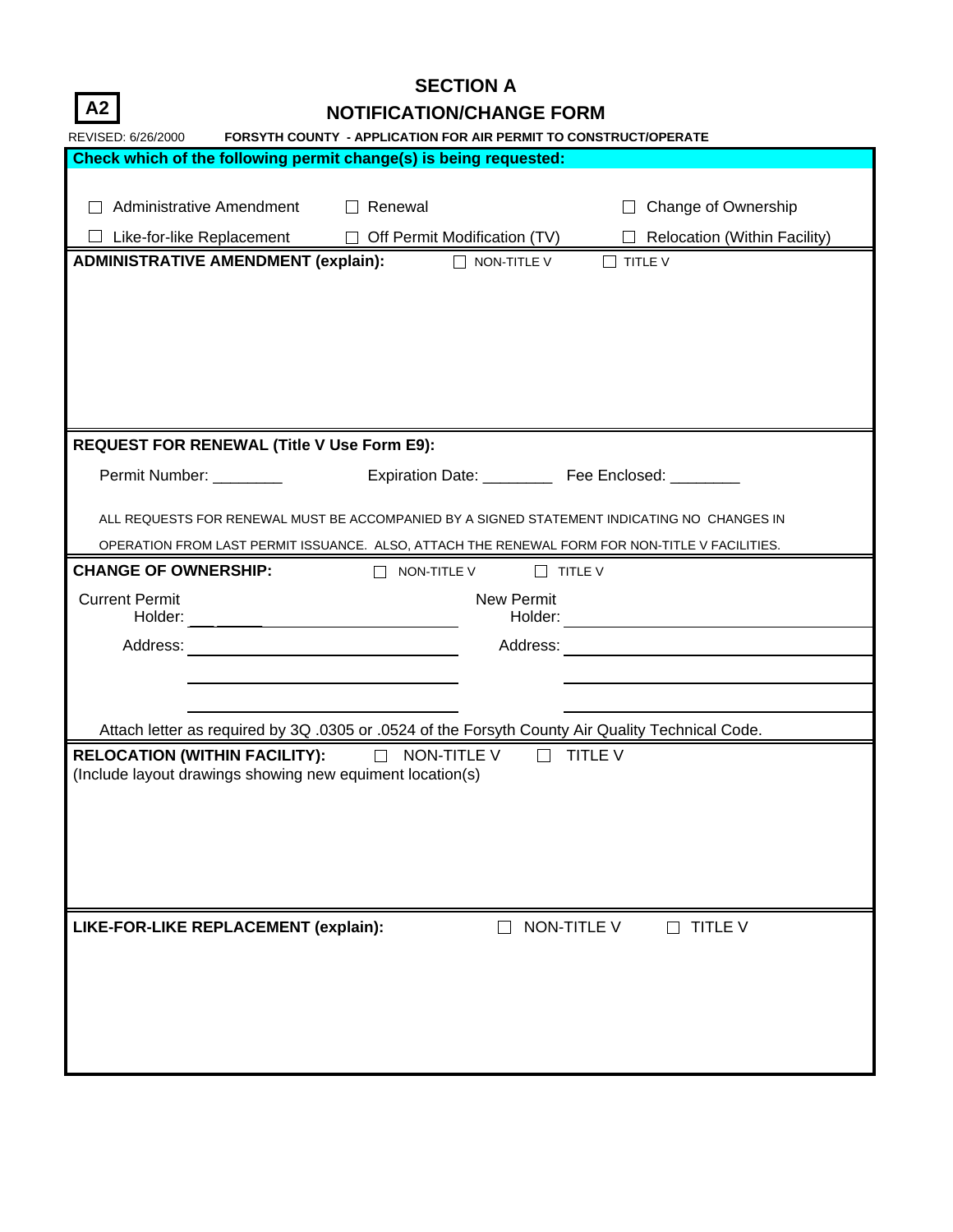| ۰, |
|----|
|----|

## **SECTION A EMISSION SOURCE LISTING (EXISTING FACILITY)**

*(New, Modified, Previously Unpermitted, Replaced, Deleted)*

| REVISED: 10/24/2000                                 |                                                        |                                           |                                                                                                |                                                  |  |  |  |  |  |
|-----------------------------------------------------|--------------------------------------------------------|-------------------------------------------|------------------------------------------------------------------------------------------------|--------------------------------------------------|--|--|--|--|--|
| <b>EMISSION</b><br><b>SOURCE</b><br>ID NO.          | <b>EMISSION</b><br><b>SOURCE</b><br><b>DESCRIPTION</b> | <b>CONTROL</b><br><b>DEVICE</b><br>ID NO. | <b>CONTROL</b><br><b>DEVICE</b><br><b>DESCRIPTION</b>                                          | <b>EMISSION</b><br>POINT ID NO.<br>or "FUGITIVE" |  |  |  |  |  |
| <b>EQUIPMENT TO BE MODIFIED BY THIS APPLICATION</b> |                                                        |                                           |                                                                                                |                                                  |  |  |  |  |  |
|                                                     |                                                        |                                           |                                                                                                |                                                  |  |  |  |  |  |
|                                                     |                                                        |                                           |                                                                                                |                                                  |  |  |  |  |  |
|                                                     |                                                        |                                           |                                                                                                |                                                  |  |  |  |  |  |
|                                                     |                                                        |                                           |                                                                                                |                                                  |  |  |  |  |  |
|                                                     |                                                        |                                           |                                                                                                |                                                  |  |  |  |  |  |
|                                                     |                                                        |                                           |                                                                                                |                                                  |  |  |  |  |  |
|                                                     |                                                        |                                           |                                                                                                |                                                  |  |  |  |  |  |
|                                                     |                                                        |                                           |                                                                                                |                                                  |  |  |  |  |  |
|                                                     |                                                        |                                           | <b>EQUIPMENT TO BE ADDED BY THIS APPLICATION (New, Previously Unpermitted, or Replacement)</b> |                                                  |  |  |  |  |  |
|                                                     |                                                        |                                           |                                                                                                |                                                  |  |  |  |  |  |
|                                                     |                                                        |                                           |                                                                                                |                                                  |  |  |  |  |  |
|                                                     |                                                        |                                           |                                                                                                |                                                  |  |  |  |  |  |
|                                                     |                                                        |                                           |                                                                                                |                                                  |  |  |  |  |  |
|                                                     |                                                        |                                           |                                                                                                |                                                  |  |  |  |  |  |
|                                                     |                                                        |                                           |                                                                                                |                                                  |  |  |  |  |  |
|                                                     |                                                        |                                           |                                                                                                |                                                  |  |  |  |  |  |
|                                                     |                                                        |                                           | <b>EQUIPMENT TO BE DELETED BY THIS APPLICATION</b>                                             |                                                  |  |  |  |  |  |
|                                                     |                                                        |                                           |                                                                                                |                                                  |  |  |  |  |  |
|                                                     |                                                        |                                           |                                                                                                |                                                  |  |  |  |  |  |
|                                                     |                                                        |                                           |                                                                                                |                                                  |  |  |  |  |  |
|                                                     |                                                        |                                           |                                                                                                |                                                  |  |  |  |  |  |
|                                                     |                                                        |                                           |                                                                                                |                                                  |  |  |  |  |  |
|                                                     |                                                        |                                           |                                                                                                |                                                  |  |  |  |  |  |
|                                                     | <b>EQUIPMENT BEING REPLACED BY THIS APPLICATION</b>    |                                           |                                                                                                |                                                  |  |  |  |  |  |
|                                                     |                                                        |                                           |                                                                                                |                                                  |  |  |  |  |  |
|                                                     |                                                        |                                           |                                                                                                |                                                  |  |  |  |  |  |
|                                                     |                                                        |                                           |                                                                                                |                                                  |  |  |  |  |  |
|                                                     |                                                        |                                           |                                                                                                |                                                  |  |  |  |  |  |
|                                                     |                                                        |                                           |                                                                                                |                                                  |  |  |  |  |  |
|                                                     |                                                        |                                           |                                                                                                |                                                  |  |  |  |  |  |
|                                                     |                                                        |                                           |                                                                                                |                                                  |  |  |  |  |  |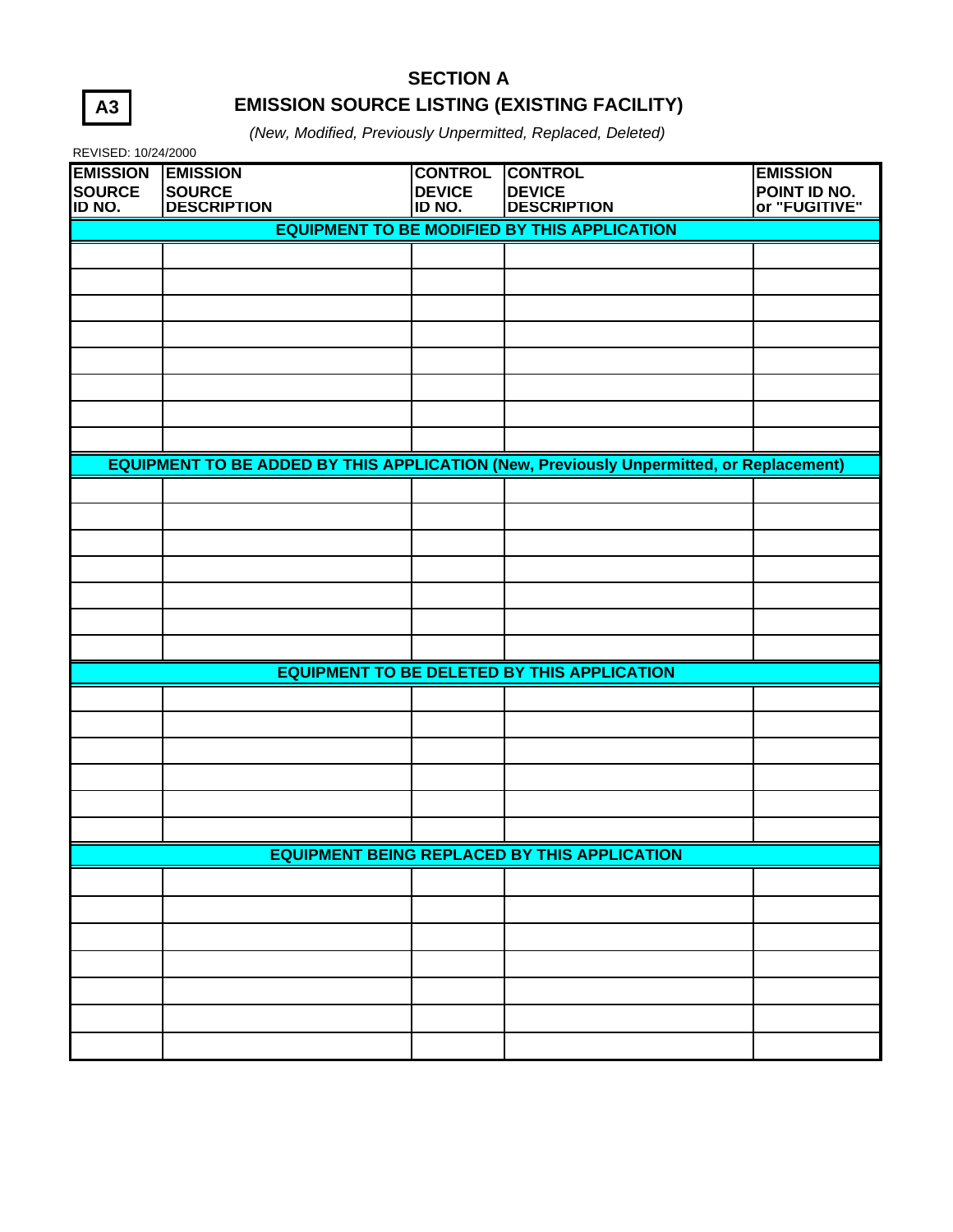# **A4**

## **SECTION A EMISSION SOURCE LISTING (NEW FACILITY)**

**FORSYTH COUNTY - APPLICATION FOR AIR PERMIT TO CONSTRUCT/OPERATE**

REVISED: 10/24/2000

| <b>EMISSION</b>  | <b>EMISSION</b>    | <b>CONTROL</b> | <b>CONTROL</b>     | <b>EMISSION</b>                      |
|------------------|--------------------|----------------|--------------------|--------------------------------------|
| SOURCE<br>ID NO. | SOURCE             | <b>DEVICE</b>  | <b>DEVICE</b>      | <b>POINT ID NO.</b><br>or "FUGITIVE" |
|                  | <b>DESCRIPTION</b> | ID NO.         | <b>DESCRIPTION</b> |                                      |
|                  |                    |                |                    |                                      |
|                  |                    |                |                    |                                      |
|                  |                    |                |                    |                                      |
|                  |                    |                |                    |                                      |
|                  |                    |                |                    |                                      |
|                  |                    |                |                    |                                      |
|                  |                    |                |                    |                                      |
|                  |                    |                |                    |                                      |
|                  |                    |                |                    |                                      |
|                  |                    |                |                    |                                      |
|                  |                    |                |                    |                                      |
|                  |                    |                |                    |                                      |
|                  |                    |                |                    |                                      |
|                  |                    |                |                    |                                      |
|                  |                    |                |                    |                                      |
|                  |                    |                |                    |                                      |
|                  |                    |                |                    |                                      |
|                  |                    |                |                    |                                      |
|                  |                    |                |                    |                                      |
|                  |                    |                |                    |                                      |
|                  |                    |                |                    |                                      |
|                  |                    |                |                    |                                      |
|                  |                    |                |                    |                                      |
|                  |                    |                |                    |                                      |
|                  |                    |                |                    |                                      |
|                  |                    |                |                    |                                      |
|                  |                    |                |                    |                                      |
|                  |                    |                |                    |                                      |
|                  |                    |                |                    |                                      |
| <b>COMMENTS:</b> |                    |                |                    |                                      |
|                  |                    |                |                    |                                      |
|                  |                    |                |                    |                                      |
|                  |                    |                |                    |                                      |
|                  |                    |                |                    |                                      |
|                  |                    |                |                    |                                      |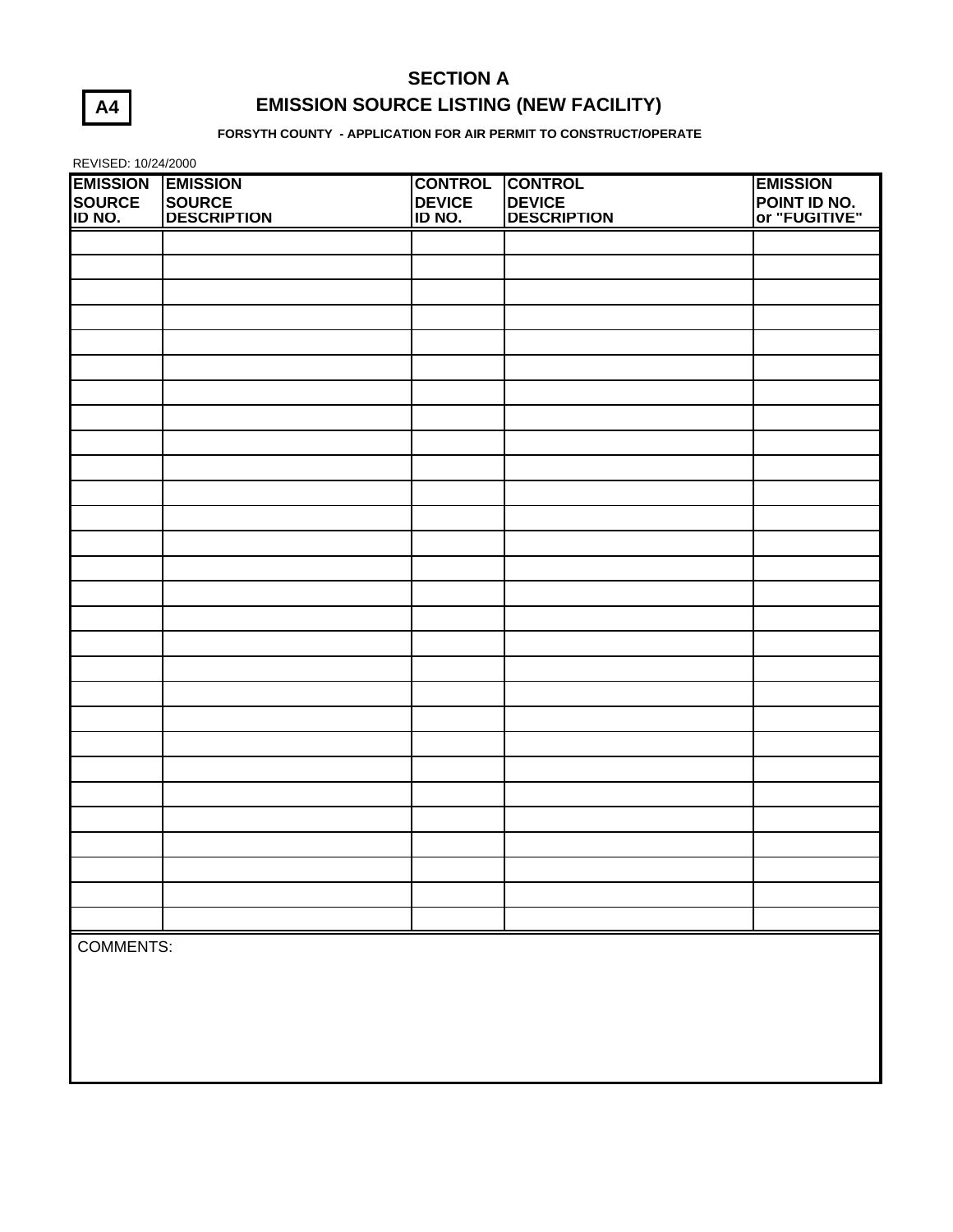#### **SECTION A**

## **A5 EMISSION SOURCE/CONTROL DEVICE ALTERNATIVE OPERATING SCENARIOS**

**FORSYTH COUNTY - APPLICATION FOR AIR PERMIT TO CONSTRUCT/OPERATE** REVISED: 10/24/2000

| <b>EMISSION SOURCE ID NO:</b>          | <b>ATTACH TO APPROPRIATE FORM B</b>                                     |
|----------------------------------------|-------------------------------------------------------------------------|
| CONTROL DEVICE ID NO:                  |                                                                         |
| PRIMARY OPERATING SCENARIO (DESCRIBE): |                                                                         |
|                                        | DESCRIBE ALTERNATIVE OPERATING SCENARIO (AOS) NO. _____, (specify no.): |
|                                        | DESCRIBE ALTERNATIVE OPERATING SCENARIO (AOS) NO. _____, (specify no.): |
|                                        | DESCRIBE ALTERNATIVE OPERATING SCENARIO (AOS) NO. _____, (specify no.): |
| <b>COMMENTS:</b>                       |                                                                         |

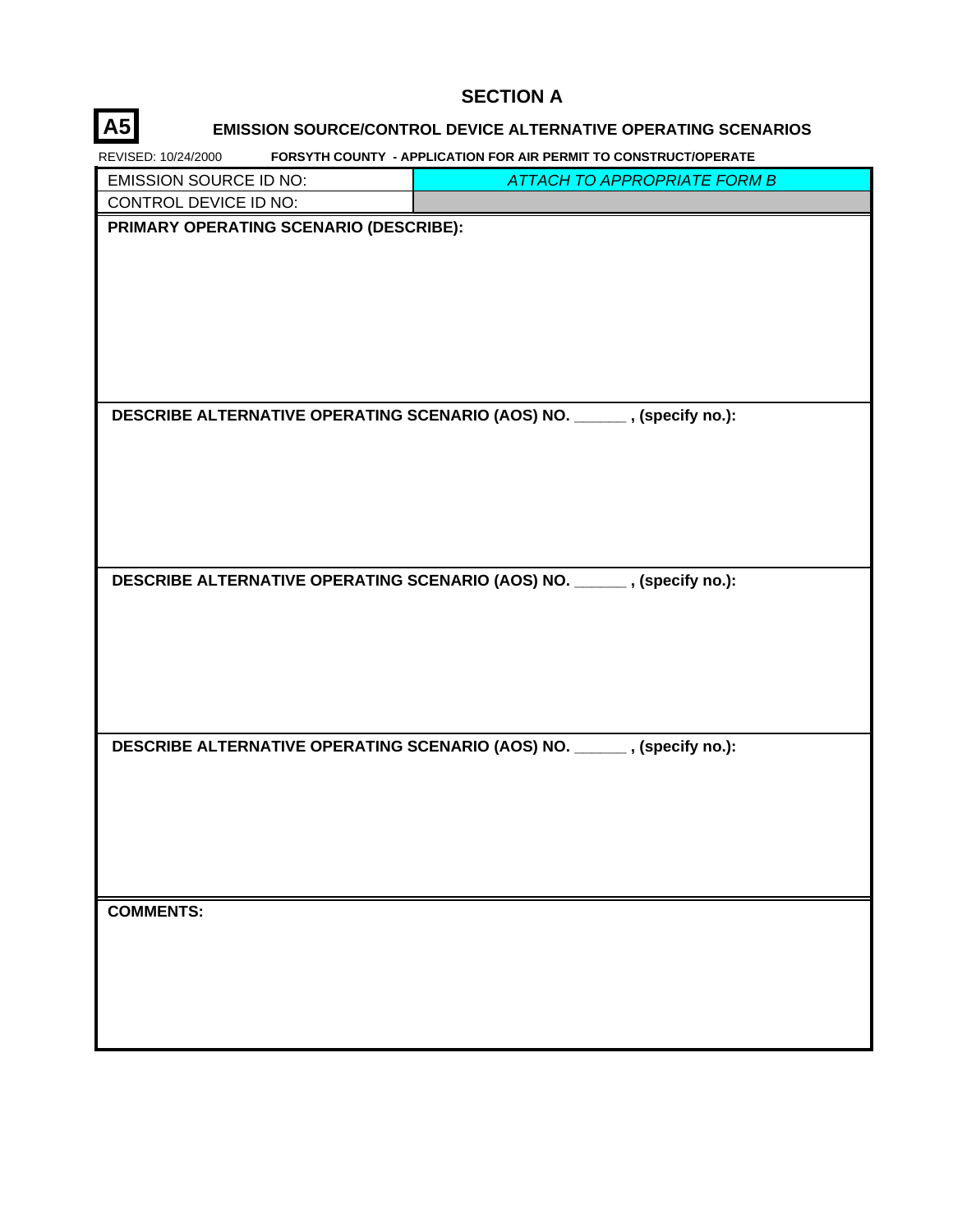### **REQUEST FOR TAX CERTIFICATION**

|           | REVISED:2/26/2012<br>FORSYTH COUNTY - APPLICATION FOR AIR PERMIT TO CONSTRUCT/OPERATE                                                                                                                                                                                                                                                                                           |
|-----------|---------------------------------------------------------------------------------------------------------------------------------------------------------------------------------------------------------------------------------------------------------------------------------------------------------------------------------------------------------------------------------|
|           | The following conditions must be satisfied in order to qualify for tax certification for an air cleaning device or equipment,                                                                                                                                                                                                                                                   |
|           | facilities or land:                                                                                                                                                                                                                                                                                                                                                             |
|           | 1. actually be constructed and placed into operation;                                                                                                                                                                                                                                                                                                                           |
|           | 2. comply with the requirements of the Forsyth County Office of Environmental Assistance and Protection with respect to<br>such facilities, and be effectively operated in accordance with the terms and conditions of the permit, certificate of<br>approval, or other document of approval issued by this Office; and                                                         |
|           | 3. is used exclusively for the purpose the reduction of air pollution from the emission of air contaminants and not merely<br>incidental to other purposes and functions.                                                                                                                                                                                                       |
|           | LIST THE AIR CLEANING DEVICES/EQUIPMENT COVERED BY THIS TAX CERTIFICATION REQUEST                                                                                                                                                                                                                                                                                               |
| ID<br>NO. | AIR CLEANING DEVICE/EQUIPMENT, FACILITIES, AND/OR LAND DESCRIPTION (MUST BE USED EXCLUSIVELY FOR AIR<br><b>POLLUTION CONTROL)</b>                                                                                                                                                                                                                                               |
|           |                                                                                                                                                                                                                                                                                                                                                                                 |
|           |                                                                                                                                                                                                                                                                                                                                                                                 |
|           |                                                                                                                                                                                                                                                                                                                                                                                 |
|           |                                                                                                                                                                                                                                                                                                                                                                                 |
|           |                                                                                                                                                                                                                                                                                                                                                                                 |
|           |                                                                                                                                                                                                                                                                                                                                                                                 |
|           |                                                                                                                                                                                                                                                                                                                                                                                 |
|           | ATTACH ADDITIONAL INFORMATION (e.g. VENDOR SPECIFICATIONS, INSTALLATION PLANS) TO SUPPORT EACH REQUEST.  YOU<br>MAY REFERENCE PERMIT APPLICATIONS THAT HAVE PREVIOUSLY BEEN SUBMITTED TO THIS OFFICE. IN ADDITION TO THE<br>EVALUATION OF THESE PLANS, THIS OFFICE WILL PERFORM A SITE INSPECTION OF THE EQUIPMENT LISTED ABOVE BEFORE<br>ISSUING TO ISSUE A TAX CERTIFICATION. |

#### **CERTIFICATION**

**A6**

I hereby certify that the above equipment, facilities, and/or land are used exclusively for air pollution control and the information provided is complete and accurate. Furthermore, I certify that any portable equipment listed above is used exclusively in the state of North Carolina.

Signature Date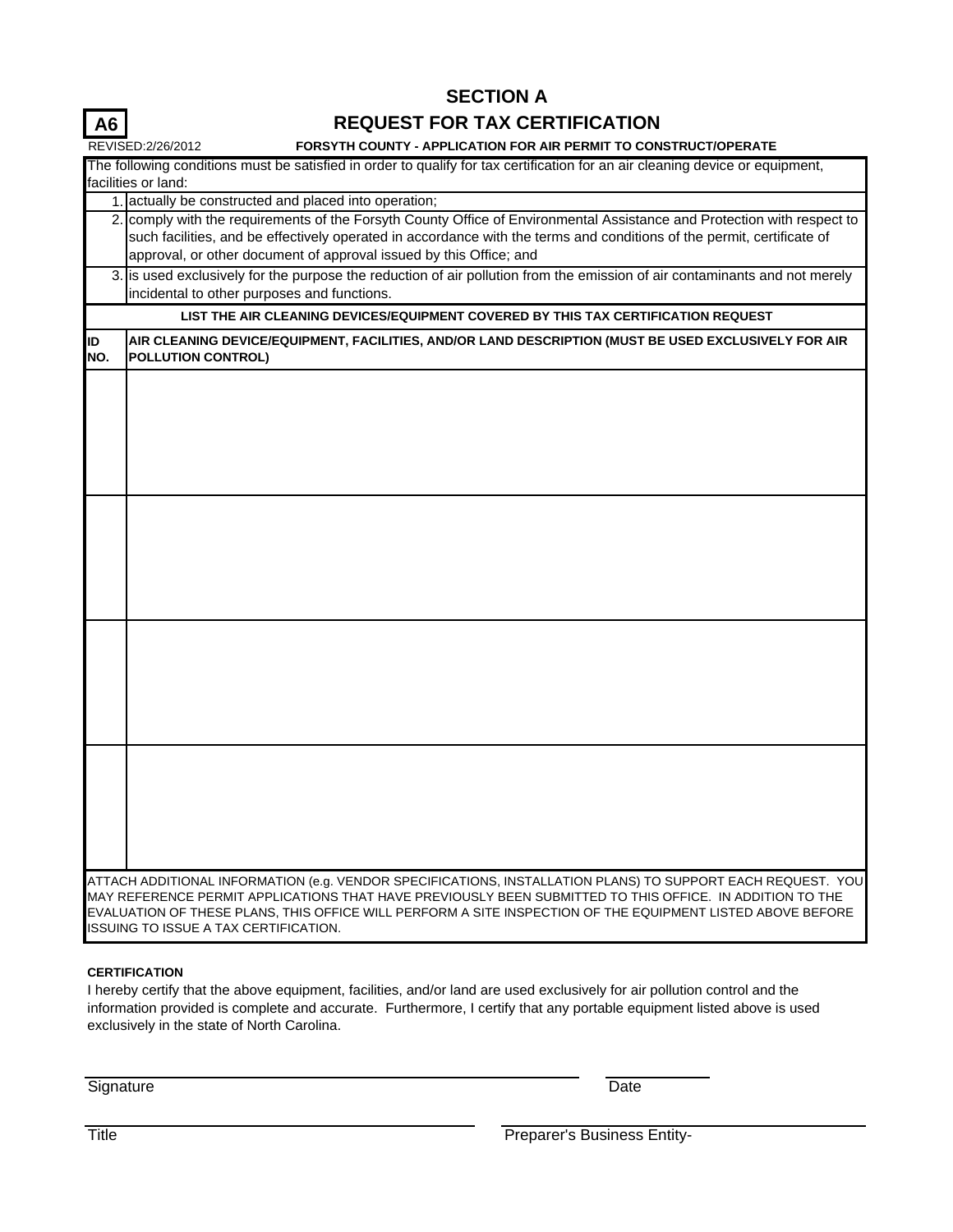|    | <b>SECTION B</b>                 |
|----|----------------------------------|
| B1 | <b>EMISSION SOURCE (GENERAL)</b> |

| REVISED: 10/24/2000                                                                                                   | <b>FORSYTH COUNTY- APPLICATION FOR AIR PERMIT TO CONSTRUCT/OPERATE</b> |          |              |                                             |                        |                           |  |  |  |
|-----------------------------------------------------------------------------------------------------------------------|------------------------------------------------------------------------|----------|--------------|---------------------------------------------|------------------------|---------------------------|--|--|--|
| <b>EMISSION SOURCE DESCRIPTION:</b>                                                                                   |                                                                        |          |              | <b>EMISSION SOURCE ID NO:</b>               |                        |                           |  |  |  |
| CONTROL DEVICE ID NO(S):                                                                                              |                                                                        |          |              | EMISSION POINT ID NO(S):                    |                        |                           |  |  |  |
| INDICATE WHETHER THIS SOURCE IS SUBJECT TO                                                                            |                                                                        |          | NSPS<br>OR.  |                                             | NESHAP REGULATIONS     |                           |  |  |  |
| ALTERNATIVE OPERATING SCENARIO (AOS) NO:                                                                              |                                                                        |          |              |                                             |                        |                           |  |  |  |
| DESCRIBE PROCESS:                                                                                                     |                                                                        |          |              |                                             |                        |                           |  |  |  |
|                                                                                                                       |                                                                        |          |              |                                             |                        |                           |  |  |  |
|                                                                                                                       |                                                                        |          |              |                                             |                        |                           |  |  |  |
| MANUFACTURER:                                                                                                         |                                                                        |          |              |                                             | DATE MANUFACTURED:     |                           |  |  |  |
| MODEL NUMBER:                                                                                                         |                                                                        |          |              |                                             | <b>OPERATION DATE:</b> |                           |  |  |  |
| OPERATING SCHEDULE                                                                                                    | HR/DAY:                                                                | DAY/WK:  |              | WEEK/YR:                                    |                        |                           |  |  |  |
| SEASONAL VARIATION (%)                                                                                                | JAN-MAR:                                                               | APR-JUN: |              | JUL-SEP:                                    | OCT-DEC:               |                           |  |  |  |
| MATERIALS ENTERING PROCESS - CONTINUOUS PROCESS                                                                       |                                                                        |          |              | MAX. DESIGN                                 |                        | <b>REQUESTED CAPACITY</b> |  |  |  |
|                                                                                                                       | <b>TYPE</b>                                                            |          | <b>UNITS</b> | CAPACITY (UNIT/HR)                          |                        | LIMITATION(UNIT/HR)       |  |  |  |
|                                                                                                                       |                                                                        |          |              |                                             |                        |                           |  |  |  |
|                                                                                                                       |                                                                        |          |              |                                             |                        |                           |  |  |  |
|                                                                                                                       |                                                                        |          |              |                                             |                        |                           |  |  |  |
|                                                                                                                       |                                                                        |          |              |                                             |                        |                           |  |  |  |
|                                                                                                                       |                                                                        |          |              |                                             |                        |                           |  |  |  |
| MATERIALS ENTERING PROCESS - BATCH OPERATION                                                                          |                                                                        |          |              | MAX. DESIGN                                 |                        | <b>REQUESTED CAPACITY</b> |  |  |  |
|                                                                                                                       | <b>TYPE</b>                                                            |          | <b>UNITS</b> | CAPACITY (UNIT/BATCH)                       |                        | IMITATION (UNIT/BATCH)    |  |  |  |
|                                                                                                                       |                                                                        |          |              |                                             |                        |                           |  |  |  |
|                                                                                                                       |                                                                        |          |              |                                             |                        |                           |  |  |  |
|                                                                                                                       |                                                                        |          |              |                                             |                        |                           |  |  |  |
|                                                                                                                       |                                                                        |          |              |                                             |                        |                           |  |  |  |
|                                                                                                                       |                                                                        |          |              |                                             |                        |                           |  |  |  |
| MAXIMUM DESIGN - BATCHES / HOUR :                                                                                     |                                                                        |          |              | REQUESTED LIMITATION - BATCHES / HOUR :     |                        | BATCHES/YR:               |  |  |  |
| FUEL USED:                                                                                                            |                                                                        |          |              | TOTAL MAXIMUM FIRING RATE (MILLION BTU/HR): |                        |                           |  |  |  |
| MAX. CAPACITY HOURLY FUEL USE:                                                                                        |                                                                        |          |              | REQUESTED CAPACITY ANNUAL FUEL USE:         |                        |                           |  |  |  |
| DESCRIBE ANY MONITORING DEVICES, GAUGES, OR TEST PORTS:                                                               |                                                                        |          |              |                                             |                        |                           |  |  |  |
|                                                                                                                       |                                                                        |          |              |                                             |                        |                           |  |  |  |
|                                                                                                                       |                                                                        |          |              |                                             |                        |                           |  |  |  |
| INDICATE ALL REQUESTED STATE AND FEDERALLY ENFORCEABLE PERMIT LIMITS (e.g., hours of operation, material input rates, |                                                                        |          |              |                                             |                        |                           |  |  |  |
| emission rates, etc.) AND DESCRIBE HOW THESE LIMITS ARE MONITORED AND WITH WHAT FREQUENCY.                            |                                                                        |          |              |                                             |                        |                           |  |  |  |
|                                                                                                                       |                                                                        |          |              |                                             |                        |                           |  |  |  |
|                                                                                                                       |                                                                        |          |              |                                             |                        |                           |  |  |  |
| COMMENTS:                                                                                                             |                                                                        |          |              |                                             |                        |                           |  |  |  |
|                                                                                                                       |                                                                        |          |              |                                             |                        |                           |  |  |  |
|                                                                                                                       |                                                                        |          |              |                                             |                        |                           |  |  |  |
|                                                                                                                       |                                                                        |          |              |                                             |                        |                           |  |  |  |
|                                                                                                                       |                                                                        |          |              |                                             |                        |                           |  |  |  |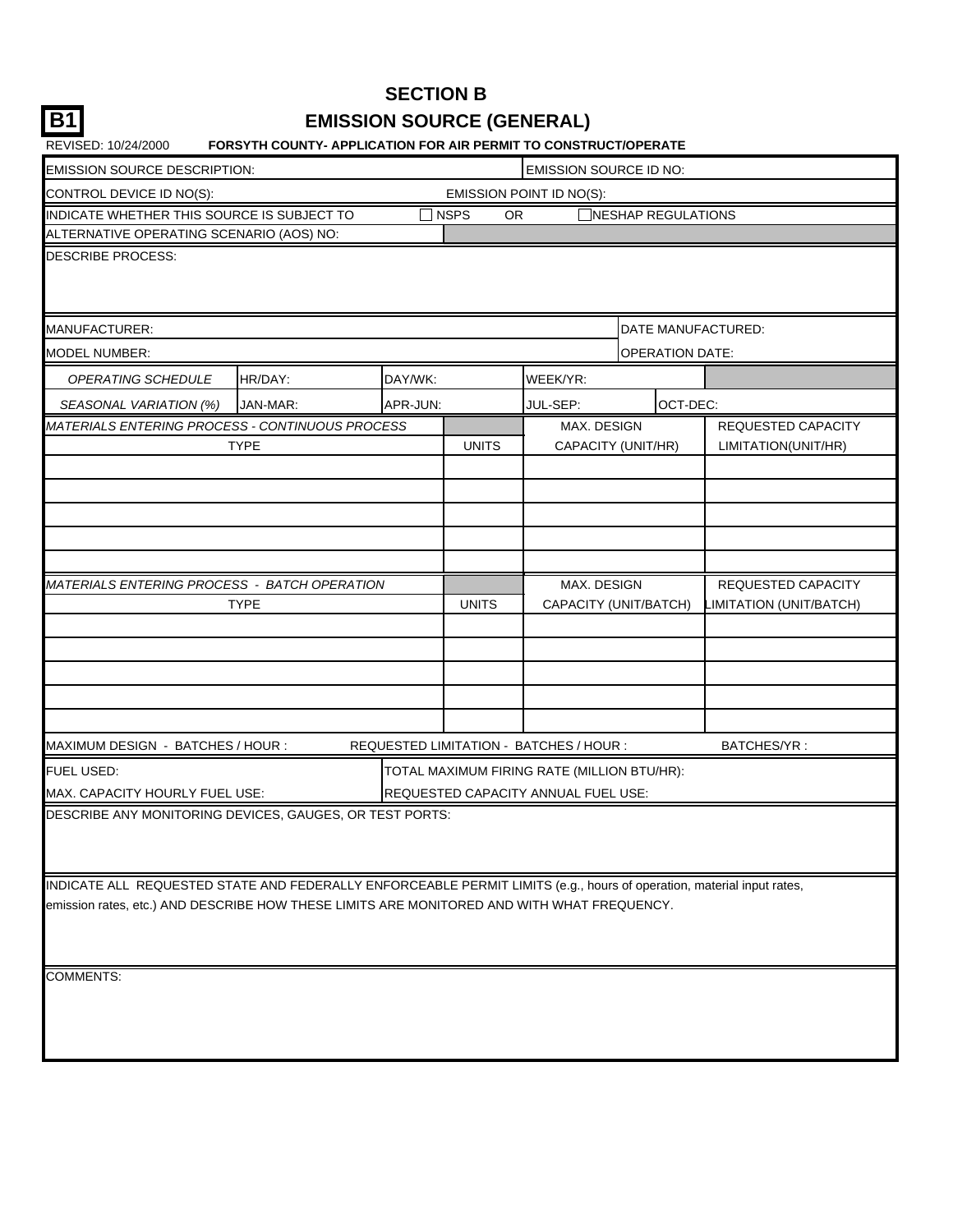## **SECTION B B2 EMISSION SOURCE (WOOD FIRED BURNER)**

| <b>EMISSION SOURCE DESCRIPTION:</b>      |                                                                                                                       |                          |                             | <b>EMISSION SOURCE ID NO:</b> |              |
|------------------------------------------|-----------------------------------------------------------------------------------------------------------------------|--------------------------|-----------------------------|-------------------------------|--------------|
| CONTROL DEVICE ID NO(S):                 |                                                                                                                       | EMISSION POINT ID NO(S): |                             |                               |              |
|                                          | INDICATE WHETHER THIS SOURCE IS SUBJECT TO                                                                            | <b>NSPS</b>              | OR.                         | <b>NESHAP REGULATIONS</b>     |              |
| ALTERNATIVE OPERATING SCENARIO (AOS) NO: |                                                                                                                       |                          |                             |                               |              |
| <b>DESCRIBE USE:</b>                     | $\Box$ PROCESS HEAT                                                                                                   | SPACE HEAT               |                             | ELECTRICAL GENERATION         |              |
|                                          | CONTINUOUS USE                                                                                                        | STAND BY/EMERGENCY       |                             | OTHER:                        |              |
| MANUFACTURER (include model #):          |                                                                                                                       |                          |                             | DATE MANUFACTURED:            |              |
| MAX. FIRING RATE (MMBTU/HOUR):           |                                                                                                                       |                          |                             | <b>OPERATION DATE:</b>        |              |
| OPERATING SCHEDULE                       | HR/DAY:                                                                                                               | DAY/WK:                  |                             | WEEK/YR:                      |              |
| SEASONAL VARIATION (%)                   | JAN-MAR:                                                                                                              | APR-JUN:                 |                             | JUL-SEP:                      | OCT-DEC:     |
| WOOD TYPE                                | <b>BARK</b>                                                                                                           | WOOD/BARK                |                             | <b>WOOD</b>                   | <b>OTHER</b> |
|                                          | <b>UNCONTROLLED</b>                                                                                                   |                          | <b>FLYASH REINJECTION</b>   | NO FLYASH REINJECTION         |              |
| FUEL FEED METHOD:                        |                                                                                                                       |                          | <b>HEAT TRANSFER MEDIA:</b> | <b>STEAM</b>                  | <b>AIR</b>   |
|                                          | FUEL CHARACTERISTICS (COMPLETE ALL THAT ARE APPLICABLE)                                                               |                          |                             | METHOD OF TUBE CLEANING:      |              |
| <b>FUEL TYPE</b>                         | <b>BTU CONTENT</b>                                                                                                    | <b>UNITS</b>             |                             |                               |              |
|                                          |                                                                                                                       |                          |                             | <b>CLEANING SCHEDULE:</b>     |              |
|                                          |                                                                                                                       |                          |                             |                               |              |
|                                          | FUEL USAGE (INCLUDE STARTUP/BACKUP FUELS)                                                                             | MAX. DESIGN              |                             | <b>REQUESTED CAPACITY</b>     |              |
| <b>FUEL TYPE</b>                         | <b>UNITS</b>                                                                                                          | CAPACITY (UNIT/HR)       |                             | <b>LIMITATION (UNIT/HR)</b>   |              |
|                                          |                                                                                                                       |                          |                             |                               |              |
|                                          |                                                                                                                       |                          |                             |                               |              |
|                                          | DESCRIBE ANY MONITORING DEVICES, GAUGES, OR TEST PORTS:                                                               |                          |                             |                               |              |
|                                          |                                                                                                                       |                          |                             |                               |              |
|                                          |                                                                                                                       |                          |                             |                               |              |
|                                          | INDICATE ALL REQUESTED STATE AND FEDERALLY ENFORCEABLE PERMIT LIMITS (e.g., hours of operation, material input rates, |                          |                             |                               |              |
|                                          | emission rates, etc.) AND DESCRIBE HOW THESE LIMITS ARE MONITORED AND WITH WHAT FREQUENCY.                            |                          |                             |                               |              |
|                                          |                                                                                                                       |                          |                             |                               |              |
|                                          |                                                                                                                       |                          |                             |                               |              |
|                                          |                                                                                                                       |                          |                             |                               |              |
|                                          |                                                                                                                       |                          |                             |                               |              |
|                                          |                                                                                                                       |                          |                             |                               |              |
| <b>COMMENTS:</b>                         |                                                                                                                       |                          |                             |                               |              |
|                                          |                                                                                                                       |                          |                             |                               |              |
|                                          |                                                                                                                       |                          |                             |                               |              |
|                                          |                                                                                                                       |                          |                             |                               |              |
|                                          |                                                                                                                       |                          |                             |                               |              |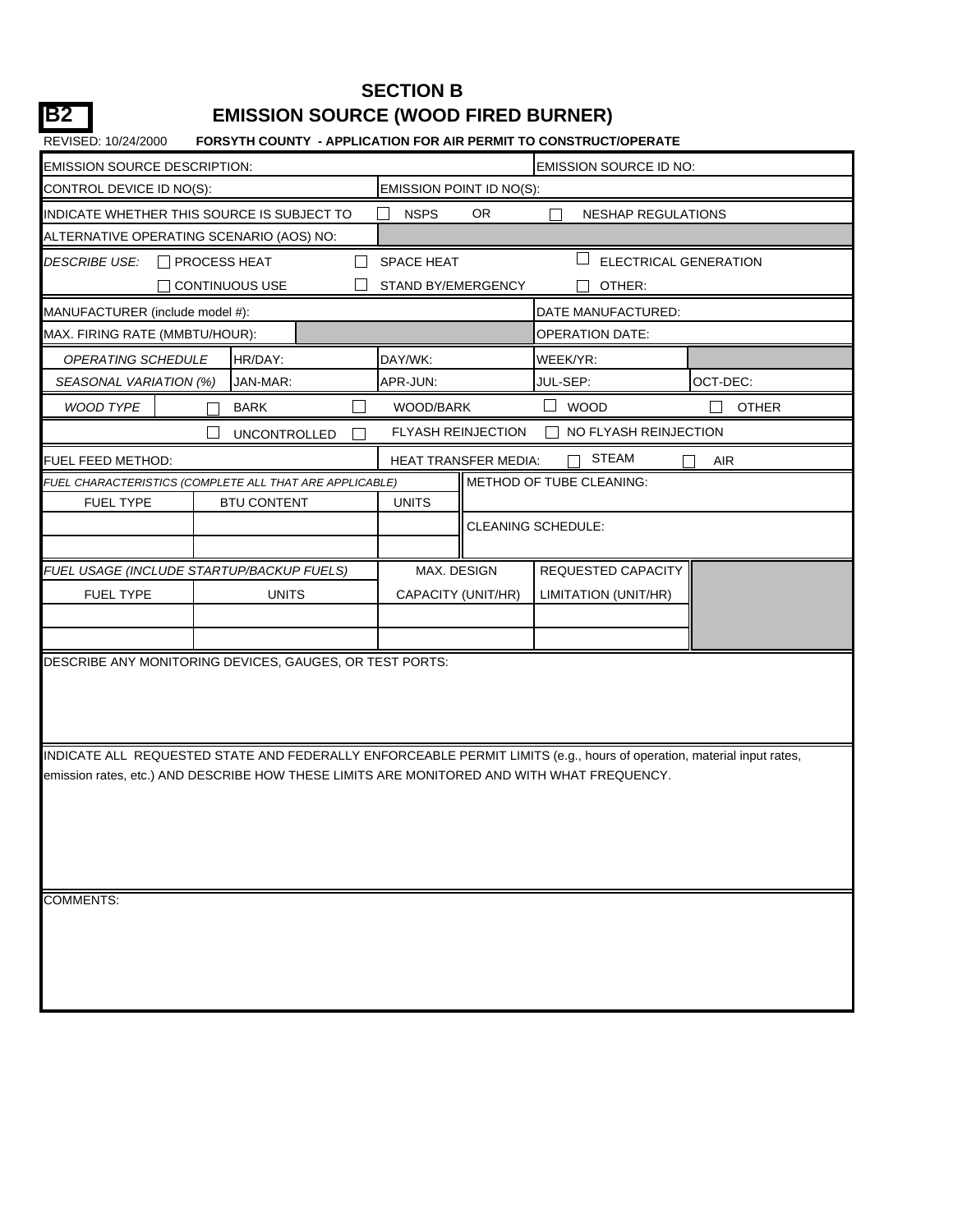**SECTION B**

# **B3 EMISSION SOURCE (OIL/GAS FIRED BURNER)**

| <b>EMISSION SOURCE DESCRIPTION:</b>                                                                                   |                |                       |                   |                      |          |                       |  | EMISSION SOURCE ID NO:    |                              |  |  |
|-----------------------------------------------------------------------------------------------------------------------|----------------|-----------------------|-------------------|----------------------|----------|-----------------------|--|---------------------------|------------------------------|--|--|
| CONTROL DEVICE ID NO(S):<br>EMISSION POINT ID NO(S):                                                                  |                |                       |                   |                      |          |                       |  |                           |                              |  |  |
| <b>OR</b><br>INDICATE WHETHER THIS SOURCE IS SUBJECT<br><b>NSPS</b><br><b>NESHAP REGULATIONS</b>                      |                |                       |                   |                      |          |                       |  |                           |                              |  |  |
| ALTERNATIVE OPERATING SCENARIO (AOS) NO:                                                                              |                |                       |                   |                      |          |                       |  |                           |                              |  |  |
| <b>DESCRIBE USE:</b>                                                                                                  |                | PROCESS HEAT          |                   | <b>SPACE HEAT</b>    |          | ш                     |  |                           | <b>ELECTRICAL GENERATION</b> |  |  |
|                                                                                                                       |                | <b>CONTINUOUS USE</b> |                   | STAND BY / EMERGENCY |          |                       |  | OTHER:                    |                              |  |  |
| MANUFACTURER (include model #):                                                                                       |                |                       |                   |                      |          |                       |  | DATE MANUFACTURED:        |                              |  |  |
| MAXIMUM FIRING RATE (MILLION BTU/HOUR):                                                                               |                |                       |                   |                      |          |                       |  | OPERATION DATE:           |                              |  |  |
| OPERATING SCHEDULE                                                                                                    |                | HR/DAY:               | DAY/WK:           |                      | WEEK/YR: |                       |  |                           |                              |  |  |
| SEASONAL VARIATION (%)                                                                                                |                | JAN-MAR:              | APR-JUN:          |                      | JUL-SEP: |                       |  | OCT-DEC:                  |                              |  |  |
| <b>TYPE OF BOILER</b>                                                                                                 | <b>UTILITY</b> |                       | <b>INDUSTRIAL</b> |                      |          | <b>COMMERCIAL</b>     |  |                           | <b>RESIDENTIAL</b>           |  |  |
| METHOD OF TUBE CLEANING:                                                                                              |                |                       |                   | CLEANING SCHEDULE:   |          |                       |  |                           |                              |  |  |
| FUEL USAGE (INCLUDE STARTUP/BACKUP FUEL)                                                                              |                |                       |                   | MAX. DESIGN          |          |                       |  | <b>REQUESTED CAPACITY</b> |                              |  |  |
| <b>FUEL TYPE</b>                                                                                                      |                | <b>UNITS</b>          |                   | CAPACITY (UNIT/HR)   |          |                       |  | LIMITATION (UNIT/HR)      |                              |  |  |
|                                                                                                                       |                |                       |                   |                      |          |                       |  |                           |                              |  |  |
|                                                                                                                       |                |                       |                   |                      |          |                       |  |                           |                              |  |  |
| FUEL CHARACTERISTICS (COMPLETE ALL THAT ARE APPLICABLE)                                                               |                |                       |                   |                      |          | <b>SULFUR CONTENT</b> |  |                           |                              |  |  |
| FUEL TYPE                                                                                                             |                | <b>BTU CONTENT</b>    |                   | <b>UNITS</b>         |          | (% BY WEIGHT)         |  |                           |                              |  |  |
|                                                                                                                       |                |                       |                   |                      |          |                       |  |                           |                              |  |  |
|                                                                                                                       |                |                       |                   |                      |          |                       |  |                           |                              |  |  |
| DESCRIBE ANY MONITORING DEVICES, GAUGES, OR TEST PORTS:                                                               |                |                       |                   |                      |          |                       |  |                           |                              |  |  |
|                                                                                                                       |                |                       |                   |                      |          |                       |  |                           |                              |  |  |
|                                                                                                                       |                |                       |                   |                      |          |                       |  |                           |                              |  |  |
| INDICATE ALL REQUESTED STATE AND FEDERALLY ENFORCEABLE PERMIT LIMITS (e.g., hours of operation, material input rates, |                |                       |                   |                      |          |                       |  |                           |                              |  |  |
| emission rates, etc.) AND DESCRIBE HOW THESE LIMITS ARE MONITORED AND WITH WHAT FREQUENCY.                            |                |                       |                   |                      |          |                       |  |                           |                              |  |  |
|                                                                                                                       |                |                       |                   |                      |          |                       |  |                           |                              |  |  |
|                                                                                                                       |                |                       |                   |                      |          |                       |  |                           |                              |  |  |
|                                                                                                                       |                |                       |                   |                      |          |                       |  |                           |                              |  |  |
| <b>COMMENTS:</b>                                                                                                      |                |                       |                   |                      |          |                       |  |                           |                              |  |  |
|                                                                                                                       |                |                       |                   |                      |          |                       |  |                           |                              |  |  |
|                                                                                                                       |                |                       |                   |                      |          |                       |  |                           |                              |  |  |
|                                                                                                                       |                |                       |                   |                      |          |                       |  |                           |                              |  |  |
|                                                                                                                       |                |                       |                   |                      |          |                       |  |                           |                              |  |  |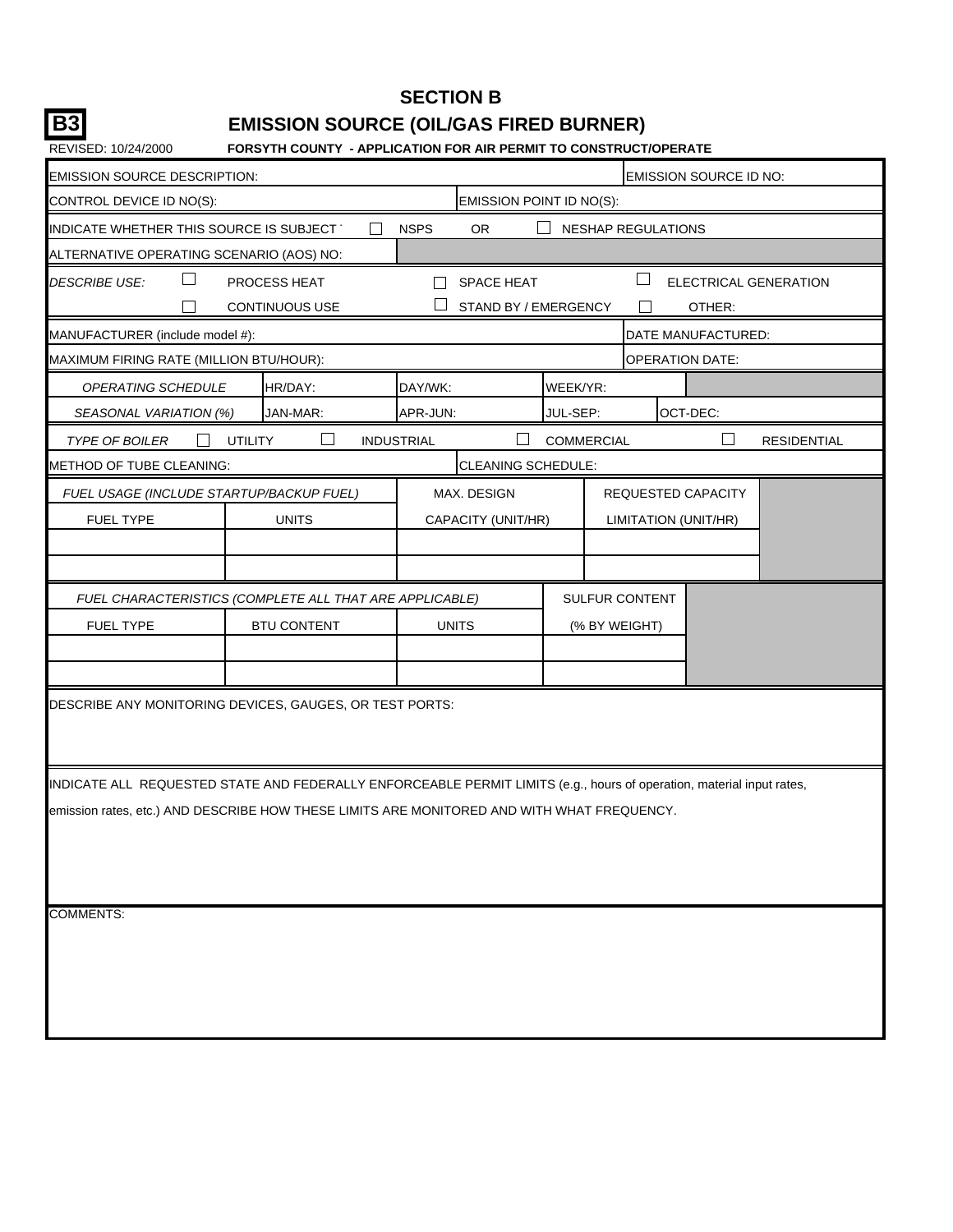## **SECTION B B4 EMISSION SOURCE (COAL FIRED BURNER)**

| REVISED: 10/24/2000                                                                        |                       |                       |        |                     |          | <b>FORSYTH COUNTY - APPLICATION FOR AIR PERMIT TO CONSTRUCT/OPERATE</b>                                               |                        |                       |
|--------------------------------------------------------------------------------------------|-----------------------|-----------------------|--------|---------------------|----------|-----------------------------------------------------------------------------------------------------------------------|------------------------|-----------------------|
| EMISSION SOURCE DESCRIPTION:                                                               |                       |                       |        |                     |          |                                                                                                                       | EMISSION SOURCE ID NO: |                       |
| CONTROL DEVICE ID NO(S):                                                                   |                       |                       |        |                     |          | EMISSION POINT ID NO(S):                                                                                              |                        |                       |
| INDICATE WHETHER THIS SOURCE IS SUBJECT TO                                                 |                       |                       |        | <b>NSPS</b><br>OR.  |          | NESHAP REGULATIONS                                                                                                    |                        |                       |
| ALTERNATIVE OPERATING SCENARIO (AOS) NO:                                                   |                       |                       |        |                     |          |                                                                                                                       |                        |                       |
| <i>DESCRIBE USE:</i>                                                                       |                       | PROCESS HEAT          |        | <b>SPACE HEAT</b>   |          |                                                                                                                       |                        | ELECTRICAL GENERATION |
|                                                                                            |                       | <b>CONTINUOUS USE</b> |        |                     |          | STAND BY / EMERGENCY                                                                                                  | OTHER:                 |                       |
| MANUFACTURER (include model #):                                                            |                       |                       |        |                     |          |                                                                                                                       | DATE MANUFACTURED:     |                       |
| MAXIMUM FIRING RATE (MILLION BTU/HOUR):                                                    |                       |                       |        |                     |          |                                                                                                                       | <b>OPERATION DATE:</b> |                       |
|                                                                                            | OPERATING SCHEDULE    | HR/DAY:               |        | DAY/WK:             | WEEK/YR: |                                                                                                                       |                        |                       |
| SEASONAL VARIATION (%)                                                                     |                       | JAN-MAR:              |        | APR-JUN:            | JUL-SEP: |                                                                                                                       | OCT-DEC:               |                       |
| <i>TYPE OF BOILER</i>                                                                      |                       |                       |        | IF OTHER DESCRIBE:  |          |                                                                                                                       |                        |                       |
| PULVERIZED                                                                                 | <b>OVERFED STOKER</b> |                       |        | UNDERFED STOKER     |          | <b>SPREADER STOKER</b>                                                                                                |                        | <b>FLUIDIZED BED</b>  |
| I I WET BED                                                                                | $\sqcap$ UNCONTROLLED |                       | $\sim$ | <b>UNCONTROLLED</b> |          | <b>UNCONTROLLED</b>                                                                                                   |                        | <b>CIRCULATING</b>    |
| DRY BED                                                                                    | <b>MULTICYCLONE</b>   |                       |        | MULTICYCLONE        |          | <b>FLYASH REINJECTION</b>                                                                                             |                        | <b>RECIRCULATING</b>  |
|                                                                                            |                       |                       |        |                     |          | NO FLYASH REINJECTION                                                                                                 |                        |                       |
| <b>METHOD OF LOADING:</b>                                                                  |                       | <b>CYCLONE</b>        |        | <b>HANDFIRED</b>    |          | <b>TRAVELING GRATE</b>                                                                                                |                        |                       |
| FUEL USAGE (INCLUDE STARTUP/BACKUP FUEL)                                                   |                       |                       |        | MAX. DESIGN         |          | REQUESTED CAPACITY                                                                                                    |                        |                       |
| <b>FUEL TYPE</b>                                                                           |                       | <b>UNITS</b>          |        | CAPACITY (UNIT/HR)  |          | <b>LIMITATION (UNIT/HR)</b>                                                                                           |                        |                       |
|                                                                                            |                       |                       |        |                     |          |                                                                                                                       |                        |                       |
|                                                                                            |                       |                       |        |                     |          |                                                                                                                       |                        |                       |
| FUEL CHARACTERISTICS (COMPLETE ALL THAT ARE APPLICABLE)                                    |                       |                       |        |                     |          | <b>SULFUR CONTENT</b>                                                                                                 |                        | <b>ASH CONTENT</b>    |
| <b>FUEL TYPE</b>                                                                           |                       | <b>BTU CONTENT</b>    |        | <b>UNITS</b>        |          | (% BY WEIGHT)                                                                                                         |                        | (% BY WEIGHT)         |
|                                                                                            |                       |                       |        |                     |          |                                                                                                                       |                        |                       |
|                                                                                            |                       |                       |        |                     |          |                                                                                                                       |                        |                       |
| METHOD OF TUBE CLEANING:                                                                   |                       |                       |        | CLEANING SCHEDULE:  |          |                                                                                                                       |                        |                       |
| DESCRIBE ANY MONITORING DEVICES, GAUGES, OR TEST PORTS:                                    |                       |                       |        |                     |          |                                                                                                                       |                        |                       |
|                                                                                            |                       |                       |        |                     |          |                                                                                                                       |                        |                       |
|                                                                                            |                       |                       |        |                     |          |                                                                                                                       |                        |                       |
|                                                                                            |                       |                       |        |                     |          |                                                                                                                       |                        |                       |
| emission rates, etc.) AND DESCRIBE HOW THESE LIMITS ARE MONITORED AND WITH WHAT FREQUENCY. |                       |                       |        |                     |          | INDICATE ALL REQUESTED STATE AND FEDERALLY ENFORCEABLE PERMIT LIMITS (e.g., hours of operation, material input rates, |                        |                       |
|                                                                                            |                       |                       |        |                     |          |                                                                                                                       |                        |                       |
|                                                                                            |                       |                       |        |                     |          |                                                                                                                       |                        |                       |
| Comments:                                                                                  |                       |                       |        |                     |          |                                                                                                                       |                        |                       |
|                                                                                            |                       |                       |        |                     |          |                                                                                                                       |                        |                       |
|                                                                                            |                       |                       |        |                     |          |                                                                                                                       |                        |                       |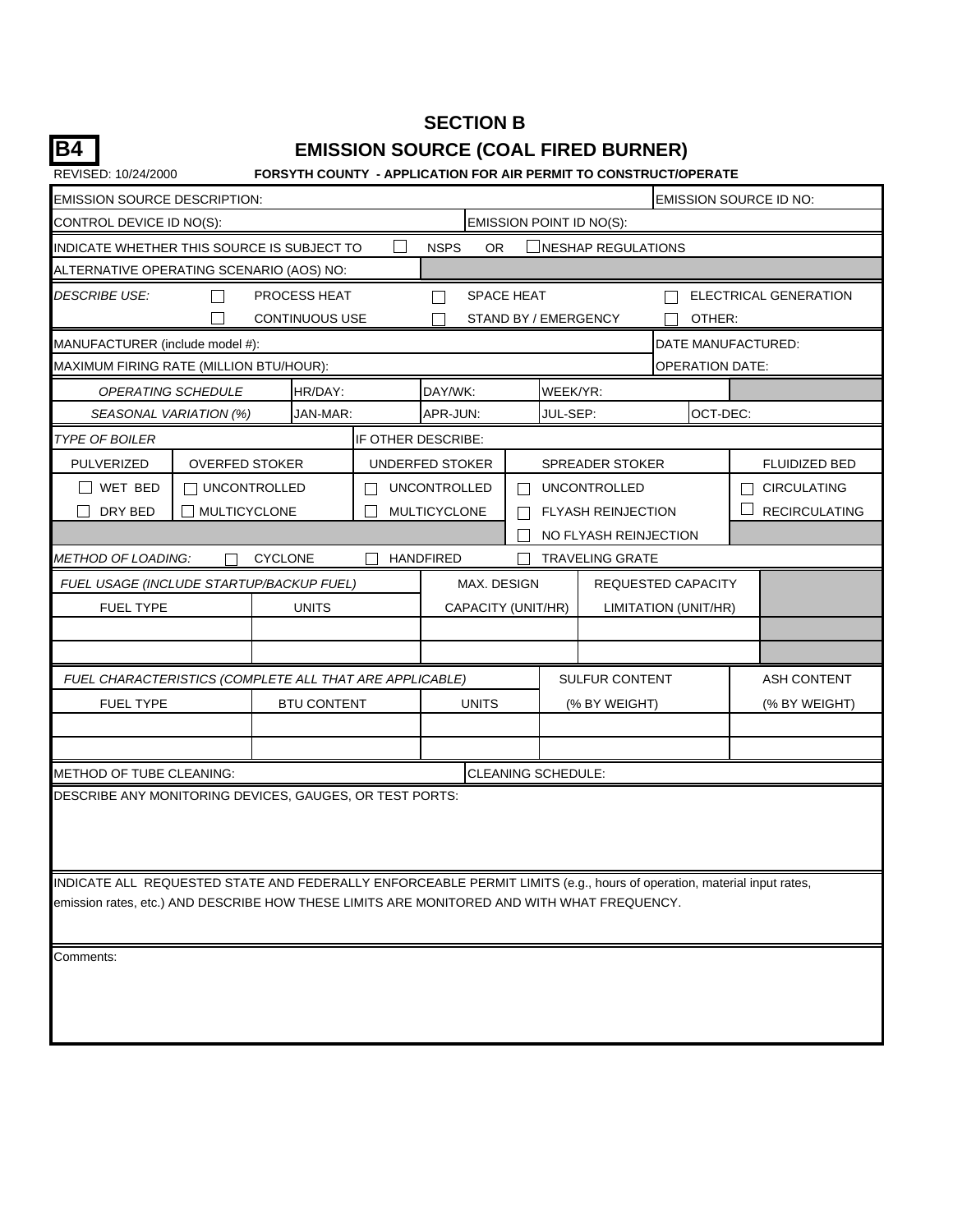|--|

## **SECTION B EMISSION SOURCE (INCINERATION)**

| REVISED: 10/24/2000                                                                                                                                                                                                 |                        |              |                               | <b>FORSYTH COUNTY - APPLICATION FOR AIR PERMIT TO CONSTRUCT/OPERATE</b>                     |                            |                  |                                    |                         |                   |
|---------------------------------------------------------------------------------------------------------------------------------------------------------------------------------------------------------------------|------------------------|--------------|-------------------------------|---------------------------------------------------------------------------------------------|----------------------------|------------------|------------------------------------|-------------------------|-------------------|
| <b>EMISSION SOURCE DESCRIPTION:</b>                                                                                                                                                                                 |                        |              |                               |                                                                                             |                            |                  |                                    | EMISSION SOURCE ID NO:  |                   |
|                                                                                                                                                                                                                     |                        |              |                               |                                                                                             |                            |                  |                                    | EMISSON POINT ID NO(S): |                   |
| INDICATE WHETHER THIS SOURCE IS SUBJECT TO                                                                                                                                                                          |                        |              | <b>NSPS</b><br>$\blacksquare$ | OR.                                                                                         |                            |                  | NESHAP REGULATIONS.                |                         |                   |
| ALTERNATIVE OPERATING SCENARIO (AOS) NO:                                                                                                                                                                            |                        |              |                               |                                                                                             |                            |                  |                                    |                         |                   |
| <b>DESCRIBE INCINERATOR:</b>                                                                                                                                                                                        |                        |              |                               |                                                                                             |                            |                  |                                    |                         |                   |
| MANUFACTURER (include model #):                                                                                                                                                                                     |                        |              |                               |                                                                                             |                            |                  |                                    | DATE MANUFACTURED:      |                   |
| MAXIMUM FIRING RATE (MILLION BTU/HOUR):                                                                                                                                                                             |                        |              |                               |                                                                                             |                            |                  | <b>OPERATION DATE:</b>             |                         |                   |
| OPERATING SCHEDULE                                                                                                                                                                                                  |                        | HR/DAY:      |                               | DAY/WK:                                                                                     | WEEK/YR:                   |                  |                                    |                         |                   |
| SEASONAL VARIATION (%)                                                                                                                                                                                              |                        | JAN-MAR:     |                               | APR-JUN:                                                                                    | JUL-SEP:                   |                  | OCT-DEC:                           |                         |                   |
|                                                                                                                                                                                                                     |                        |              | <b>SECONDARY CHAMBER</b>      |                                                                                             | EXCESS AIR (%):            |                  |                                    |                         |                   |
| FIRING RATE (MMBTU/HR):                                                                                                                                                                                             |                        |              | FIRING RATE (MMBTU/HR):       |                                                                                             |                            | <b>OVERFIRED</b> |                                    |                         | <b>UNDERFIRED</b> |
| OPERATING TEMP. (F):                                                                                                                                                                                                |                        |              | OPERATING TEMP. (F):          |                                                                                             |                            |                  | AIR FLOW ENTERING UNIT (ACFM):     |                         |                   |
|                                                                                                                                                                                                                     |                        |              | <b>RETENTION TIME (SEC):</b>  |                                                                                             | <b>TYPE OF CHARGING:</b>   |                  |                                    |                         |                   |
| <b>QUANTITY</b><br><b>HOURLY CHARGE RATE (LB/HOUR)</b>                                                                                                                                                              |                        |              |                               |                                                                                             |                            |                  | YEARLY CHARGE RATE (TONS/YEAR)     |                         |                   |
| WASTE BURNED DESIGNED MAXIMUM (lbs/hr):                                                                                                                                                                             |                        |              |                               |                                                                                             | DESIGNED MAXIMUM (lbs/yr): |                  |                                    |                         |                   |
| <b>WASTE COMPOSITION</b>                                                                                                                                                                                            | <b>AVERAGE BTU/LB:</b> |              |                               |                                                                                             |                            |                  | <b>AVERAGE % MOISTURE CONTENT:</b> |                         |                   |
| <b>WASTE TYPE</b>                                                                                                                                                                                                   | % BY WT.               |              |                               | <b>WASTE TYPE</b>                                                                           | % BY WT.                   |                  |                                    | <b>WASTE TYPE</b>       | % BY WT.          |
|                                                                                                                                                                                                                     |                        |              |                               |                                                                                             |                            |                  |                                    |                         |                   |
|                                                                                                                                                                                                                     |                        |              |                               |                                                                                             |                            |                  |                                    |                         |                   |
| FUEL USAGE (INCLUDE STARTUP FUEL)                                                                                                                                                                                   |                        |              |                               | MAX. DESIGN                                                                                 |                            |                  | REQUESTED CAPACITY                 |                         |                   |
| <b>FUEL TYPE</b>                                                                                                                                                                                                    |                        | <b>UNITS</b> |                               | CAPACITY (UNIT/HR)                                                                          |                            |                  | LIMITATION (UNIT/HR)               |                         |                   |
|                                                                                                                                                                                                                     |                        |              |                               |                                                                                             |                            |                  |                                    |                         |                   |
|                                                                                                                                                                                                                     |                        |              |                               |                                                                                             |                            |                  |                                    |                         |                   |
| FUEL CHARACTERISTICS (COMPLETE ALL THAT ARE APPLICABLE)                                                                                                                                                             |                        |              |                               |                                                                                             |                            |                  | SULFUR CONTENT                     |                         |                   |
| <b>FUEL TYPE</b>                                                                                                                                                                                                    |                        |              | <b>BTU CONTENT</b>            | <b>UNITS</b>                                                                                |                            | (% BY WEIGHT)    |                                    |                         |                   |
|                                                                                                                                                                                                                     |                        |              |                               |                                                                                             |                            |                  |                                    |                         |                   |
| FINAL DISPOSITION OF ASH:                                                                                                                                                                                           |                        |              |                               |                                                                                             |                            |                  |                                    |                         |                   |
|                                                                                                                                                                                                                     |                        |              |                               |                                                                                             |                            |                  |                                    |                         |                   |
| INCLUDE WITH APPLICATION (ON SEPARATE PAGES):                                                                                                                                                                       |                        |              |                               |                                                                                             |                            |                  |                                    |                         |                   |
| 1) STARTUP PROCEDURES                                                                                                                                                                                               |                        |              |                               | 5) DESCRIPTION OF AUTOMATIC AND MANUAL CONTROLS                                             |                            |                  |                                    |                         |                   |
| 2) MAINTENANCE PROCEDURES<br>3) ALL MANUFACTURERS LITERATURE/SPECIFICATIONS                                                                                                                                         |                        |              |                               | 6) SCHEMATIC OF INCINERATOR<br>7) DESCRIBE ALL MONITORING DEVICES, GAUGES, TEST PORTS, ETC. |                            |                  |                                    |                         |                   |
| 4) SUMMARY OF RCRA APPLICABILITY                                                                                                                                                                                    |                        |              |                               | 8) COMMENTS                                                                                 |                            |                  |                                    |                         |                   |
| INDICATE ALL REQUESTED STATE AND FEDERALLY ENFORCEABLE PERMIT LIMITS (e.g., hours of operation, material input rates,<br>emission rates, etc.) AND DESCRIBE HOW THESE LIMITS ARE MONITORED AND WITH WHAT FREQUENCY. |                        |              |                               |                                                                                             |                            |                  |                                    |                         |                   |
|                                                                                                                                                                                                                     |                        |              |                               |                                                                                             |                            |                  |                                    |                         |                   |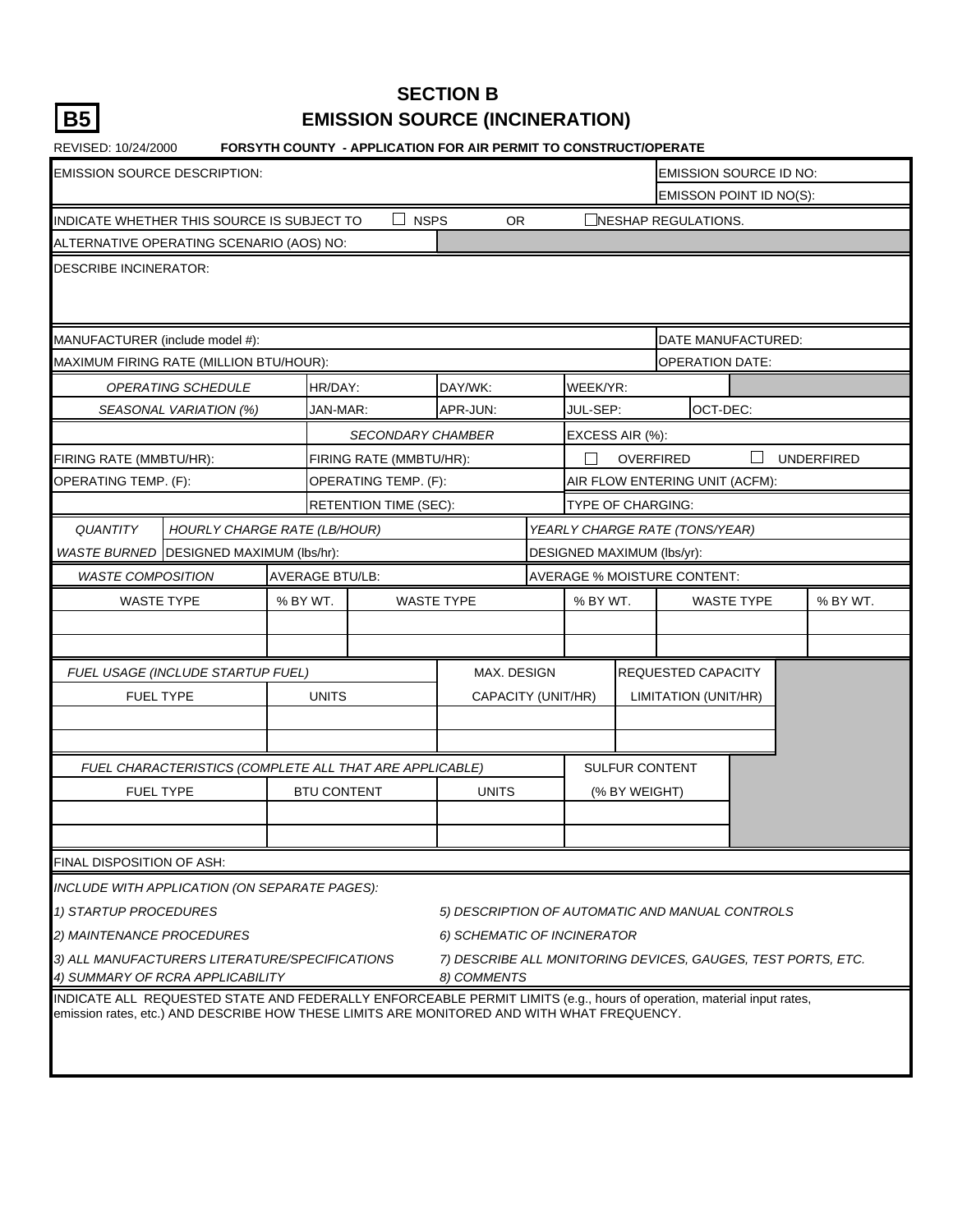## **SECTION B B6 EMISSION SOURCE (PRINTING)**

| REVISED: 10/24/2000                                   |  | FORSYTH COUNTY - APPLICATION FOR AIR PERMIT TO CONSTRUCT/OPERATE                                                                                                                                                    |             |                                 |          |                                             |                                |         |              |
|-------------------------------------------------------|--|---------------------------------------------------------------------------------------------------------------------------------------------------------------------------------------------------------------------|-------------|---------------------------------|----------|---------------------------------------------|--------------------------------|---------|--------------|
| EMISSION SOURCE DESCRIPTION:                          |  |                                                                                                                                                                                                                     |             |                                 |          | <b>EMISSION SOURCE ID NO(S):</b>            |                                |         |              |
| CONTROL DEVICE ID(S):                                 |  |                                                                                                                                                                                                                     |             | EMISSION POINT ID NO(S):        |          |                                             |                                |         |              |
| INDICATE WHETHER THIS SOURCE IS SUBJECT TO            |  |                                                                                                                                                                                                                     | <b>NSPS</b> | OR.                             |          | $\sqcup$ NESHAP REGULATIONS.                |                                |         |              |
| ALTERNATIVE OPERATING SCENARIO (AOS) NO:              |  |                                                                                                                                                                                                                     |             | <b>OPERATION DATE:</b>          |          |                                             |                                |         |              |
| DESCRIBE PROCESS:                                     |  |                                                                                                                                                                                                                     |             |                                 |          |                                             |                                |         |              |
| OPERATING SCHEDULE                                    |  | HR/DAY:                                                                                                                                                                                                             | DAY/WK:     |                                 | WEEK/YR: |                                             |                                |         |              |
| SEASONAL VARIATION (%)                                |  | JAN-MAR:                                                                                                                                                                                                            | APR-JUN:    |                                 | JUL-SEP: |                                             | OCT-DEC:                       |         |              |
| TYPE OF PRINTING OPERATION:<br>WHAT IS BEING PRINTED? |  |                                                                                                                                                                                                                     |             |                                 |          |                                             |                                |         |              |
| CONTINUOUS PRINTING                                   |  | NUMBER OF PRINT STATIONS:                                                                                                                                                                                           |             |                                 |          | WEIGHT OF MATERIAL BEING PRINTED (LB/FT2):  |                                |         |              |
| MAXIMUM WIDTH OF ITEMS BEING PRINTED (INCHES):        |  |                                                                                                                                                                                                                     |             |                                 |          | MAXIMUM SPEED (FT/MIN):                     |                                | ACTUAL: |              |
| NON-CONTINUOUS PRINTING                               |  | NUMBER OF PRINT STATIONS:                                                                                                                                                                                           |             |                                 |          | WEIGHT OF MATERIAL (LB/100 ITEMS):          |                                |         |              |
| <b>MAXIMUM DIMENSIONS (INCHES)</b>                    |  | LENGTH:                                                                                                                                                                                                             |             | WIDTH:                          |          |                                             | MAXIMUM PRINTED/MINUTE:        |         |              |
|                                                       |  | <b>COATING USE (INCLUDE FORM D1 FOR EACH COATING)</b>                                                                                                                                                               |             |                                 |          | <b>ACTUAL USAGE</b>                         | <b>MAXIMUM DESIGN CAPACITY</b> |         |              |
|                                                       |  | PRINT STATION COATING(S) APPLIED AT THIS STATION (LIST ID)                                                                                                                                                          |             |                                 | UNIT/HR  | UNIT/YR                                     | UNIT/HR                        | UNIT/YR | <b>UNITS</b> |
|                                                       |  |                                                                                                                                                                                                                     |             |                                 |          |                                             |                                |         |              |
|                                                       |  |                                                                                                                                                                                                                     |             |                                 |          |                                             |                                |         |              |
|                                                       |  |                                                                                                                                                                                                                     |             |                                 |          |                                             |                                |         |              |
|                                                       |  |                                                                                                                                                                                                                     |             |                                 |          |                                             |                                |         |              |
| NO. OF OVENS:                                         |  | <b>METHOD OF HEATING:</b>                                                                                                                                                                                           |             | <b>STEAM</b><br><b>ELECTRIC</b> |          | <b>DIRECT FIRED</b><br>OTHER:               |                                |         |              |
| FUEL USED:                                            |  |                                                                                                                                                                                                                     |             |                                 |          | TOTAL MAXIMUM FIRING RATE (MILLION BTU/HR): |                                |         |              |
| MAXIMUM ANNUAL FUEL USE:                              |  |                                                                                                                                                                                                                     |             | MAXIMUM HOURLY FUEL USE:        |          |                                             |                                |         |              |
| ACTUAL ANNUAL FUEL USE:                               |  |                                                                                                                                                                                                                     |             | ACTUAL HOURLY FUEL USE:         |          |                                             |                                |         |              |
|                                                       |  | DESCRIBE ANY MONITORING DEVICES, GAUGES, OR TEST PORTS:                                                                                                                                                             |             |                                 |          |                                             |                                |         |              |
|                                                       |  | INDICATE ALL REQUESTED STATE AND FEDERALLY ENFORCEABLE PERMIT LIMITS (e.g., hours of operation, material input rates,<br>emission rates, etc.) AND DESCRIBE HOW THESE LIMITS ARE MONITORED AND WITH WHAT FREQUENCY. |             |                                 |          |                                             |                                |         |              |
| COMMENTS:                                             |  |                                                                                                                                                                                                                     |             |                                 |          |                                             |                                |         |              |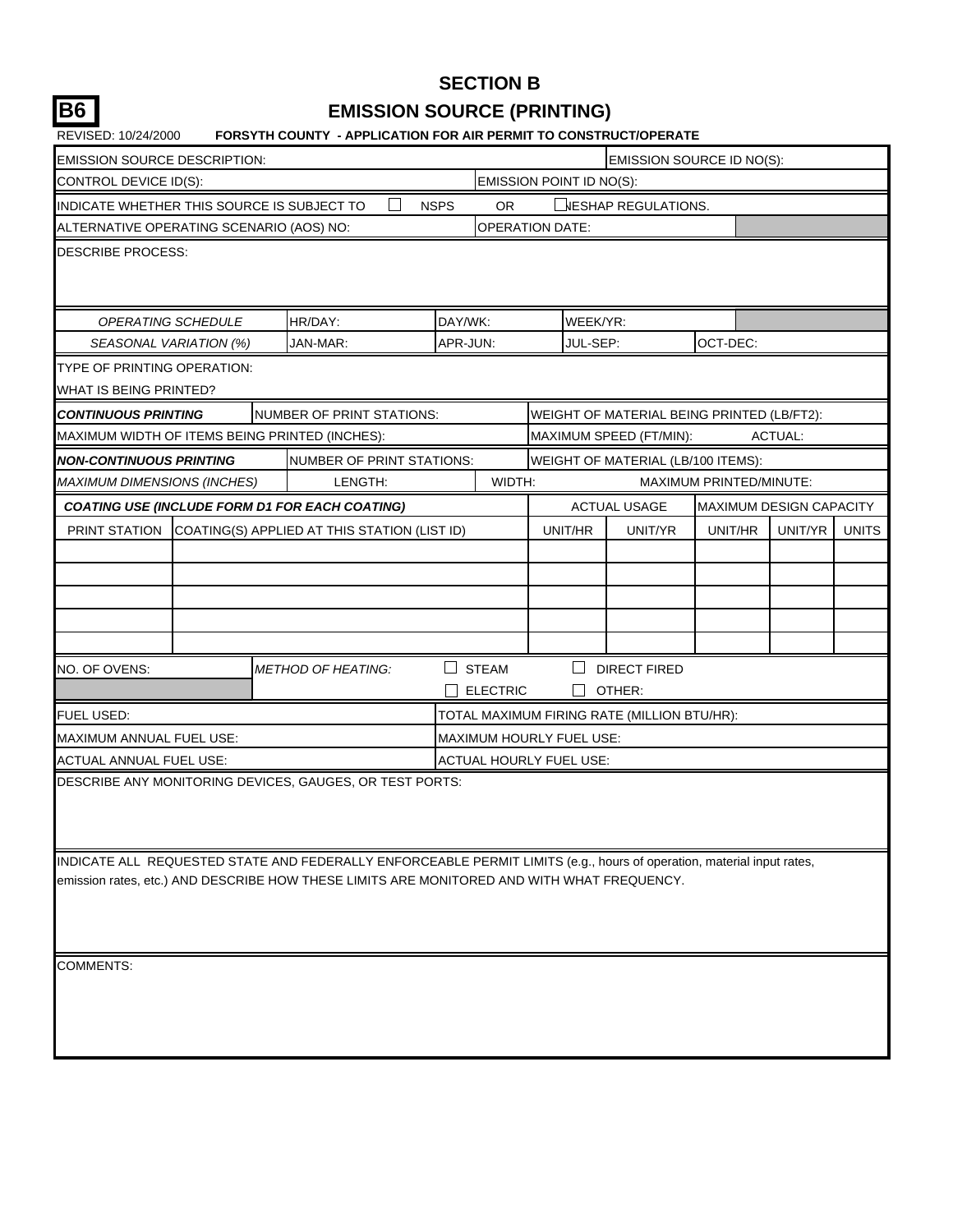## **SECTION B B7 EMISSION SOURCE (COATING/PAINTING)**

| REVISED: 10/24/2000      |                                            | <b>FORSYTH COUNTY - APPLICATION FOR AIR PERMIT TO CONSTRUCT/OPERATE</b>                                               |                                             |     |                        |                         |                                |                     |
|--------------------------|--------------------------------------------|-----------------------------------------------------------------------------------------------------------------------|---------------------------------------------|-----|------------------------|-------------------------|--------------------------------|---------------------|
|                          | <b>EMISSION SOURCE DESCRIPTION:</b>        |                                                                                                                       |                                             |     |                        |                         | <b>EMISSION SOURCE ID NO:</b>  |                     |
|                          | CONTROL DEVICE ID NO(S):                   |                                                                                                                       |                                             |     |                        | EMISSON POINT ID NO(S): |                                |                     |
|                          | INDICATE WHETHER THIS SOURCE IS SUBJECT TO |                                                                                                                       | L<br><b>NSPS</b>                            |     | <b>OR</b>              |                         | <b>NESHAP Regulations</b>      |                     |
|                          | ALTERNATIVE OPERATING SCENARIO (AOS) NO:   |                                                                                                                       |                                             |     | <b>OPERATION DATE:</b> |                         |                                |                     |
| <b>DESCRIBE PROCESS:</b> |                                            |                                                                                                                       |                                             |     |                        |                         |                                |                     |
|                          | OPERATING SCHEDULE                         | HR/DAY:                                                                                                               | DAY/WK:                                     |     | WEEK/YR:               |                         |                                |                     |
|                          | SEASONAL VARIATION (%)                     | JAN-MAR:                                                                                                              | APR-JUN:                                    |     | JUL-SEP:               |                         | OCT-DEC:                       |                     |
|                          | WHAT IS BEING COATED?                      |                                                                                                                       |                                             |     |                        |                         |                                |                     |
|                          | TYPE OF COATING OPERATION:                 |                                                                                                                       |                                             |     |                        |                         |                                |                     |
|                          | <b>CONTINUOUS COATING</b>                  | TYPE FEED SYSTEM:                                                                                                     |                                             |     |                        |                         |                                |                     |
|                          | MAXIMUM NO. ITEMS COATED/HOUR:             |                                                                                                                       |                                             |     |                        |                         | MAXIMUM SPEED (FT/MIN):        |                     |
|                          | <b>FOR BATCH OPERATION</b>                 | MAX. NO. ITEMS COATED/BATCH:                                                                                          |                                             |     |                        |                         | BATCH TIME AT MAX. (MINUTES):  |                     |
|                          | NUMBER OF STATIONS OR BOOTHS:              | NUMBER SPRAY GUNS:                                                                                                    |                                             |     | TRANSFER EFF:          |                         |                                | <b>CAPTURE EFF:</b> |
|                          |                                            | COATING(S) APPLIED AT THIS STATION (LIST ID)                                                                          |                                             | NO. | <b>ACTUAL</b>          |                         | <b>MAXIMUM DESIGN CAPACITY</b> |                     |
| <b>STATION</b>           |                                            | (INCLUDE FORM D1 FOR EACH)                                                                                            |                                             | GUN | USAGE                  | <b>GAL/YR</b>           | GAL/HR                         | <b>GAL/YR</b>       |
|                          |                                            |                                                                                                                       |                                             |     |                        |                         |                                |                     |
|                          |                                            |                                                                                                                       |                                             |     |                        |                         |                                |                     |
|                          |                                            |                                                                                                                       |                                             |     |                        |                         |                                |                     |
|                          |                                            |                                                                                                                       |                                             |     |                        |                         |                                |                     |
|                          | TYPE OF SPRAY GUNS/NOZZLES:                |                                                                                                                       |                                             |     |                        |                         |                                |                     |
| NO. OF OVENS:            |                                            | <b>METHOD OF HEATING</b>                                                                                              | <b>STEAM</b>                                |     |                        | DIRECT FIE              | <b>ELECTRIC</b>                | OTHER:              |
| <b>FUEL USED:</b>        |                                            |                                                                                                                       | TOTAL MAXIMUM FIRING RATE (MILLION BTU/HR): |     |                        |                         |                                |                     |
|                          | <b>MAXIMUM ANNUAL FUEL USE:</b>            |                                                                                                                       | MAXIMUM HOURLY FUEL USE:                    |     |                        |                         |                                |                     |
|                          | ACTUAL ANNUAL FUEL USE:                    |                                                                                                                       | ACTUAL HOURLY FUEL USE:                     |     |                        |                         |                                |                     |
|                          |                                            | DESCRIBE ANY MONITORING DEVICES, GAUGES, OR TEST PORTS:                                                               |                                             |     |                        |                         |                                |                     |
|                          |                                            | INDICATE ALL REQUESTED STATE AND FEDERALLY ENFORCEABLE PERMIT LIMITS (e.g., hours of operation, material input rates, |                                             |     |                        |                         |                                |                     |
|                          |                                            | emission rates, etc.) AND DESCRIBE HOW THESE LIMITS ARE MONITORED AND WITH WHAT FREQUENCY.                            |                                             |     |                        |                         |                                |                     |
| <b>COMMENTS:</b>         |                                            |                                                                                                                       |                                             |     |                        |                         |                                |                     |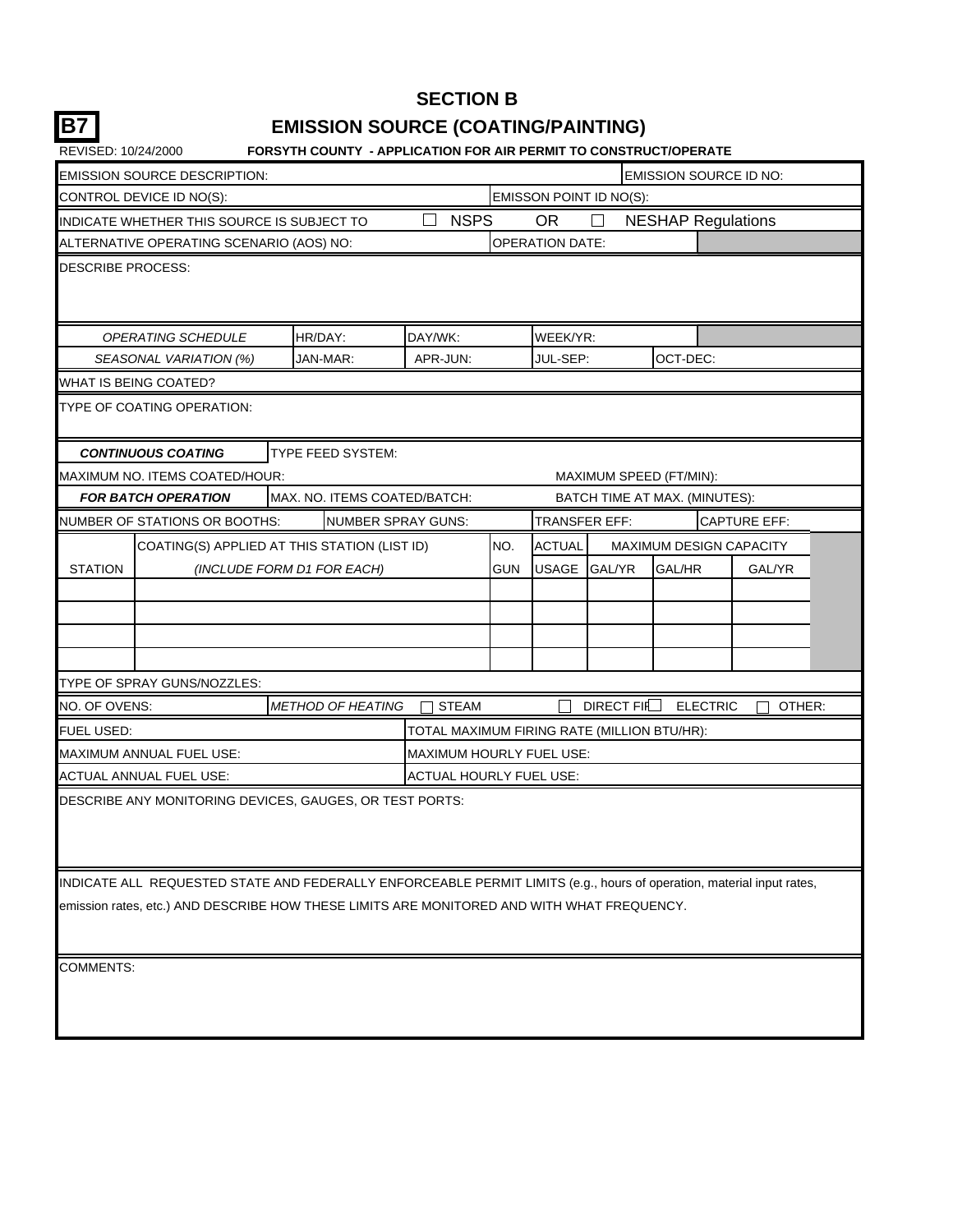### **SECTION B**

## **B8 EMISSION SOURCE (PRODUCTION/MIXING OF INKS/COATINGS)**

REVISED: 10/24/2000 **FORSYTH COUNTY - APPLICATION FOR AIR PERMIT TO CONSTRUCT/OPERATE**

|                                                                                                                       | <b>PROTITIVOUSE FAIT LIGATION</b> |               |              |                        | <u>UN AINTENNILLIU CUNJINUCI/ULEI</u>       |                        |                 |              |  |
|-----------------------------------------------------------------------------------------------------------------------|-----------------------------------|---------------|--------------|------------------------|---------------------------------------------|------------------------|-----------------|--------------|--|
| EMISSION SOURCE DESCRIPTION:                                                                                          |                                   |               |              |                        |                                             | EMISSION SOURCE ID NO: |                 |              |  |
| <b>EMISSION POINT ID(S):</b><br>CONTROL DEVICE ID NO(S):<br>NESHAP REGULATIONS.                                       |                                   |               |              |                        |                                             |                        |                 |              |  |
| INDICATE WHETHER THIS SOURCE IS SUBJECT TO                                                                            |                                   |               |              | <b>NSPS</b>            | OR.                                         |                        |                 |              |  |
| ALTERNATIVE OPERATING SCENARIO (AOS) NO:                                                                              |                                   |               |              | <b>OPERATION DATE:</b> |                                             |                        |                 |              |  |
| <b>DESCRIBE PROCESS:</b>                                                                                              |                                   |               |              |                        |                                             |                        |                 |              |  |
|                                                                                                                       |                                   |               |              |                        |                                             |                        |                 |              |  |
|                                                                                                                       |                                   |               |              |                        |                                             |                        |                 |              |  |
|                                                                                                                       |                                   |               |              |                        |                                             |                        |                 |              |  |
| <b>OPERATING SCHEDULE</b>                                                                                             | HR/DAY:                           |               | DAY/WK:      |                        | WEEK/YR:                                    |                        |                 |              |  |
| SEASONAL VARIATION (%)                                                                                                | JAN-MAR:                          |               | APR-JUN:     |                        | JUL-SEP:                                    |                        | OCT-DEC:        |              |  |
| <b>EQUIPMENT SUMMARY</b>                                                                                              | <b>CAPACITY</b>                   |               | NO. OF       |                        | EQUIPMENT SUMMARY (CONT'D)                  |                        | <b>CAPACITY</b> | NO. OF       |  |
| <b>TYPE</b>                                                                                                           | (GALLONS)                         |               | <b>UNITS</b> |                        | <b>TYPE</b>                                 |                        | (GALLONS)       | <b>UNITS</b> |  |
|                                                                                                                       |                                   |               |              |                        |                                             |                        |                 |              |  |
|                                                                                                                       |                                   |               |              |                        |                                             |                        |                 |              |  |
|                                                                                                                       |                                   |               |              |                        |                                             |                        |                 |              |  |
|                                                                                                                       |                                   |               |              |                        |                                             |                        |                 |              |  |
|                                                                                                                       |                                   |               |              |                        |                                             |                        |                 |              |  |
|                                                                                                                       |                                   |               |              |                        |                                             |                        |                 |              |  |
|                                                                                                                       |                                   |               |              |                        |                                             |                        |                 |              |  |
| PRODUCT THROUGHPUT (GAL)                                                                                              | <b>HOURLY</b>                     | <b>ANNUAL</b> |              |                        | MAX. VOC WEIGHT (LB/GAL):                   |                        |                 |              |  |
| <b>ACTUAL</b>                                                                                                         |                                   |               |              |                        | EVAPORATION RATE (% OF THROUGHPUT):         |                        |                 |              |  |
| <b>MAXIMUM</b>                                                                                                        |                                   |               |              |                        | METHOD FOR DETERMINATION:                   |                        |                 |              |  |
|                                                                                                                       | ATTACH FORM D1 FOR EACH PRODUCT   |               |              |                        |                                             |                        |                 |              |  |
| NO. OF COOKERS:                                                                                                       | <b>METHOD OF HEATING:</b>         |               | <b>STEAM</b> |                        | <b>DIRECT FIRED</b>                         |                        |                 |              |  |
|                                                                                                                       |                                   |               |              | <b>ELECTRIC</b>        | OTHER:                                      |                        |                 |              |  |
| FUEL USED:                                                                                                            |                                   |               |              |                        | TOTAL MAXIMUM FIRING RATE (MILLION BTU/HR): |                        |                 |              |  |
| DESIGNED MAX. ANNUAL FUEL USE:                                                                                        |                                   |               |              |                        | DESIGNED MAX. HOURLY FUEL USE:              |                        |                 |              |  |
| ACTUAL ANNUAL FUEL USE:                                                                                               |                                   |               |              |                        | ACTUAL HOURLY FUEL USE:                     |                        |                 |              |  |
| DESCRIBE DEVICES USED TO REDUCE EVAPORATION:                                                                          |                                   |               |              |                        |                                             |                        |                 |              |  |
|                                                                                                                       |                                   |               |              |                        |                                             |                        |                 |              |  |
|                                                                                                                       |                                   |               |              |                        |                                             |                        |                 |              |  |
|                                                                                                                       |                                   |               |              |                        |                                             |                        |                 |              |  |
| INDICATE ALL REQUESTED STATE AND FEDERALLY ENFORCEABLE PERMIT LIMITS (e.g., hours of operation, material input rates, |                                   |               |              |                        |                                             |                        |                 |              |  |
| emission rates, etc.) AND DESCRIBE HOW THESE LIMITS ARE MONITORED AND WITH WHAT FREQUENCY.                            |                                   |               |              |                        |                                             |                        |                 |              |  |
|                                                                                                                       |                                   |               |              |                        |                                             |                        |                 |              |  |
|                                                                                                                       |                                   |               |              |                        |                                             |                        |                 |              |  |

COMMENTS: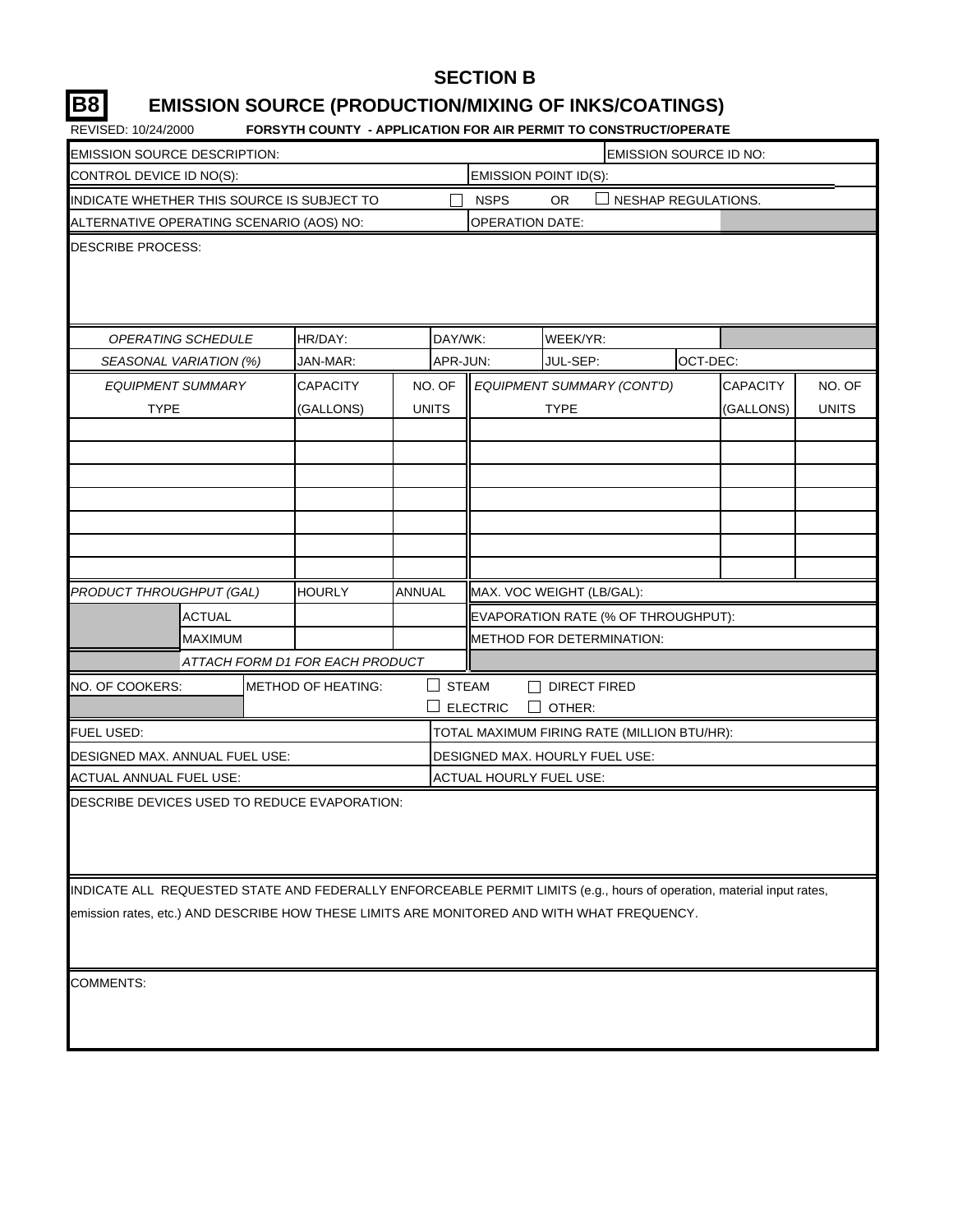## **SECTION B B9 EMISSION SOURCE (STORAGE SILO/BINS)**

| <b>EMISSION SOURCE DESCRIPTION:</b>                                                                                                                                                                                 |                    |                                        |          |                  |                        |                               |              |                     | <b>EMISSION SOURCE ID NO:</b> |
|---------------------------------------------------------------------------------------------------------------------------------------------------------------------------------------------------------------------|--------------------|----------------------------------------|----------|------------------|------------------------|-------------------------------|--------------|---------------------|-------------------------------|
| CONTROL DEVICE ID NO(S):                                                                                                                                                                                            |                    |                                        |          |                  |                        | EMISSION POINT ID NO(S):      |              |                     |                               |
| INDICATE WHETHER THIS SOURCE IS SUBJECT TO                                                                                                                                                                          |                    |                                        |          | $\lrcorner$ NSPS | <b>OR</b>              |                               |              | NESHAP REGULATIONS. |                               |
| ALTERNATIVE OPERATING SCENARIO (AOS) NO:                                                                                                                                                                            |                    |                                        |          |                  | <b>OPERATION DATE:</b> |                               |              |                     |                               |
| DESCRIPTION OF PROCESS:                                                                                                                                                                                             |                    |                                        |          |                  |                        |                               |              |                     |                               |
| SEASONAL VARIATION (%)                                                                                                                                                                                              |                    | JAN-MAR:                               | APR-JUN: |                  |                        | JUL-SEP:                      |              | OCT-DEC:            |                               |
| MATERIAL STORED:                                                                                                                                                                                                    |                    |                                        |          |                  |                        | DENSITY OF MATERIAL (LB/FT3): |              |                     |                               |
| <b>CAPACITY</b>                                                                                                                                                                                                     | <b>CUBIC FEET:</b> |                                        | TONS:    |                  |                        |                               |              |                     |                               |
| <b>DIMENSIONS (FEET)</b>                                                                                                                                                                                            | HEIGHT:            | DIAMETER:                              |          |                  | $(OR)$ LENGTH:         |                               | WIDTH:       |                     | HEIGHT:                       |
| ANNUAL PRODUCT THROUGHPUT (TONS)                                                                                                                                                                                    |                    | ACTUAL:                                |          |                  |                        | MAXIMUM DESIGN CAPACITY:      |              |                     |                               |
| $\Box$<br>PNEUMATICALLY FILLED                                                                                                                                                                                      |                    | $\Box$<br><b>MECHANICALLY FILLED</b>   |          |                  |                        |                               | $\mathsf{L}$ | <b>FILLED FROM</b>  |                               |
| <b>BLOWER</b>                                                                                                                                                                                                       |                    | <b>SCREW CONVEYOR</b>                  |          |                  | <b>MOTOR HP:</b>       |                               | $\mathbf{I}$ | <b>RAILCAR</b>      |                               |
| <b>COMPRESSOR</b>                                                                                                                                                                                                   |                    | <b>BELT CONVEYOR</b>                   |          |                  |                        |                               |              | <b>TRUCK</b>        |                               |
| NO. FILL TUBES:                                                                                                                                                                                                     |                    | <b>BUCKET ELEVATOR</b><br>$\mathsf{L}$ |          |                  |                        |                               |              | <b>STORAGE PILE</b> |                               |
| <b>MAXIMUM ACFM:</b>                                                                                                                                                                                                |                    | OTHER:                                 |          |                  |                        |                               | OTHER:       |                     |                               |
| MATERIAL IS UNLOADED TO:                                                                                                                                                                                            |                    |                                        |          |                  |                        |                               |              |                     |                               |
| BY WHAT METHOD IS MATERIAL UNLOADED FROM SILO?                                                                                                                                                                      |                    |                                        |          |                  |                        |                               |              |                     |                               |
| MAXIMUM DESIGN FILLING RATE OF MATERIAL (TONS/HR):                                                                                                                                                                  |                    |                                        |          |                  |                        |                               |              |                     |                               |
| MAXIMUM DESIGN UNLOADING RATE OF MATERIAL (TONS/HR):                                                                                                                                                                |                    |                                        |          |                  |                        |                               |              |                     |                               |
| DESCRIBE EMISSION CONTROLS WHILE LOADING SILO:                                                                                                                                                                      |                    |                                        |          |                  |                        |                               |              |                     |                               |
| DESCRIBE EMISSION CONTROLS WHILE UNLOADING SILO:                                                                                                                                                                    |                    |                                        |          |                  |                        |                               |              |                     |                               |
| DESCRIBE ANY MONITORING OR WARNING DEVICES:                                                                                                                                                                         |                    |                                        |          |                  |                        |                               |              |                     |                               |
| INDICATE ALL REQUESTED STATE AND FEDERALLY ENFORCEABLE PERMIT LIMITS (e.g., hours of operation, material input rates,<br>emission rates, etc.) AND DESCRIBE HOW THESE LIMITS ARE MONITORED AND WITH WHAT FREQUENCY. |                    |                                        |          |                  |                        |                               |              |                     |                               |
|                                                                                                                                                                                                                     |                    |                                        |          |                  |                        |                               |              |                     |                               |
| <b>COMMENTS:</b>                                                                                                                                                                                                    |                    |                                        |          |                  |                        |                               |              |                     |                               |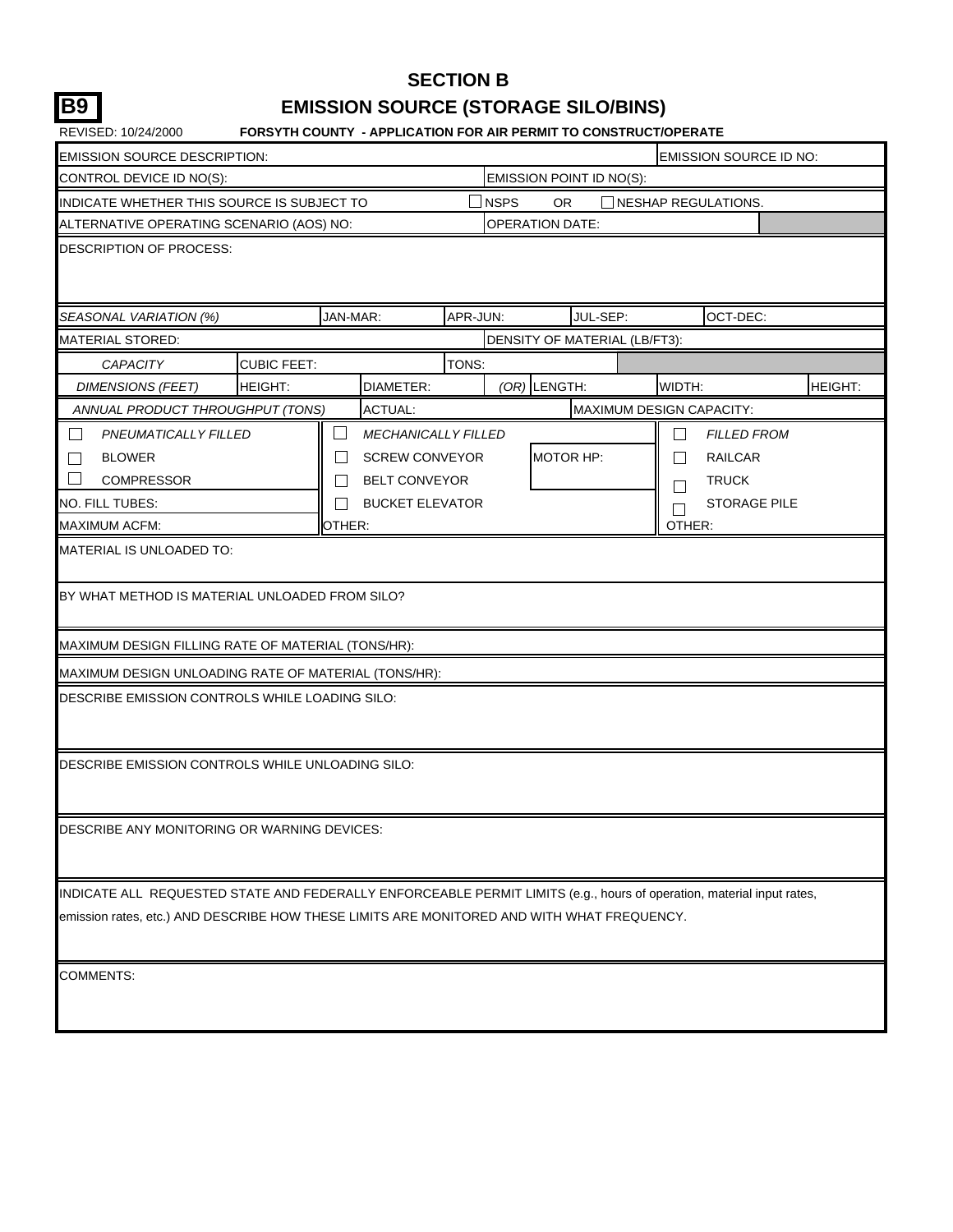## **SECTION B B10 EMISSION SOURCE (FIXED ROOF STORAGE TANK)**

| <b>EMISSION SOURCE DESCRIPTION:</b>                                                                                                                                                                                 |                              |             |           |                                      |                                              |          | <b>EMISSION SOURCE ID NO:</b> |
|---------------------------------------------------------------------------------------------------------------------------------------------------------------------------------------------------------------------|------------------------------|-------------|-----------|--------------------------------------|----------------------------------------------|----------|-------------------------------|
| CONTROL DEVICE ID NO(S):                                                                                                                                                                                            |                              |             |           | EMISSION POINT ID NO(S):             |                                              |          |                               |
| INDICATE WHETHER THIS SOURCE IS SUBJECT TO                                                                                                                                                                          |                              | <b>NSPS</b> | <b>OR</b> |                                      | <b>NESHAP REGULATIONS</b>                    |          |                               |
| ALTERNATIVE OPERATING SCENARIO (AOS) NO:                                                                                                                                                                            |                              |             |           | <b>OPERATION DATE:</b>               |                                              |          |                               |
| <b>DESCRIPTION OF STORAGE TANK:</b>                                                                                                                                                                                 |                              |             |           |                                      |                                              |          |                               |
| JAN-MAR:<br>SEASONAL VARIATION (%)                                                                                                                                                                                  |                              | APR-JUN:    |           | JUL-SEP:                             |                                              | OCT-DEC: |                               |
| LIQUID STORED:                                                                                                                                                                                                      |                              |             |           | TRUE VAPOR PRESSURE (PSIA):          |                                              |          |                               |
| DAILY AVG. LIQUID SURFACE TEMP. (R):                                                                                                                                                                                |                              |             |           | VAPOR MOLECULAR WEIGHT (LB/LB MOLE): |                                              |          |                               |
| AVERAGE STORAGE TEMP. (F):                                                                                                                                                                                          |                              |             |           |                                      | <b>ATTACH FORM D1 FOR EACH LIQUID STORED</b> |          |                               |
| <b>CAPACITY</b><br><b>GALLONS:</b>                                                                                                                                                                                  | TONS:                        |             |           | <b>DIMENSIONS (FEET)</b>             | HEIGHT:                                      |          | DIAMETER:                     |
| TANK ROOF HEIGHT (FT):                                                                                                                                                                                              | TANK LIQUID HEIGHT (FT):     |             |           |                                      | TANK SHELL HEIGHT (FT):                      |          |                               |
| <b>TANK ROOF/SHELL COLOR:</b>                                                                                                                                                                                       |                              |             |           | PAINT CONDITION:                     |                                              |          |                               |
| <b>MAXIMUM FILLS PER DAY:</b>                                                                                                                                                                                       | MAX. FILLING RATE (GAL/MIN): |             |           |                                      | MAX. DURATION OF FILL (HOUR/FILL):           |          |                               |
| MAX. THROUGHPUT PER YEAR (GAL):                                                                                                                                                                                     |                              |             |           | TURNOVERS PER YEAR:                  | MAXIMUM:                                     |          | ACTUAL:                       |
|                                                                                                                                                                                                                     |                              |             |           |                                      |                                              |          |                               |
| DESCRIBE ANY MONITORING OR WARNING DEVICES (SUCH AS LEAK AND FUME DETECTION INSTRUMENTATION):                                                                                                                       |                              |             |           |                                      |                                              |          |                               |
| INDICATE ALL REQUESTED STATE AND FEDERALLY ENFORCEABLE PERMIT LIMITS (e.g., hours of operation, material input rates,<br>emission rates, etc.) AND DESCRIBE HOW THESE LIMITS ARE MONITORED AND WITH WHAT FREQUENCY. |                              |             |           |                                      |                                              |          |                               |
| <b>COMMENTS:</b>                                                                                                                                                                                                    |                              |             |           |                                      |                                              |          |                               |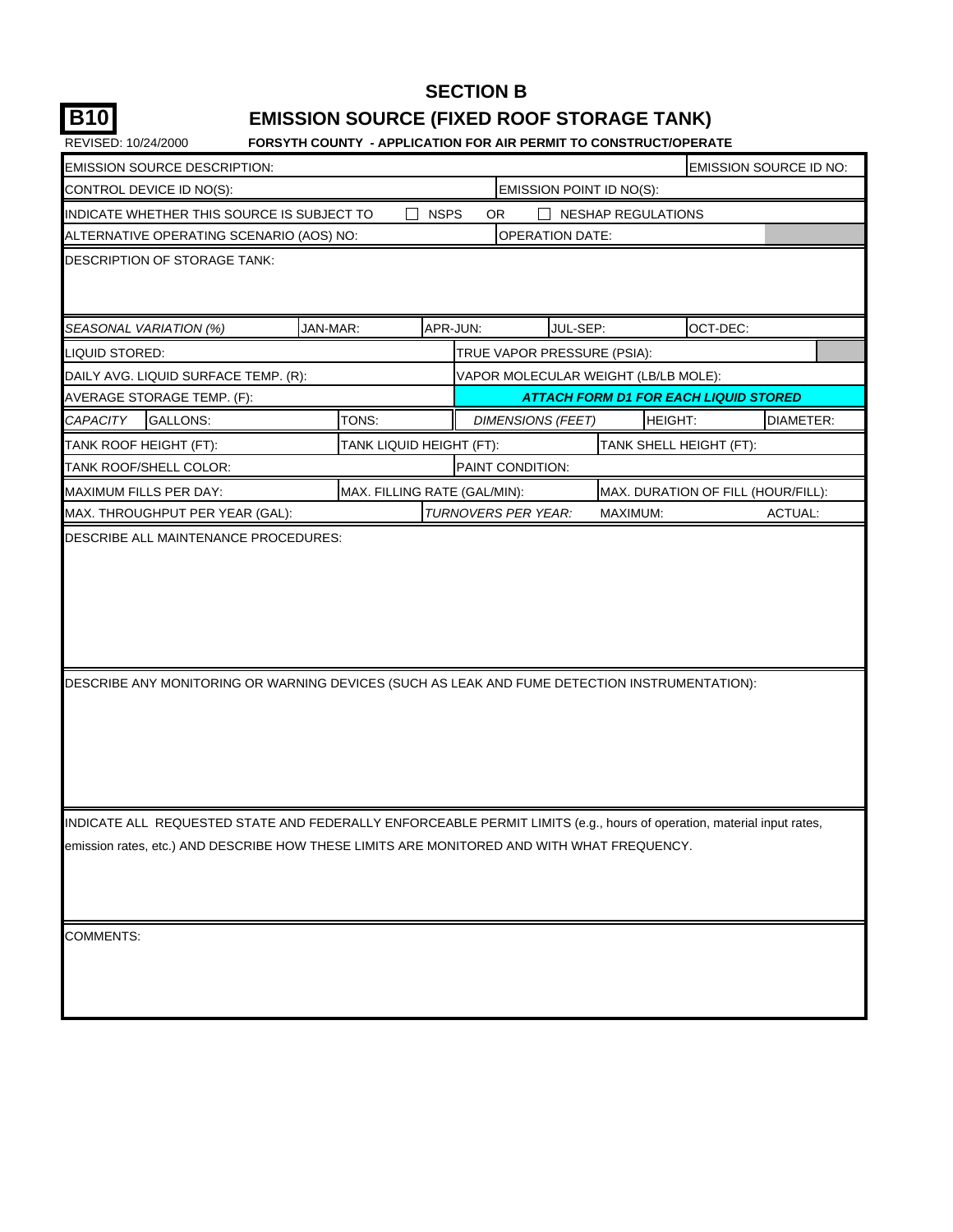#### **SECTION B**

## **B11 EMISSION SOURCE (AIR STRIPPING OF GROUNDWATER)**

| <b>EMISSION SOURCE DESCRIPTION:</b>                                                                 |         |  |                                                             |          |                       |                                | EMISSION SOURCE ID NO:                                                                                                |  |  |
|-----------------------------------------------------------------------------------------------------|---------|--|-------------------------------------------------------------|----------|-----------------------|--------------------------------|-----------------------------------------------------------------------------------------------------------------------|--|--|
| CONTROL DEVICE ID(S):                                                                               |         |  |                                                             |          | EMISSION POINT ID(S): |                                |                                                                                                                       |  |  |
| INDICATE WHETHER THIS SOURCE IS SUBJECT TO<br><b>NSPS</b><br><b>OR</b><br><b>NESHAP REGULATIONS</b> |         |  |                                                             |          |                       |                                |                                                                                                                       |  |  |
| DESCRIPTION OF EMISSION SOURCE:                                                                     |         |  |                                                             |          |                       |                                |                                                                                                                       |  |  |
|                                                                                                     |         |  | <b>OPERATING SCHEDULE</b>                                   |          |                       | DATE FIRST PUT INTO OPERATION: |                                                                                                                       |  |  |
| <b>ACTUAL</b>                                                                                       | HR/DAY: |  | DAY/WK:                                                     | WEEK/YR: |                       |                                |                                                                                                                       |  |  |
| WHAT WILL DETERMINE WHEN UNIT WILL BE SHUT DOWN?                                                    |         |  |                                                             |          |                       |                                |                                                                                                                       |  |  |
| LIQUID FLOW RATE (GAL/MIN)                                                                          |         |  | REMOVAL EFFICIENCY OF DESIGN CONTAMINANT:                   |          |                       |                                |                                                                                                                       |  |  |
| <b>ACTUAL:</b>                                                                                      |         |  | TARGET EFFLUENT CONCENTRATION OF DESIGN CONTAMINANT (MG/L): |          |                       |                                |                                                                                                                       |  |  |
| <b>DESIGNED MAX.:</b>                                                                               |         |  | NO. OF WELLS:                                               |          |                       |                                |                                                                                                                       |  |  |
| <b>STRIPPING TOWER DATA</b>                                                                         |         |  | TOWER DIAMETER (FT):                                        |          |                       | TOTAL HEIGHT (FT):             |                                                                                                                       |  |  |
| NO. OF TOWERS:                                                                                      |         |  | PACKING HEIGHT (FT):                                        |          |                       | PACKING MATERIAL:              |                                                                                                                       |  |  |
|                                                                                                     |         |  | <b>CONTAMINANTS</b>                                         |          |                       | CAS#                           | <b>CONCENTRATION</b><br>(MG/L)                                                                                        |  |  |
| Total volatile contamination (always included)                                                      |         |  |                                                             |          |                       |                                |                                                                                                                       |  |  |
|                                                                                                     |         |  |                                                             |          |                       |                                |                                                                                                                       |  |  |
|                                                                                                     |         |  |                                                             |          |                       |                                |                                                                                                                       |  |  |
|                                                                                                     |         |  |                                                             |          |                       |                                |                                                                                                                       |  |  |
|                                                                                                     |         |  |                                                             |          |                       |                                |                                                                                                                       |  |  |
|                                                                                                     |         |  |                                                             |          |                       |                                |                                                                                                                       |  |  |
|                                                                                                     |         |  |                                                             |          |                       |                                |                                                                                                                       |  |  |
|                                                                                                     |         |  |                                                             |          |                       |                                |                                                                                                                       |  |  |
|                                                                                                     |         |  |                                                             |          |                       |                                |                                                                                                                       |  |  |
| emission rates, etc.) AND DESCRIBE HOW THESE LIMITS ARE MONITORED AND WITH WHAT FREQUENCY.          |         |  |                                                             |          |                       |                                | INDICATE ALL REQUESTED STATE AND FEDERALLY ENFORCEABLE PERMIT LIMITS (e.g., hours of operation, material input rates, |  |  |
| <b>COMMENTS:</b>                                                                                    |         |  |                                                             |          |                       |                                |                                                                                                                       |  |  |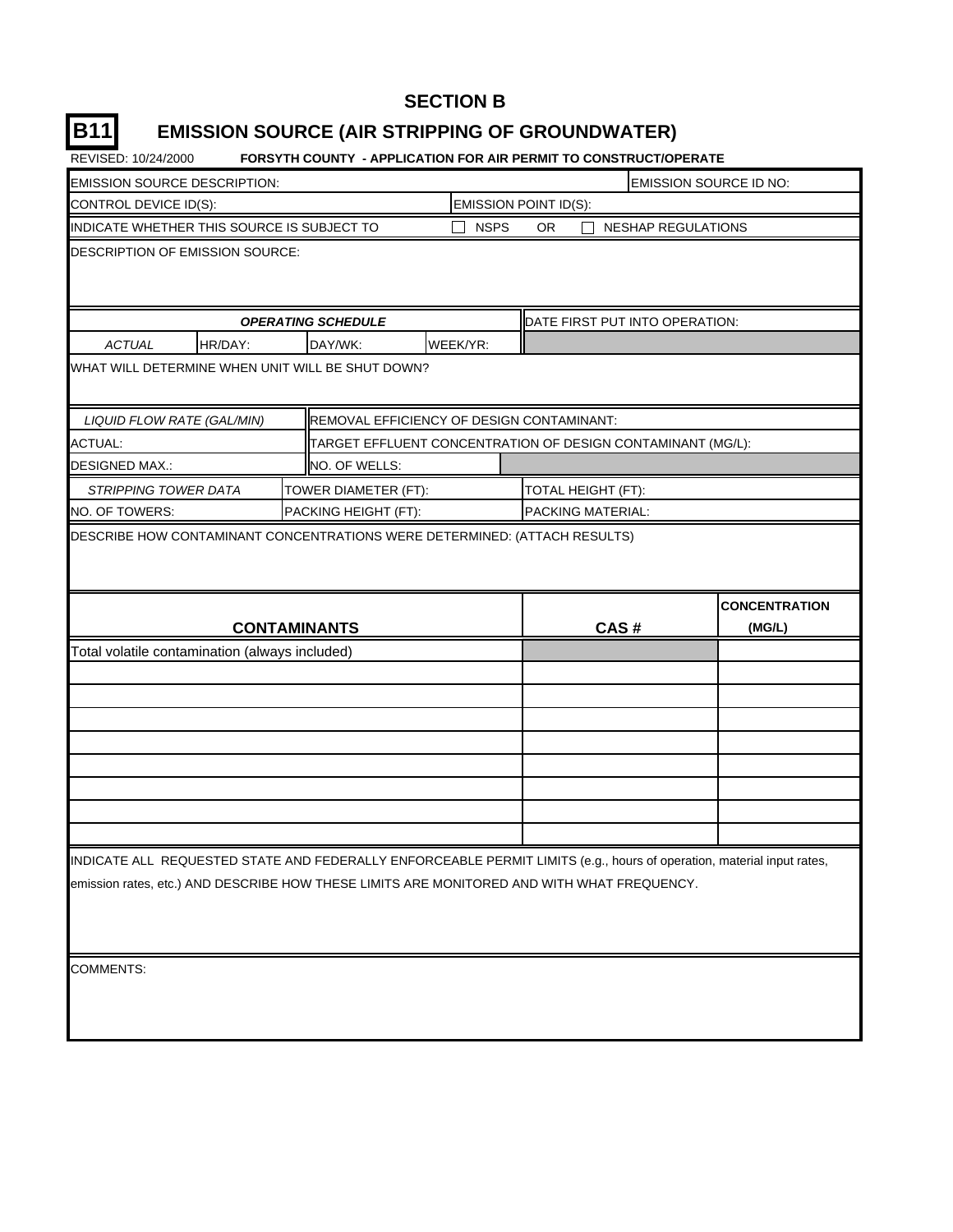#### **SECTION B**

#### **B12 EMISSION SOURCE(VACUUM EXTRACTION FOR SOIL CONTAMINATION**

| REVISED: 10/24/2000                                                                                                   |                           | <b>FORSYTH COUNTY - APPLICATION FOR AIR PERMIT TO CONSTRUCT/OPERATE</b> |                                 |                                |                          |
|-----------------------------------------------------------------------------------------------------------------------|---------------------------|-------------------------------------------------------------------------|---------------------------------|--------------------------------|--------------------------|
| <b>EMISSION SOURCE DESCRIPTION:</b>                                                                                   |                           |                                                                         |                                 | EMISSION SOURCE ID NO:         |                          |
| CONTROL DEVICE ID(S):                                                                                                 |                           |                                                                         | EMISSION POINT ID(S):           |                                |                          |
| INDICATE WHETHER THIS SOURCE IS SUBJECT TO                                                                            |                           |                                                                         | <b>NSPS</b><br><b>OR</b>        | <b>NESHAP REGULATIONS</b>      |                          |
| <b>DESCRIPTION OF EMISSION SOURCE:</b>                                                                                |                           |                                                                         |                                 |                                |                          |
|                                                                                                                       |                           |                                                                         |                                 |                                |                          |
|                                                                                                                       |                           |                                                                         |                                 |                                |                          |
|                                                                                                                       | <b>OPERATING SCHEDULE</b> |                                                                         |                                 | DATE FIRST PUT INTO OPERATION: |                          |
| <b>ACTUAL</b><br>HR/DAY:                                                                                              | DAY/WK:                   | WEEK/YR:                                                                |                                 |                                |                          |
| WHAT WILL DETERMINE WHEN UNIT WILL BE SHUT DOWN?                                                                      |                           |                                                                         |                                 |                                |                          |
| TYPE OF OPERATION:                                                                                                    | <b>CONTINUOUS</b>         | <b>PULSED</b>                                                           | AIR/WATER SEPARATOR:            |                                | <b>YES</b><br><b>NO</b>  |
| <b>INLET WELL DATA:</b>                                                                                               | # OF WELLS                | AVG. DEPTH (FT)                                                         | AVG. DIAMETER (FT)              |                                | MAX. SPACING (FT)        |
|                                                                                                                       |                           |                                                                         |                                 |                                |                          |
| EXTRACTION WELL DATA:                                                                                                 | # OF WELLS                | AVG. DEPTH (FT)                                                         | AVG. DIAMETER (FT)              |                                | RADIUS OF INFLUENCE (FT) |
|                                                                                                                       |                           |                                                                         |                                 |                                |                          |
| TOTAL EXTRACTION FLOW RATE (SCFM):                                                                                    |                           |                                                                         | TOTAL EXHAUST FLOW RATE (SCFM): |                                |                          |
|                                                                                                                       | <b>CONTAMINANTS</b>       |                                                                         |                                 | CAS#                           | <b>CONCENTRATION</b>     |
| Total volatile contamination (always included)                                                                        |                           |                                                                         |                                 |                                | (PPM-V)                  |
|                                                                                                                       |                           |                                                                         |                                 |                                |                          |
|                                                                                                                       |                           |                                                                         |                                 |                                |                          |
|                                                                                                                       |                           |                                                                         |                                 |                                |                          |
|                                                                                                                       |                           |                                                                         |                                 |                                |                          |
|                                                                                                                       |                           |                                                                         |                                 |                                |                          |
|                                                                                                                       |                           |                                                                         |                                 |                                |                          |
|                                                                                                                       |                           |                                                                         |                                 |                                |                          |
|                                                                                                                       |                           |                                                                         |                                 |                                |                          |
| INDICATE ALL REQUESTED STATE AND FEDERALLY ENFORCEABLE PERMIT LIMITS (e.g., hours of operation, material input rates, |                           |                                                                         |                                 |                                |                          |
| emission rates, etc.) AND DESCRIBE HOW THESE LIMITS ARE MONITORED AND WITH WHAT FREQUENCY.                            |                           |                                                                         |                                 |                                |                          |
|                                                                                                                       |                           |                                                                         |                                 |                                |                          |
|                                                                                                                       |                           |                                                                         |                                 |                                |                          |
| <b>COMMENTS:</b>                                                                                                      |                           |                                                                         |                                 |                                |                          |
|                                                                                                                       |                           |                                                                         |                                 |                                |                          |
|                                                                                                                       |                           |                                                                         |                                 |                                |                          |
|                                                                                                                       |                           |                                                                         |                                 |                                |                          |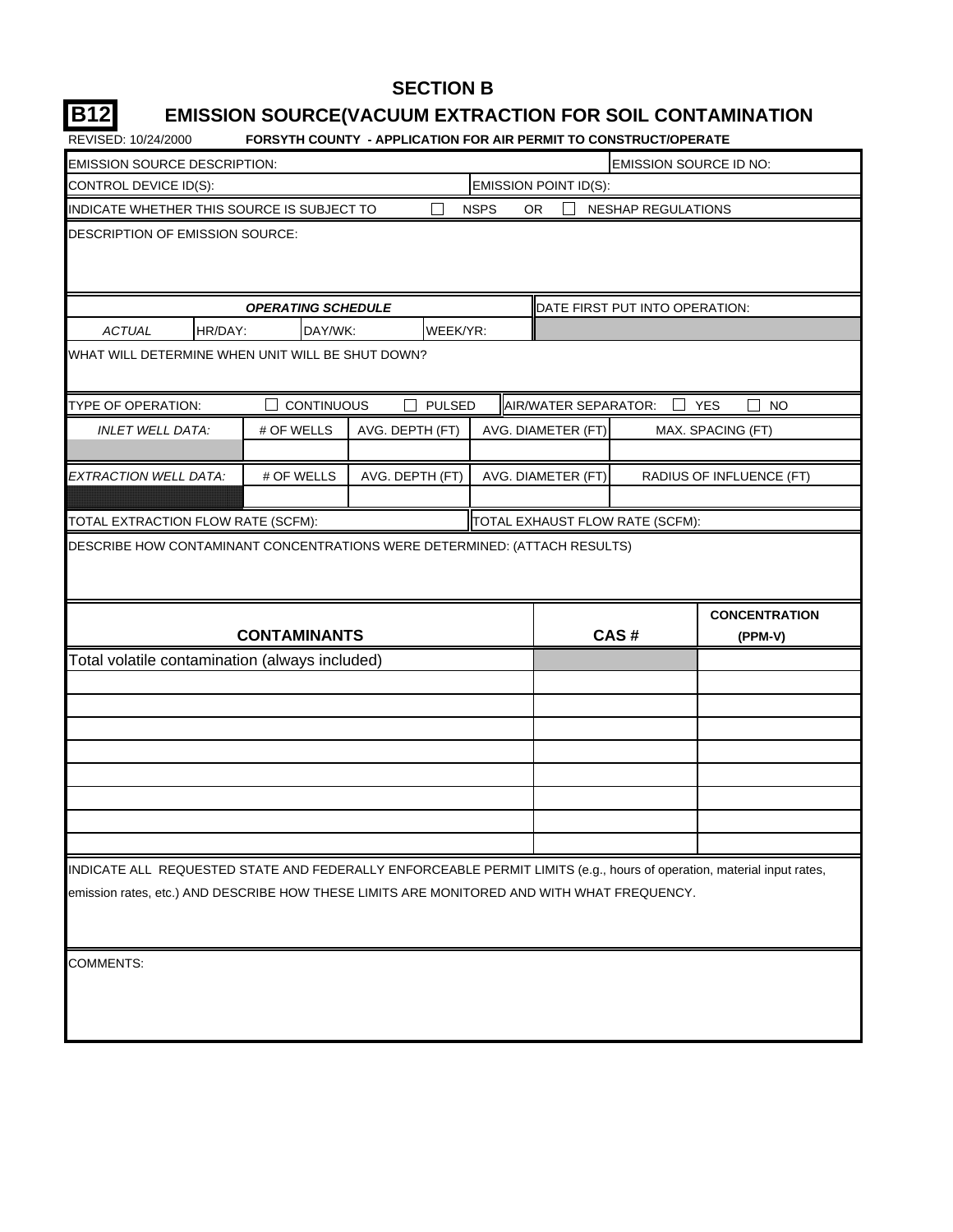|--|

#### **SOLVENT USE: CLEANUP ACTIVITIES SECTION B**

| REVISED: 10/24/2000    |                                                                                                                       |               |               | FORSYTH COUNTY - APPLICATION FOR AIR PERMIT TO CONSTRUCT/OPERATE |                 |              |
|------------------------|-----------------------------------------------------------------------------------------------------------------------|---------------|---------------|------------------------------------------------------------------|-----------------|--------------|
| SEASONAL VARIATION (%) | <b>JAN-MAR</b>                                                                                                        | APR-JUN       |               | JUL-SEP                                                          | OCT-DEC         |              |
|                        | ATTACH FORM D1 FOR EACH - ONLY THOSE CHEMICALS ASSOCIATED WITH EMISSION SOURCES.                                      |               |               |                                                                  |                 |              |
| <b>EMISSION</b>        | <b>CLEANUP</b>                                                                                                        |               |               | <b>PRODUCT USAGE</b>                                             |                 |              |
| SOURCE ID (s)          | <b>PRODUCT NAME</b>                                                                                                   | <b>ACT/YR</b> | <b>MAX/HR</b> | <b>MAX/DAY</b>                                                   | <b>MAX/YEAR</b> | <b>UNITS</b> |
|                        |                                                                                                                       |               |               |                                                                  |                 |              |
|                        |                                                                                                                       |               |               |                                                                  |                 |              |
|                        |                                                                                                                       |               |               |                                                                  |                 |              |
|                        |                                                                                                                       |               |               |                                                                  |                 |              |
|                        |                                                                                                                       |               |               |                                                                  |                 |              |
|                        |                                                                                                                       |               |               |                                                                  |                 |              |
|                        |                                                                                                                       |               |               |                                                                  |                 |              |
|                        |                                                                                                                       |               |               |                                                                  |                 |              |
|                        |                                                                                                                       |               |               |                                                                  |                 |              |
|                        |                                                                                                                       |               |               |                                                                  |                 |              |
|                        |                                                                                                                       |               |               |                                                                  |                 |              |
|                        |                                                                                                                       |               |               |                                                                  |                 |              |
|                        |                                                                                                                       |               |               |                                                                  |                 |              |
|                        |                                                                                                                       |               |               |                                                                  |                 |              |
|                        |                                                                                                                       |               |               |                                                                  |                 |              |
|                        |                                                                                                                       |               |               |                                                                  |                 |              |
|                        |                                                                                                                       |               |               |                                                                  |                 |              |
|                        |                                                                                                                       |               |               |                                                                  |                 |              |
|                        |                                                                                                                       |               |               |                                                                  |                 |              |
|                        |                                                                                                                       |               |               |                                                                  |                 |              |
|                        |                                                                                                                       |               |               |                                                                  |                 |              |
|                        |                                                                                                                       |               |               |                                                                  |                 |              |
|                        |                                                                                                                       |               |               |                                                                  |                 |              |
|                        |                                                                                                                       |               |               |                                                                  |                 |              |
|                        |                                                                                                                       |               |               |                                                                  |                 |              |
|                        | INDICATE ALL REQUESTED STATE AND FEDERALLY ENFORCEABLE PERMIT LIMITS (e.g., hours of operation, material input rates, |               |               |                                                                  |                 |              |
|                        | emission rates, etc.) AND DESCRIBE HOW THESE LIMITS ARE MONITORED AND WITH WHAT FREQUENCY.                            |               |               |                                                                  |                 |              |

**COMMENTS**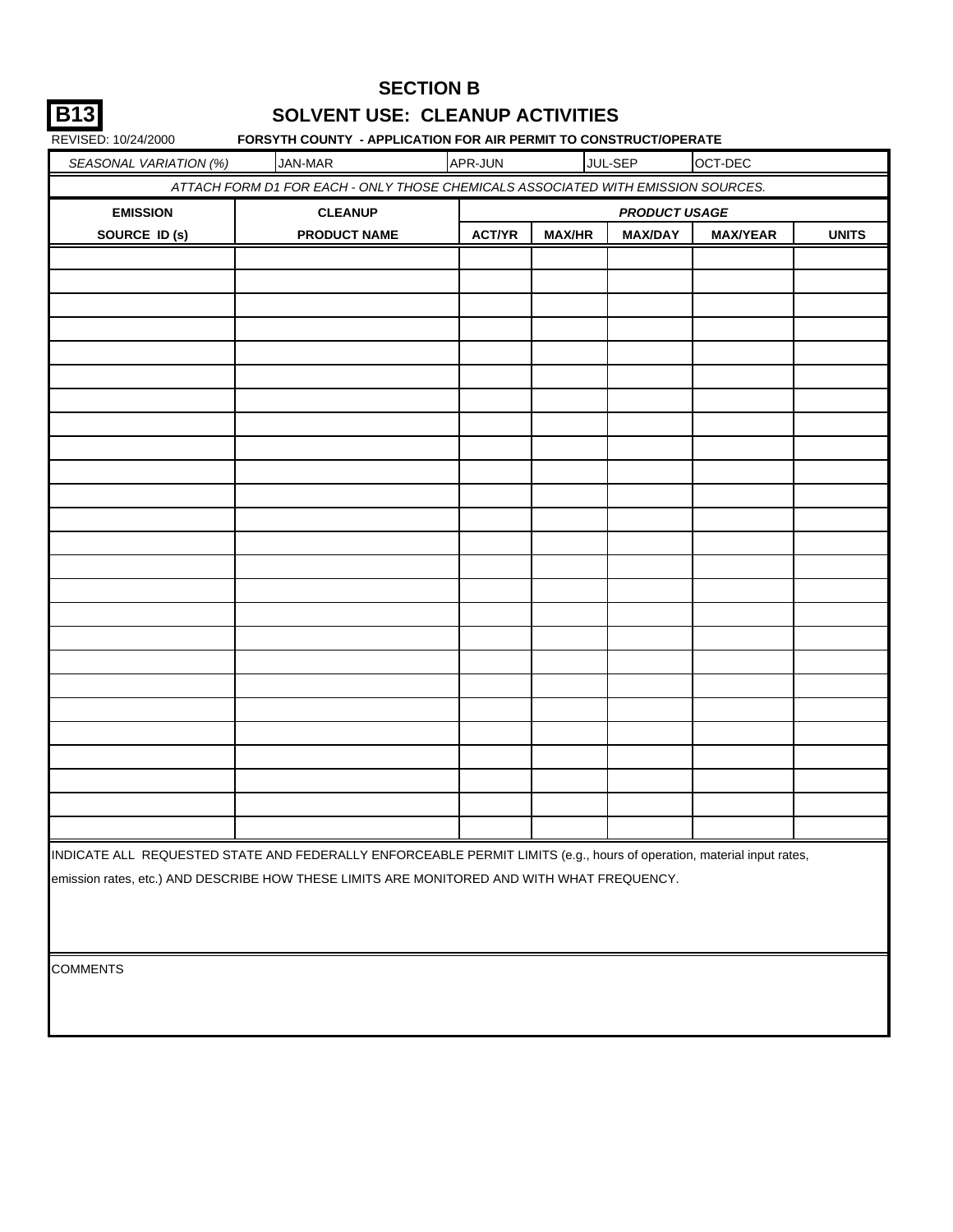## **SECTION C**

# C1 CONTROL DEVICE (GENERAL)

| REVISED: 10/24/2000                                                                                                                                                | <b>FORSYTH COUNTY - APPLICATION FOR AIR PERMIT TO CONSTRUCT/OPERATE</b> |            |                         |  |  |  |  |  |  |
|--------------------------------------------------------------------------------------------------------------------------------------------------------------------|-------------------------------------------------------------------------|------------|-------------------------|--|--|--|--|--|--|
| CONTROL DEVICE ID NO:                                                                                                                                              | CONTROLS EMISSIONS FROM WHICH EMISSION SOURCE ID NO(S):                 |            |                         |  |  |  |  |  |  |
| EMISSION POINT ID NO(S):                                                                                                                                           | POSITION IN SERIES OF CONTROLS<br>OF<br><b>UNITS</b><br>NO.             |            |                         |  |  |  |  |  |  |
| MANUFACTURER:                                                                                                                                                      | MODEL NO:                                                               |            |                         |  |  |  |  |  |  |
| ALTERNATIVE OPERATING SCENARIO (AOS) NO:                                                                                                                           |                                                                         |            |                         |  |  |  |  |  |  |
| DESCRIBE CONTROL SYSTEM:                                                                                                                                           |                                                                         |            |                         |  |  |  |  |  |  |
| POLLUTANT(S) COLLECTED:                                                                                                                                            |                                                                         |            |                         |  |  |  |  |  |  |
| <b>CORRESPONDING EFFICIENCY:</b>                                                                                                                                   | $\%$<br>$\%$                                                            | $\%$       | $\%$                    |  |  |  |  |  |  |
| EFFICIENCY DETERMINATION CODE (see C1 instructions)                                                                                                                |                                                                         |            |                         |  |  |  |  |  |  |
| BEFORE CONTROL EMISSION RATE (LB/HR):                                                                                                                              |                                                                         |            |                         |  |  |  |  |  |  |
| AFTER CONTROL EMISSION RATE (LB/HR):                                                                                                                               |                                                                         |            |                         |  |  |  |  |  |  |
| PRESSURE DROP (IN. H20):<br><b>MAX</b><br>MIN                                                                                                                      |                                                                         |            |                         |  |  |  |  |  |  |
| MIN<br><b>MAX</b><br>INLET TEMPERATURE (F):                                                                                                                        | OUTLET TEMPERATURE (F):                                                 | <b>MIN</b> | MAX                     |  |  |  |  |  |  |
| INLET AIR FLOW RATE (ACFM):                                                                                                                                        | OUTLET AIR FLOW RATE (ACFM):                                            |            |                         |  |  |  |  |  |  |
| INLET AIR FLOW VELOCITY (FT/SEC):                                                                                                                                  | OUTLET AIR FLOW VELOCITY (FT/SEC):                                      |            |                         |  |  |  |  |  |  |
| INLET MOISTURE CONTENT (%):                                                                                                                                        |                                                                         |            |                         |  |  |  |  |  |  |
| COLLECTION SURFACE AREA (FT2):                                                                                                                                     | FUEL USED:                                                              |            | <b>FUEL USAGE RATE:</b> |  |  |  |  |  |  |
| DESCRIBE MAINTENANCE PROCEDURES:                                                                                                                                   |                                                                         |            |                         |  |  |  |  |  |  |
| DESCRIBE ANY AUXILIARY MATERIALS INTRODUCED INTO THE CONTROL SYSTEM:                                                                                               |                                                                         |            |                         |  |  |  |  |  |  |
| DESCRIBE ANY MONITORING DEVICES, GAUGES, TEST PORTS, ETC:                                                                                                          |                                                                         |            |                         |  |  |  |  |  |  |
| SHOW BY DIAGRAM THE RELATIONSHIP OF THE CONTROL DEVICE TO ITS EMISSION SOURCE(S):                                                                                  |                                                                         |            |                         |  |  |  |  |  |  |
| ATTACH MANUFACTURER'S SPECIFICATIONS, SCHEMATICS, AND ALL OTHER DRAWINGS NECESSARY TO DESCRIBE THIS CONTROL<br>DEVICE AND ITS RELATIONSHIP TO ITS EMISSION SOURCE. |                                                                         |            |                         |  |  |  |  |  |  |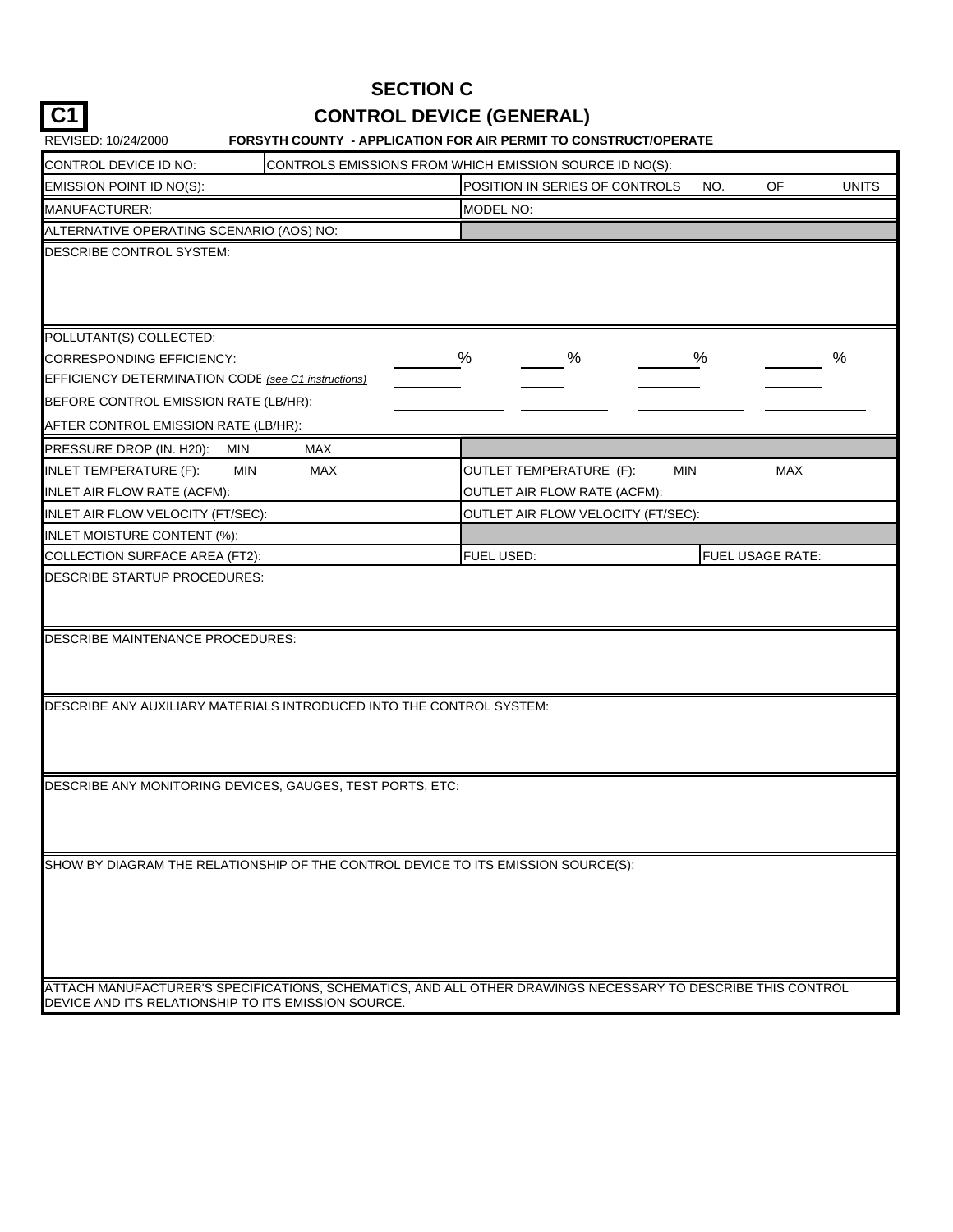## **SECTION C CONTROL DEVICE (FABRIC FILTER)**

**C2**

| REVISED 7/20/2001                                         |                            | FORSYTH COUNTY - APPLICATION FOR AIR PERMIT TO CONSTRUCT/OPERATE                       |                            |
|-----------------------------------------------------------|----------------------------|----------------------------------------------------------------------------------------|----------------------------|
| CONTROL DEVICE ID NO:                                     |                            | CONTROL EMISSIONS FROM WHICH EMISSION SOURCE ID NO(S):                                 |                            |
| EMISSION POINT ID NO(S):                                  |                            | POSITION IN SERIES OF CONTROLS<br>OF<br>NO.                                            | <b>UNITS</b>               |
| MANUFACTURER:                                             |                            | MODEL NO:                                                                              |                            |
| ALTERNATIVE OPERATING SCENARIO (AOS) NO:                  |                            |                                                                                        |                            |
| DESCRIBE CONTROL SYSTEM:                                  |                            |                                                                                        |                            |
| POLLUTANT(S) COLLECTED:                                   |                            |                                                                                        |                            |
| <b>CORRESPONDING EFFICIENCY:</b>                          |                            | $\%$<br>%<br>$\%$                                                                      | ℅                          |
| EFFICIENCY DETERMINATION CODE: (see C2 instruction)       |                            |                                                                                        |                            |
| BEFORE CONTROL EMISSION RATE (LB/HR):                     |                            |                                                                                        |                            |
| AFTER CONTROL EMISSION RATE (LB/HR):                      |                            |                                                                                        |                            |
| PRESSURE DROP (IN. H20):                                  | <b>MAX</b><br><b>MIN</b>   | WARNING ALARM? N YES<br><b>NO</b>                                                      |                            |
| <b>INLET TEMPERATURE (F):</b>                             | MAX<br><b>MIN</b>          | <b>OUTLET TEMPERATURE (f):</b><br><b>MIN</b><br>MAX                                    |                            |
| INLET AIR FLOW RATE (ACFM):                               |                            |                                                                                        |                            |
| AIR TO CLOTH RATIO:                                       | FILTER SURFACE AREA (FT2): | FILTER MAX. OPERATING TEMP.(F)                                                         |                            |
| <b>FILTER MATERIAL:</b>                                   |                            | DESCRIBE CLEANING PROCEDURES:                                                          |                            |
| TIME BETWEEN CLEANING:                                    | <b>MECHANICAL</b>          | <b>REVERSE FLOW</b>                                                                    | $\Box$ SIMPLE BAG COLLAPSE |
| <b>CLEANING TIME:</b>                                     | SONIC                      | <b>AIR PULSE</b><br>$\Box$                                                             | RING BAG COLLAPSE          |
|                                                           | OTHER:                     |                                                                                        |                            |
| DESCRIBE MAINTENANCE PROCEDURES:                          |                            |                                                                                        |                            |
|                                                           |                            | DESCRIBE MOISTURE BLINDING, CHEMICAL RESISTIVITY, AND/OR SPECIAL OPERATING CONDITIONS: |                            |
| DESCRIBE ANY MONITORING DEVICES, GAUGES, TEST PORTS, ETC: |                            |                                                                                        |                            |
|                                                           |                            | SHOW BY DIAGRAM THE RELATIONSHIP OF THE CONTROL DEVICE TO ITS EMISSION SOURCE(S):      |                            |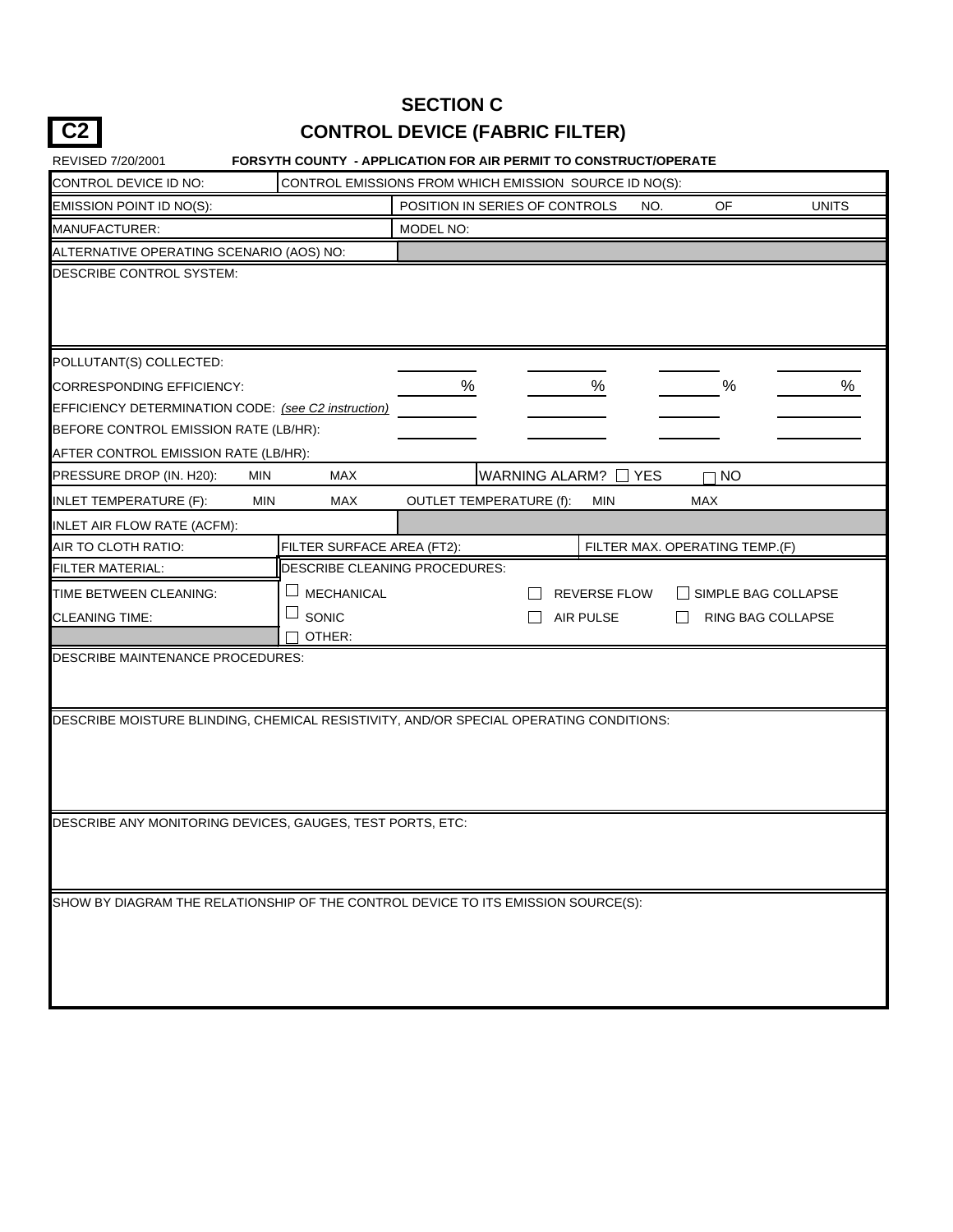|                                                                                                                      | <b>SECTION C</b>            |                                |                        |         |              |   |
|----------------------------------------------------------------------------------------------------------------------|-----------------------------|--------------------------------|------------------------|---------|--------------|---|
|                                                                                                                      | <b>CONTROL DEVICE (ESP)</b> |                                |                        |         |              |   |
| FORSYTH COUNTY - APPLICATION FOR AIR PERMIT TO CONSTRUCT/OPERATE<br>REVISED: 10/24/2000                              |                             |                                |                        |         |              |   |
| CONTROL DEVICE ID NO:<br>CONTROLS EMISSIONS FROM WHICH EMISSION SOURCE ID NO(S):                                     |                             |                                |                        |         |              |   |
| EMISSION POINT ID NO(S):                                                                                             |                             | POSITION IN SERIES OF CONTROLS | NO.                    | OF      | <b>UNITS</b> |   |
| MANUFACTURER:                                                                                                        | MODEL NO:                   |                                |                        |         |              |   |
| ALTERNATIVE OPERATING SCENARIO (AOS) NO:                                                                             |                             |                                |                        |         |              |   |
| DESCRIBE CONTROL SYSTEM:                                                                                             |                             |                                |                        |         |              |   |
|                                                                                                                      |                             |                                |                        |         |              |   |
|                                                                                                                      |                             |                                |                        |         |              |   |
|                                                                                                                      |                             |                                |                        |         |              |   |
| POLLUTANT(S) COLLECTED:                                                                                              |                             |                                |                        |         |              |   |
| <b>CORRESPONDING EFFICIENCY</b><br>EFFICIENCY DETERMINATION CODE:<br>(see C3 instructions)                           | %                           |                                | %                      | %       |              | ℅ |
| BEFORE CONTROL EMISSION RATE (LB/HR):                                                                                |                             |                                |                        |         |              |   |
| AFTER CONTROL EMISSION RATE (LB/HR):                                                                                 |                             |                                |                        |         |              |   |
| PRESSURE DROP (IN. H20): MIN<br><b>MAX</b>                                                                           | <b>WARNING ALARM?</b>       | <b>YES</b>                     | <b>NO</b>              |         |              |   |
| INLET TEMPERATURE (F):<br><b>MAX</b><br>MIN                                                                          |                             | OUTLET TEMPERATURE (F): MIN    | <b>MAX</b>             |         |              |   |
| INLET AIR FLOW RATE (ACFM):                                                                                          |                             |                                |                        |         |              |   |
| COLLECTION PLATE AREA (FT2):                                                                                         | NO. COMPARTMENTS:           |                                | NO. CELLS/COMPARTMENT: |         |              |   |
| PARTICLE MIGRATION VELOCITY (FT/SEC):                                                                                |                             | PARTICLE DENSITY (LB/FT3):     |                        |         |              |   |
| FIELD STRENGTH (VOLTS):                                                                                              | COLLECTING:                 |                                |                        |         |              |   |
| CORONA POWER (WATTS/1000CFM):                                                                                        |                             | ELECTRICAL USAGE (KW/HOUR):    |                        |         |              |   |
| RESISTIVITY OF POLLUTANT (OHM-CM):                                                                                   |                             | GAS VISCOSITY (POISE):         |                        |         |              |   |
| DESCRIBE CLEANING PROCEDURES:<br><b>PLATE RAPPING</b>                                                                | $\mathsf{L}$                | PLATE VIBRATING                | $\Box$                 | WASHING |              |   |
| <b>OTHER</b>                                                                                                         |                             |                                |                        |         |              |   |
| DESCRIBE MAINTENANCE PROCEDURES:                                                                                     |                             |                                |                        |         |              |   |
|                                                                                                                      |                             |                                |                        |         |              |   |
|                                                                                                                      |                             |                                |                        |         |              |   |
| DESCRIBE ANY MONITORING DEVICES, GAUGES, TEST PORTS, ETC:                                                            |                             |                                |                        |         |              |   |
|                                                                                                                      |                             |                                |                        |         |              |   |
|                                                                                                                      |                             |                                |                        |         |              |   |
| SHOW BY DIAGRAM THE RELATIONSHIP OF THE CONTROL DEVICE TO ITS EMISSION SOURCE(S):                                    |                             |                                |                        |         |              |   |
|                                                                                                                      |                             |                                |                        |         |              |   |
|                                                                                                                      |                             |                                |                        |         |              |   |
|                                                                                                                      |                             |                                |                        |         |              |   |
|                                                                                                                      |                             |                                |                        |         |              |   |
| ATTACH A DIAGRAM OF THE TOP VIEW OF THE ESP WITH DIMENSIONS (include at a minimum the plate spacing and wire spacing |                             |                                |                        |         |              |   |
| and indicate the electrode type)                                                                                     |                             |                                |                        |         |              |   |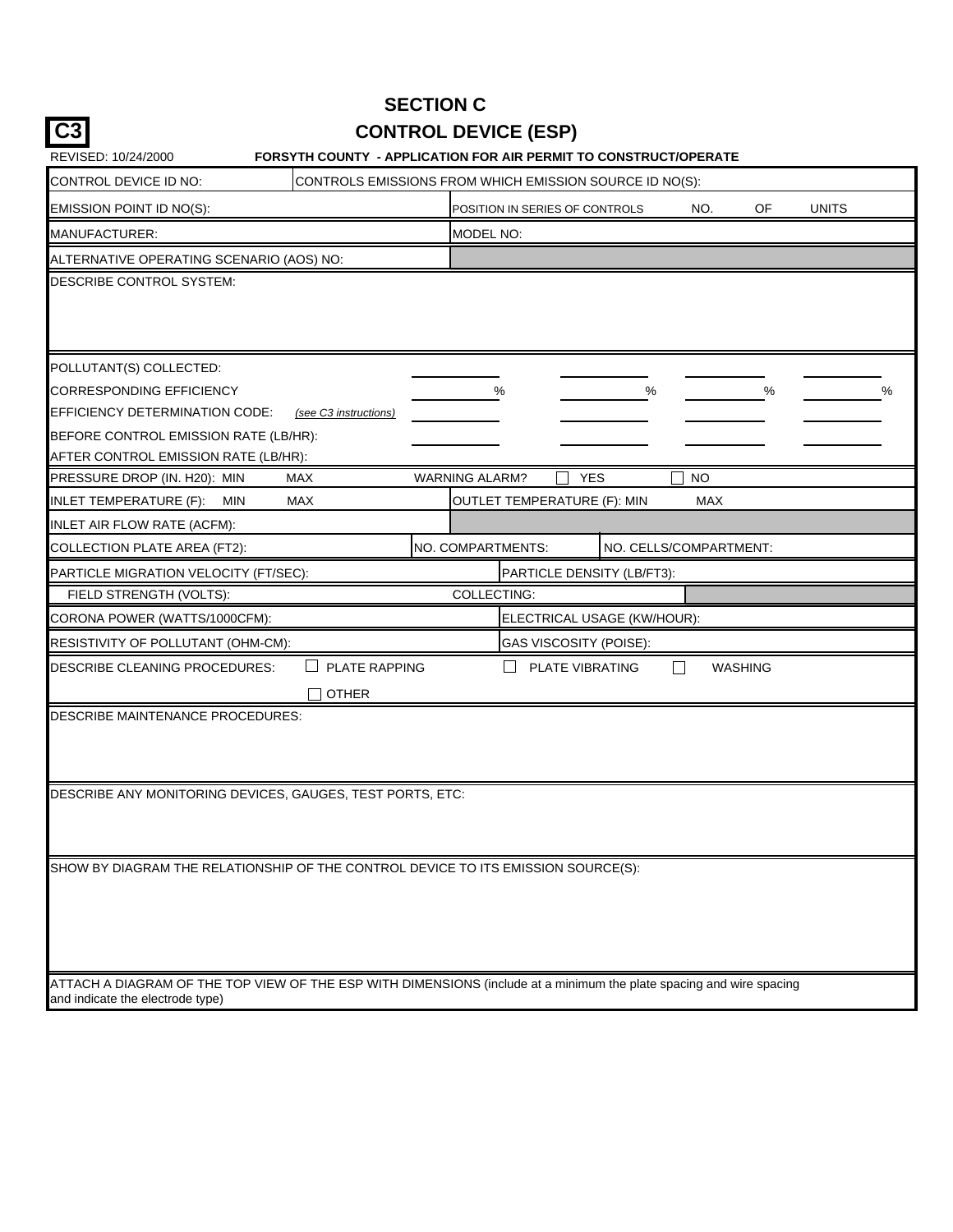## **SECTION C**

## **CONTROL DEVICE (THERMAL OR CATALYTIC)**

#### REVISED: 10/24/2000 **FORSYTH COUNTY - APPLICATION FOR AIR PERMIT TO CONSTRUCT/OPERATE**

**C4**

| CONTROL DEVICE ID NO:                                                                                 |     |   | CONTROLS EMISSIONS FROM WHICH EMISSION SOURCE ID NO(S):     |            |            |  |  |  |  |
|-------------------------------------------------------------------------------------------------------|-----|---|-------------------------------------------------------------|------------|------------|--|--|--|--|
| EMISSION POINT ID NO(S):                                                                              |     |   | OF<br><b>UNITS</b><br>POSITION IN SERIES OF CONTROLS<br>NO. |            |            |  |  |  |  |
| MANUFACTURER:                                                                                         |     |   | MODEL NO:                                                   |            |            |  |  |  |  |
| ALTERNATIVE OPERATING SCENARIO (AOS) NO:                                                              |     |   |                                                             |            |            |  |  |  |  |
| DESCRIBE CONTROL SYSTEM:                                                                              |     |   |                                                             |            |            |  |  |  |  |
|                                                                                                       |     |   |                                                             |            |            |  |  |  |  |
|                                                                                                       |     |   |                                                             |            |            |  |  |  |  |
| POLLUTANT(S) COLLECTED:                                                                               |     |   |                                                             |            |            |  |  |  |  |
| CORRESPONDING EFFICIENCY:                                                                             |     | % | %                                                           | ℅          | ℅          |  |  |  |  |
| EFFICIENCY DETERMINATION CODI (see C4 instructions)                                                   |     |   |                                                             |            |            |  |  |  |  |
| BEFORE CONTROL EMISSION RATE (LB/HR):                                                                 |     |   |                                                             |            |            |  |  |  |  |
| AFTER CONTROL EMISSION RATE (LB/HR):                                                                  |     |   |                                                             |            |            |  |  |  |  |
| IF CATALYST USED<br>TYPE:                                                                             |     |   | VELOCITY THROUGH CATALYST (fps):                            |            |            |  |  |  |  |
| Catalyst vol. (cubic ft)                                                                              |     |   | SCFM through catalyst:                                      |            |            |  |  |  |  |
| PRESSURE DROP (IN. H2O<br><b>MIN</b>                                                                  | MAX |   | <b>OUTLET TEMPERATURE (F):</b>                              | <b>MIN</b> | <b>MAX</b> |  |  |  |  |
| <b>INLET TEMPERATURE (F):</b><br><b>MIN</b>                                                           | MAX |   | RESIDENCE TIME (SECONDS):                                   |            |            |  |  |  |  |
| INLET AIR FLOW RATE (ACFM):                                                                           |     |   | COMBUSTION TEMPERATURE (F):                                 |            |            |  |  |  |  |
| COMBUSTION CHAMBER VOLUME (FT3):                                                                      |     |   | INLET MOISTURE CONTENT (%):                                 |            |            |  |  |  |  |
| % EXCESS AIR:                                                                                         |     |   |                                                             |            |            |  |  |  |  |
| FUEL USED:                                                                                            |     |   | TOTAL MAXIMUM FIRING RATE (MILLION BTU/HR):                 |            |            |  |  |  |  |
| MAXIMUM ANNUAL FUEL USE:                                                                              |     |   | MAXIMUM HOURLY FUEL USE:                                    |            |            |  |  |  |  |
| ACTUAL ANNUAL FUEL USE:                                                                               |     |   | ACTUAL HOURLY FUEL USE:                                     |            |            |  |  |  |  |
| METHOD USED TO INCREASE MIXING:                                                                       |     |   |                                                             |            |            |  |  |  |  |
|                                                                                                       |     |   |                                                             |            |            |  |  |  |  |
| DESCRIBE STARTUP/SHUTDOWN PROCEDURES:                                                                 |     |   |                                                             |            |            |  |  |  |  |
|                                                                                                       |     |   |                                                             |            |            |  |  |  |  |
|                                                                                                       |     |   |                                                             |            |            |  |  |  |  |
| DESCRIBE MAINTENANCE PROCEDURES:                                                                      |     |   |                                                             |            |            |  |  |  |  |
|                                                                                                       |     |   |                                                             |            |            |  |  |  |  |
|                                                                                                       |     |   |                                                             |            |            |  |  |  |  |
| DESCRIBE ANY MONITORING DEVICES, GAUGES, TEST PORTS, ETC:                                             |     |   |                                                             |            |            |  |  |  |  |
|                                                                                                       |     |   |                                                             |            |            |  |  |  |  |
|                                                                                                       |     |   |                                                             |            |            |  |  |  |  |
| ON A SEPARATE PAGE, SHOW BY DIAGRAM THE RELATIONSHIP OF THE CONTROL DEVICE TO ITS EMISSION SOURCE(S): |     |   |                                                             |            |            |  |  |  |  |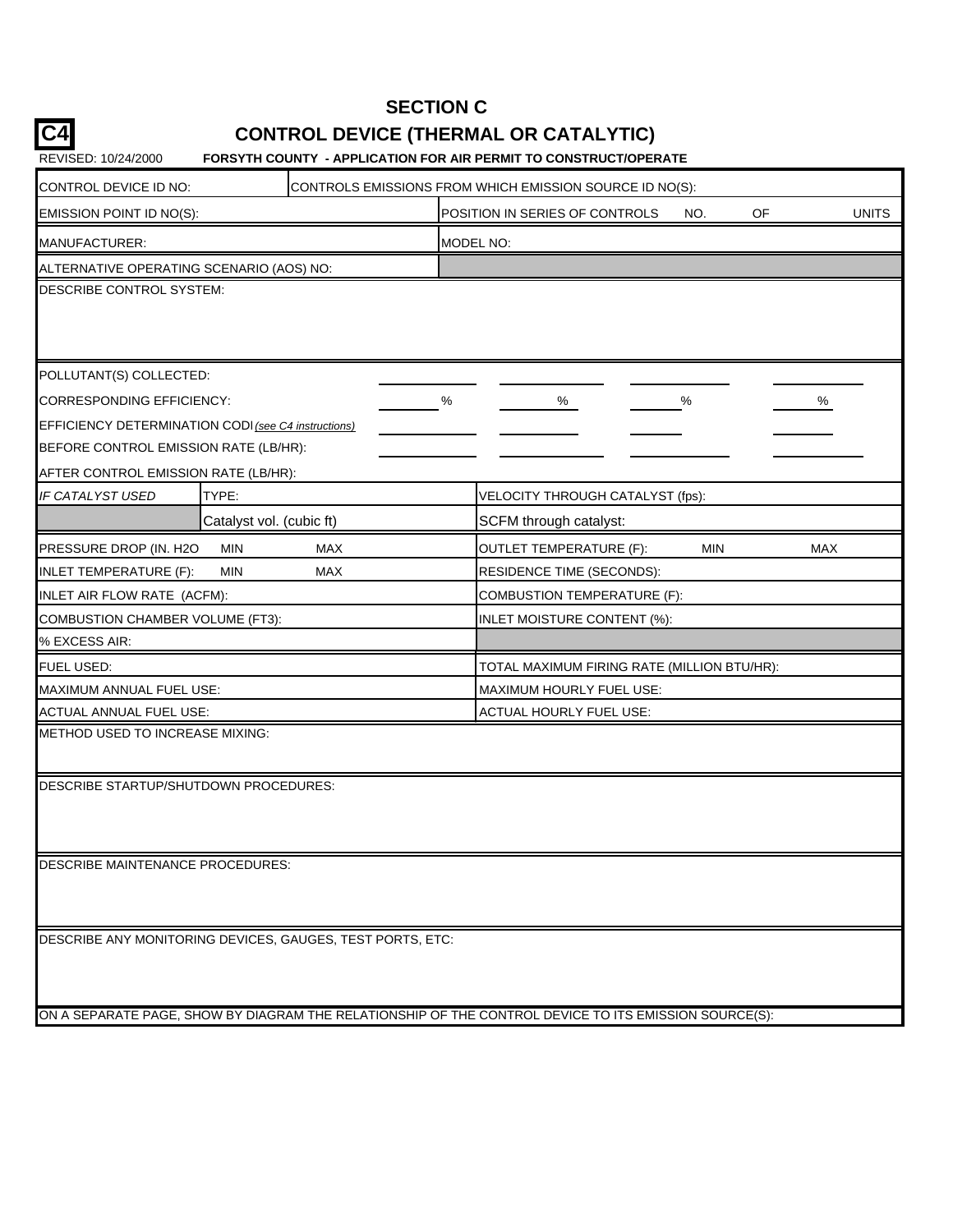## **C5 CONTROL DEVICE (MECHANICAL) SECTION C**

| CONTROL DEVICE ID NO:                                                                                | CONTROLS EMISSIONS FROM WHICH EMISSION SOURCE ID NO(S): |                                      |                                                             |                              |  |  |  |  |
|------------------------------------------------------------------------------------------------------|---------------------------------------------------------|--------------------------------------|-------------------------------------------------------------|------------------------------|--|--|--|--|
| EMISSION POINT ID NO(S):                                                                             |                                                         |                                      | <b>UNITS</b><br>POSITION IN SERIES OF CONTROLS<br>OF<br>NO. |                              |  |  |  |  |
| MANUFACTURER:                                                                                        |                                                         |                                      |                                                             |                              |  |  |  |  |
| ALTERNATIVE OPERATING SCENARIO (AOS) NO:                                                             |                                                         |                                      |                                                             |                              |  |  |  |  |
| DESCRIBE CONTROL SYSTEM:                                                                             |                                                         |                                      |                                                             |                              |  |  |  |  |
| POLLUTANT(S) COLLECTED:                                                                              |                                                         |                                      |                                                             |                              |  |  |  |  |
| CORRESPONDING EFFICIENCY:                                                                            |                                                         |                                      | %<br>%<br>$\%$                                              | $\%$                         |  |  |  |  |
| EFFICIENCY DETERMINATION CODE (see C5 instructons)                                                   |                                                         |                                      |                                                             |                              |  |  |  |  |
| BEFORE CONTROL EMISSION RATE (LB/HR):                                                                |                                                         |                                      |                                                             |                              |  |  |  |  |
| AFTER CONTROL EMISSION RATE (LB/HR):                                                                 |                                                         |                                      |                                                             |                              |  |  |  |  |
| PRESSURE DROP (IN. H20):                                                                             | <b>MIN</b>                                              | <b>MAX</b>                           | <b>WARNING ALARM</b>                                        | $\exists$ YES<br>$\sqcap$ No |  |  |  |  |
| <b>INLET TEMPERATURE (F):</b>                                                                        | <b>MIN</b>                                              | MAX                                  | <b>OUTLET TEMPERATURE (F):</b>                              | <b>MAX</b><br>MIN            |  |  |  |  |
| INLET AIR FLOW RATE (ACFM):                                                                          |                                                         |                                      | PARTICLE DENSITY (LB/FT3):                                  |                              |  |  |  |  |
| <b>SETTLING CHAMBER</b>                                                                              |                                                         |                                      | CYCLONE                                                     | <b>MULTICYCLONE</b>          |  |  |  |  |
| LENGTH (INCHES):                                                                                     | INLET VELOCITY (FT/SEC):                                |                                      | SQUARE<br><b>CIRCULAR</b>                                   | NO. TUBES:                   |  |  |  |  |
| <b>WIDTH (INCHES):</b>                                                                               |                                                         | DIMENSIONS (INCHES) See instructions | IF WET SPRAY UTILIZED                                       | DIAMETER OF TUBES:           |  |  |  |  |
| <b>HEIGHT (INCHES):</b>                                                                              | H:                                                      | Dd:                                  | LIQUID USED:                                                | HOPPER ASPIRATION SYSTEM?    |  |  |  |  |
| VELOCITY (FT/SEC.):                                                                                  | W:                                                      | Lb:                                  | FLOW RATE (GPM):                                            | <b>YES</b><br><b>NO</b>      |  |  |  |  |
| NO. TRAYS:                                                                                           | De:                                                     | Lc:                                  | MAKE UP RATE (GPM):                                         | LOUVERS?                     |  |  |  |  |
| <b>NO. BAFFLES:</b>                                                                                  | D:                                                      | $S$ :                                |                                                             | <b>YES</b><br><b>NO</b>      |  |  |  |  |
| <b>DESCRIBE MAINTENANCE PROCEDURES:</b><br>DESCRIBE ANY MONITORING DEVICES, GAUGES, TEST PORTS, ETC: |                                                         |                                      |                                                             |                              |  |  |  |  |
| SHOW BY DIAGRAM THE RELATIONSHIP OF THE CONTROL DEVICE TO ITS EMISSION SOURCE(S):                    |                                                         |                                      |                                                             |                              |  |  |  |  |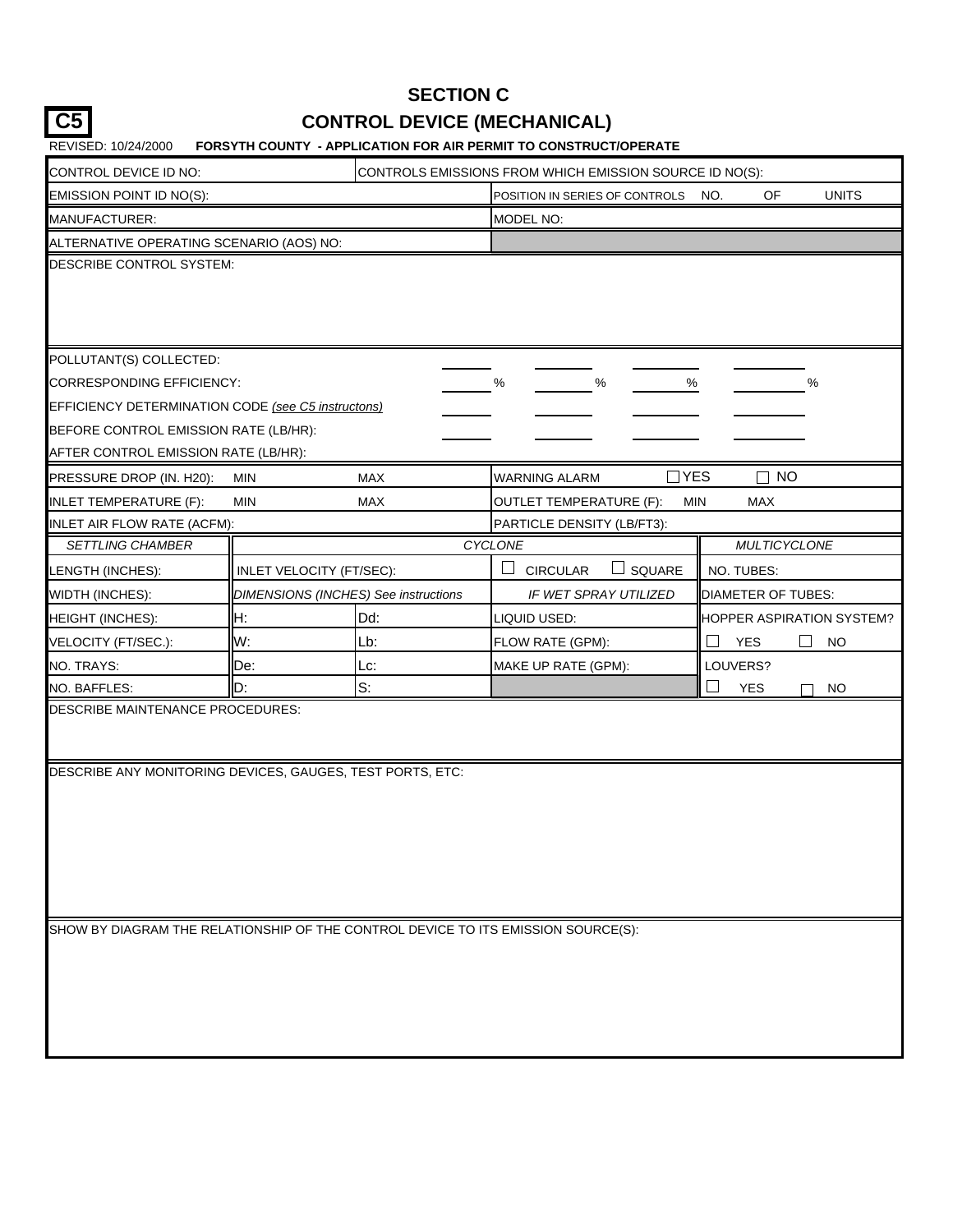| ٩             |
|---------------|
| ۰.<br>×<br>۰, |

## **SECTION C CONTROL DEVICE (ADSORBER)**

| REVISED: 10/24/2000                                                                                   |            | <b>FORSYTH COUNTY - APPLICATION FOR AIR PERMIT TO CONSTRUCT/OPERATE</b> |                                                         |                                   |     |                             |              |
|-------------------------------------------------------------------------------------------------------|------------|-------------------------------------------------------------------------|---------------------------------------------------------|-----------------------------------|-----|-----------------------------|--------------|
| CONTROL DEVICE ID NO:                                                                                 |            |                                                                         | CONTROLS EMISSIONS FROM WHICH EMISSION SOURCE ID NO(S): |                                   |     |                             |              |
| EMISSION POINT ID NO(S):                                                                              |            |                                                                         | POSITION IN SERIES OF CONTROLS                          |                                   | NO. | OF                          | <b>UNITS</b> |
| MANUFACTURER:                                                                                         |            |                                                                         | MODEL NO:                                               |                                   |     |                             |              |
| ALTERNATIVE OPERATING SCENARIO (AOS) NO:                                                              |            |                                                                         |                                                         |                                   |     |                             |              |
| DESCRIBE CONTROL SYSTEM:                                                                              |            |                                                                         |                                                         |                                   |     |                             |              |
| POLLUTANT(S) COLLECTED:                                                                               |            |                                                                         |                                                         |                                   |     |                             |              |
| CORRESPONDING EFFICIENCY:                                                                             |            |                                                                         | $\%$                                                    | %<br>%                            |     | %                           |              |
| EFFICIENCY DETERMINATION CODE:                                                                        |            | (see C6 instructions)                                                   |                                                         |                                   |     |                             |              |
| BEFORE CONTROL EMISSION RATE (LB/HR):                                                                 |            |                                                                         |                                                         |                                   |     |                             |              |
| AFTER CONTROL EMISSION RATE (LB/HR):                                                                  |            |                                                                         |                                                         |                                   |     |                             |              |
| INLET AIR FLOW RATE (ACFM):                                                                           |            |                                                                         |                                                         |                                   |     |                             |              |
| PRESSURE DROP (IN. H2O):                                                                              | <b>MIN</b> | <b>MAX</b>                                                              | <b>WARNING ALARM?</b>                                   | $\square$ vo<br>YES               |     |                             |              |
| INLET TEMPERATURE (F):                                                                                | <b>MIN</b> | MAX                                                                     | <b>OUTLET TEMPERATURE (F):</b>                          | <b>MIN</b>                        | MAX |                             |              |
| SIZE OF COMPARTMENTS (FT)                                                                             | LENGTH:    |                                                                         | WIDTH:                                                  | <b>HEIGHT:</b>                    |     | DIAMETER:                   |              |
| <b>METHOD OF ADSORPTION:</b>                                                                          |            | ONE-PASS REGENERATIVE<br><b>RECIRCULATING</b>                           | OTHER:                                                  | ONE-PASS NONREGENERATIVE          |     |                             |              |
| TYPE OF ADSORPTION MATERIAL:                                                                          |            |                                                                         |                                                         | NUMBER OF COMPARTMENTS:           |     |                             |              |
| REGENERATIVE METHOD:                                                                                  |            | <b>DISCARDED</b><br>THERMAL (STEAM)                                     | <b>CHEMICAL</b><br>OTHER:                               | $\Box$ THERMAL (DRY HEAT)         |     |                             |              |
| <i>REGENERATIVE SCHEDULE</i>                                                                          |            | MAX. TIME FOR DESORPTION                                                |                                                         | LENGTH OF TIME TO MAX. SATURATION |     |                             |              |
| HOW ARE EMISSIONS CONTROLLED DURING REGENERATION?                                                     |            |                                                                         |                                                         |                                   |     |                             |              |
| <b>VOLATILE CONCENTRATIONS (PPMV)</b>                                                                 |            | <b>ENTERING UNIT:</b>                                                   |                                                         | LEAVING UNIT:                     |     | <b>ORIENTATION OF BEDS:</b> |              |
| RELATIVE HUMIDITY OF AIR STREAM ENTERING UNIT (%):                                                    |            |                                                                         |                                                         |                                   |     |                             |              |
| BREAKTHROUGH CAPACITY (LB. VAPOR/LB. ADSORBENT):                                                      |            |                                                                         |                                                         | BREAKTHROUGH ALARM?               |     | <b>YES</b>                  | <b>NO</b>    |
| <b>CYCLE TIME:</b>                                                                                    |            |                                                                         |                                                         |                                   |     |                             |              |
| DESCRIBE MAINTENANCE PROCEDURES:                                                                      |            |                                                                         |                                                         |                                   |     |                             |              |
| DESCRIBE ANY MONITORING DEVICES, GAUGES, TEST PORTS, ETC:                                             |            |                                                                         |                                                         |                                   |     |                             |              |
| DESCRIBE HOW REGENERATION CYCLE IS INITIATED: (e.g. - fixed time, ppm monitor, etc.)                  |            |                                                                         |                                                         |                                   |     |                             |              |
| ON A SEPARATE PAGE, SHOW BY DIAGRAM THE RELATIONSHIP OF THE CONTROL DEVICE TO ITS EMISSION SOURCE(S): |            |                                                                         |                                                         |                                   |     |                             |              |
|                                                                                                       |            |                                                                         |                                                         |                                   |     |                             |              |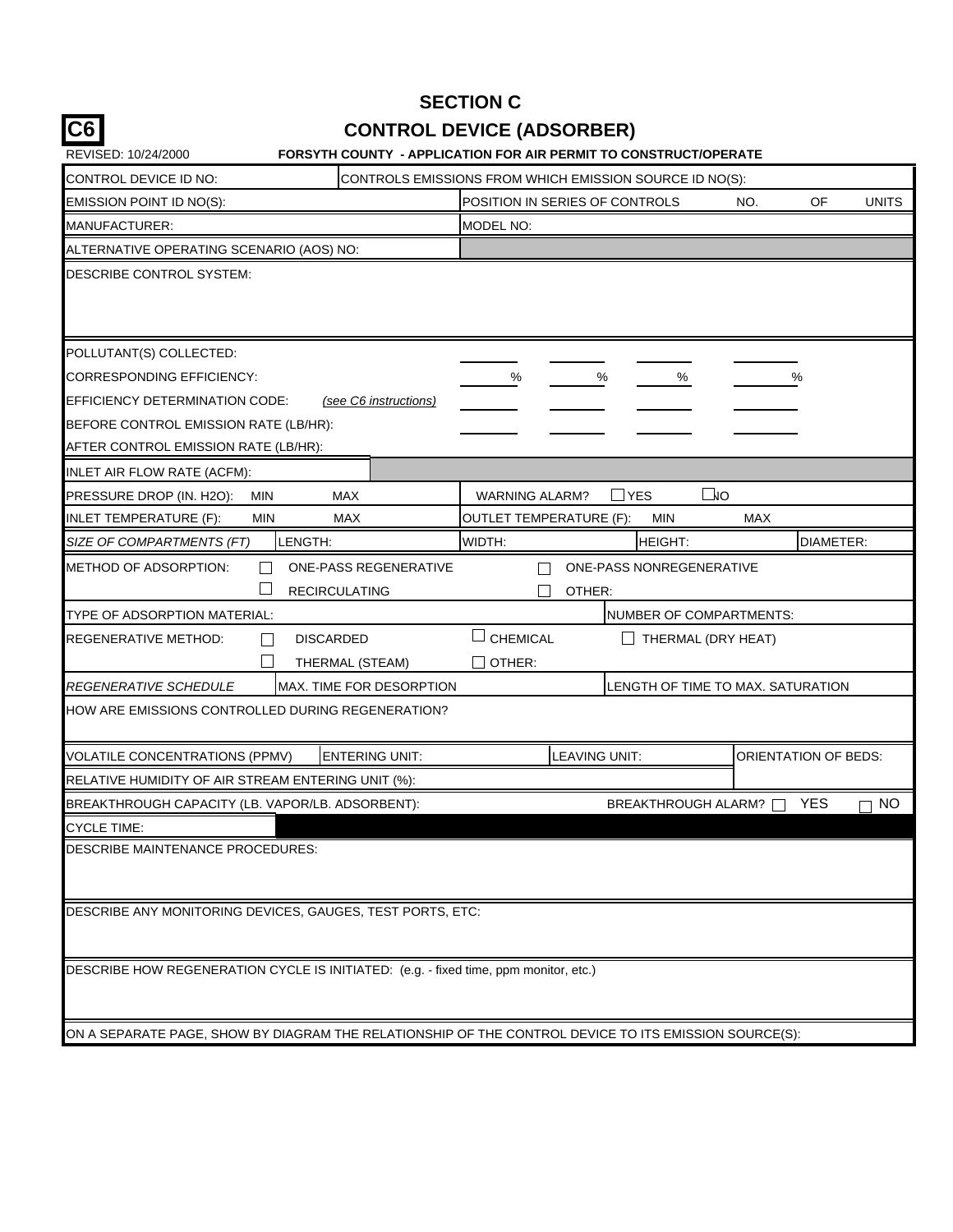## **C7 CONTROL DEVICE (GASEOUS ABSORBER) SECTION C**

| CONTROL DEVICE ID NO:                                                             |                         |                    |           | CONTROLS EMISSIONS FROM WHICH EMISSION SOURCE ID NO(S): |                        |                              |                         |  |  |
|-----------------------------------------------------------------------------------|-------------------------|--------------------|-----------|---------------------------------------------------------|------------------------|------------------------------|-------------------------|--|--|
| EMISSION POINT ID NO(S):                                                          |                         |                    |           | POSITION IN SERIES OF CONTROLS NO.                      |                        | OF                           | <b>UNITS</b>            |  |  |
| MANUFACTURER:                                                                     |                         |                    | MODEL NO: |                                                         |                        |                              |                         |  |  |
| ALTERNATIVE OPERATING SCENARIO (AOS) NO:                                          |                         |                    |           |                                                         |                        |                              |                         |  |  |
| DESCRIBE CONTROL SYSTEM:                                                          |                         |                    |           |                                                         |                        |                              |                         |  |  |
| POLLUTANT(S) COLLECTED:                                                           |                         |                    |           |                                                         |                        |                              |                         |  |  |
| <b>CORRESPONDING EFFICIENCY:</b>                                                  |                         |                    |           | %                                                       | $\%$                   | $\%$                         | %                       |  |  |
| EFFICIENCY DETERMINATION CODE: (see C7 instructions)                              |                         |                    |           |                                                         |                        |                              |                         |  |  |
| BEFORE CONTROL EMISSION RATE (LB/HR):                                             |                         |                    |           |                                                         |                        |                              |                         |  |  |
| AFTER CONTROL EMISSION RATE (LB/HR):                                              |                         |                    |           |                                                         |                        |                              |                         |  |  |
| PRESSURE DROP (IN. H20): MIN                                                      |                         | MAX                |           | <b>WARNING ALARM?</b>                                   | <b>YES</b>             | NO                           |                         |  |  |
| <b>INLET TEMPERATURE (F):</b>                                                     | <b>MIN</b>              | MAX                |           | OUTLET TEMPERATURE (F): MIN                             | <b>MAX</b>             |                              |                         |  |  |
| INLET AIR FLOW RATE (ACFM):                                                       |                         |                    |           |                                                         |                        |                              |                         |  |  |
| TOTAL GAS PRESSURE (PSIG):                                                        |                         | GAS DEW POINT (F): |           |                                                         | GAS VELOCITY (FT/SEC): |                              |                         |  |  |
| TYPE OF SYSTEM:                                                                   |                         |                    |           |                                                         |                        |                              |                         |  |  |
| PACKED COLUMN                                                                     | <b>TYPE OF PACKING:</b> |                    |           | <b>COLUMN LENGTH (FT):</b>                              |                        | <b>COLUMN DIAMETER (FT):</b> |                         |  |  |
| <b>PLATE COLUMN</b>                                                               | PLATE SPACING (INCHES): |                    |           | <b>COLUMN LENGTH (FT):</b>                              |                        |                              | COLUMN DIAMETER (FT):   |  |  |
| ADDITIVE LIQUID SCRUBBING MEDIUM:                                                 |                         |                    |           | PERCENT RECIRCULATED:                                   |                        |                              |                         |  |  |
| TOTAL LIQUID INJECTION RATE (GAL/MIN):                                            |                         |                    |           | MAKE UP RATE (GAL/MIN):                                 |                        |                              | FOR ADDITIVE (GAL/MIN): |  |  |
| DESCRIBE MAINTENANCE PROCEDURES:                                                  |                         |                    |           |                                                         |                        |                              |                         |  |  |
| DESCRIBE ANY MONITORING DEVICES, GAUGES, TEST PORTS, ETC:                         |                         |                    |           |                                                         |                        |                              |                         |  |  |
| SHOW BY DIAGRAM THE RELATIONSHIP OF THE CONTROL DEVICE TO ITS EMISSION SOURCE(S): |                         |                    |           |                                                         |                        |                              |                         |  |  |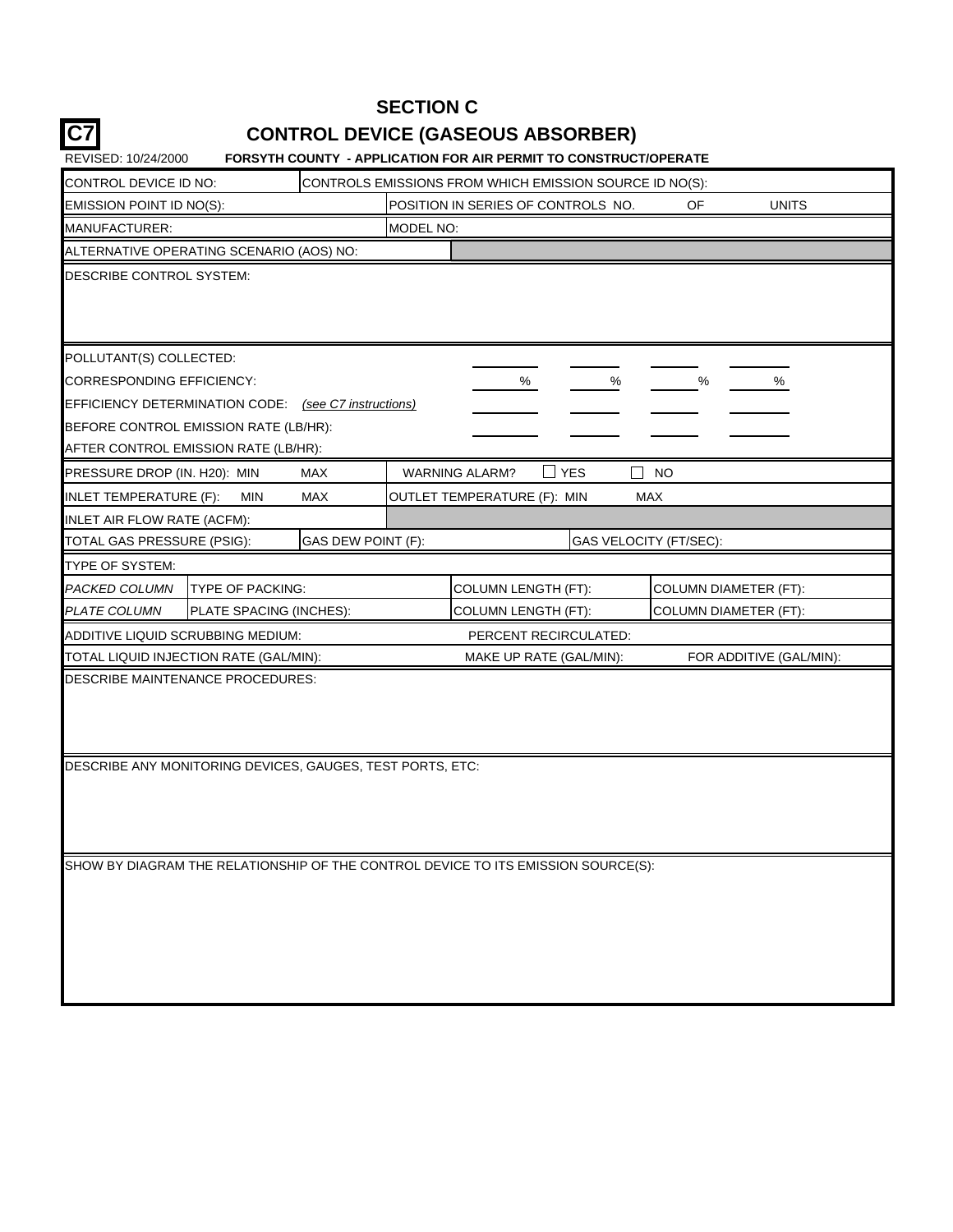## **SECTION C CONTROL DEVICE (WET SCRUBBER)**

**C8**

| REVISED: 10/24/2000                                                               | <b>FORSYTH COUNTY - APPLICATION FOR AIR PERMIT TO CONSTRUCT/OPERATE</b> |           |                                     |               |          |     |              |                             |   |
|-----------------------------------------------------------------------------------|-------------------------------------------------------------------------|-----------|-------------------------------------|---------------|----------|-----|--------------|-----------------------------|---|
| CONTROL DEVICE ID NO:                                                             | CONTROLS EMISSIONS FROM WHICH EMISSION SOURCE ID NO(S):                 |           |                                     |               |          |     |              |                             |   |
| EMISSION POINT ID NO(S):                                                          |                                                                         |           | POSITION IN SERIES OF CONTROLS      |               | NO.      | OF  | <b>UNITS</b> |                             |   |
| MANUFACTURER:                                                                     |                                                                         | MODEL NO: |                                     |               |          |     |              |                             |   |
| ALTERNATIVE OPERATING SCENARIO (AOS) NO:                                          |                                                                         |           |                                     |               |          |     |              |                             |   |
| DESCRIBE CONTROL SYSTEM:                                                          |                                                                         |           |                                     |               |          |     |              |                             |   |
|                                                                                   |                                                                         |           |                                     |               |          |     |              |                             |   |
|                                                                                   |                                                                         |           |                                     |               |          |     |              |                             |   |
| POLLUTANT(S) COLLECTED:                                                           |                                                                         |           |                                     |               |          |     |              |                             |   |
| CORRESPONDING EFFICIENCY:                                                         |                                                                         |           | %                                   |               |          | %   |              | %                           | % |
| EFFICIENCY DETERMINATION CODE:                                                    | (see C8 instructions)                                                   |           |                                     |               |          |     |              |                             |   |
| BEFORE CONTROL EMISSION RATE (LB/HR):                                             |                                                                         |           |                                     |               |          |     |              |                             |   |
| AFTER CONTROL EMISSION RATE (LB/HR):                                              |                                                                         |           |                                     |               |          |     |              |                             |   |
| PRESSURE DROP (IN. H20): MIN                                                      | <b>MAX</b>                                                              |           | <b>WARNING ALARM?</b>               | $\sqcup$ YES  |          |     | <b>NO</b>    |                             |   |
| INLET TEMPERATURE (F):<br><b>MIN</b>                                              | <b>MAX</b>                                                              |           | OUTLET TEMPERATURE (F): MIN         |               |          | MAX |              |                             |   |
| INLET AIR FLOW RATE (ACFM):                                                       | MOISTURE CONTENT : INLET                                                |           | %                                   | <b>OUTLET</b> | %        |     |              |                             |   |
| THROAT VELOCITY (FT/SEC):                                                         | THROAT TYPE:                                                            |           | <b>FIXED</b>                        |               | VARIABLE |     |              |                             |   |
| EMISSION STREAM MEAN PARTICULATE DIAMETER (MICRONS):                              |                                                                         |           |                                     |               |          |     |              |                             |   |
| TYPE OF SYSTEM:                                                                   |                                                                         |           | TYPE OF PACKING USED IF ANY:        |               |          |     |              |                             |   |
| ADDITIVE LIQUID SCRUBBING MEDIUM:                                                 |                                                                         |           | PERCENT RECIRCULATED:               |               |          |     |              |                             |   |
| TOTAL LIQUID INJECTION RATE (GAL/MIN): MIN                                        | MAX                                                                     |           | <b>FLOW RATE GAUGE INSTALLED? \</b> |               |          |     | <b>YES</b>   | <b>NO</b><br>$\blacksquare$ |   |
| MAKE UP RATE (GAL/MIN):                                                           | FOR ADDITIVE (GAL/MIN):                                                 |           |                                     |               |          |     |              |                             |   |
| DESCRIBE MAINTENANCE PROCEDURES:                                                  |                                                                         |           |                                     |               |          |     |              |                             |   |
|                                                                                   |                                                                         |           |                                     |               |          |     |              |                             |   |
|                                                                                   |                                                                         |           |                                     |               |          |     |              |                             |   |
| DESCRIBE ANY MONITORING DEVICES, GAUGES, TEST PORTS, ETC:                         |                                                                         |           |                                     |               |          |     |              |                             |   |
|                                                                                   |                                                                         |           |                                     |               |          |     |              |                             |   |
|                                                                                   |                                                                         |           |                                     |               |          |     |              |                             |   |
|                                                                                   |                                                                         |           |                                     |               |          |     |              |                             |   |
|                                                                                   |                                                                         |           |                                     |               |          |     |              |                             |   |
| SHOW BY DIAGRAM THE RELATIONSHIP OF THE CONTROL DEVICE TO ITS EMISSION SOURCE(S): |                                                                         |           |                                     |               |          |     |              |                             |   |
|                                                                                   |                                                                         |           |                                     |               |          |     |              |                             |   |
|                                                                                   |                                                                         |           |                                     |               |          |     |              |                             |   |
|                                                                                   |                                                                         |           |                                     |               |          |     |              |                             |   |
|                                                                                   |                                                                         |           |                                     |               |          |     |              |                             |   |
|                                                                                   |                                                                         |           |                                     |               |          |     |              |                             |   |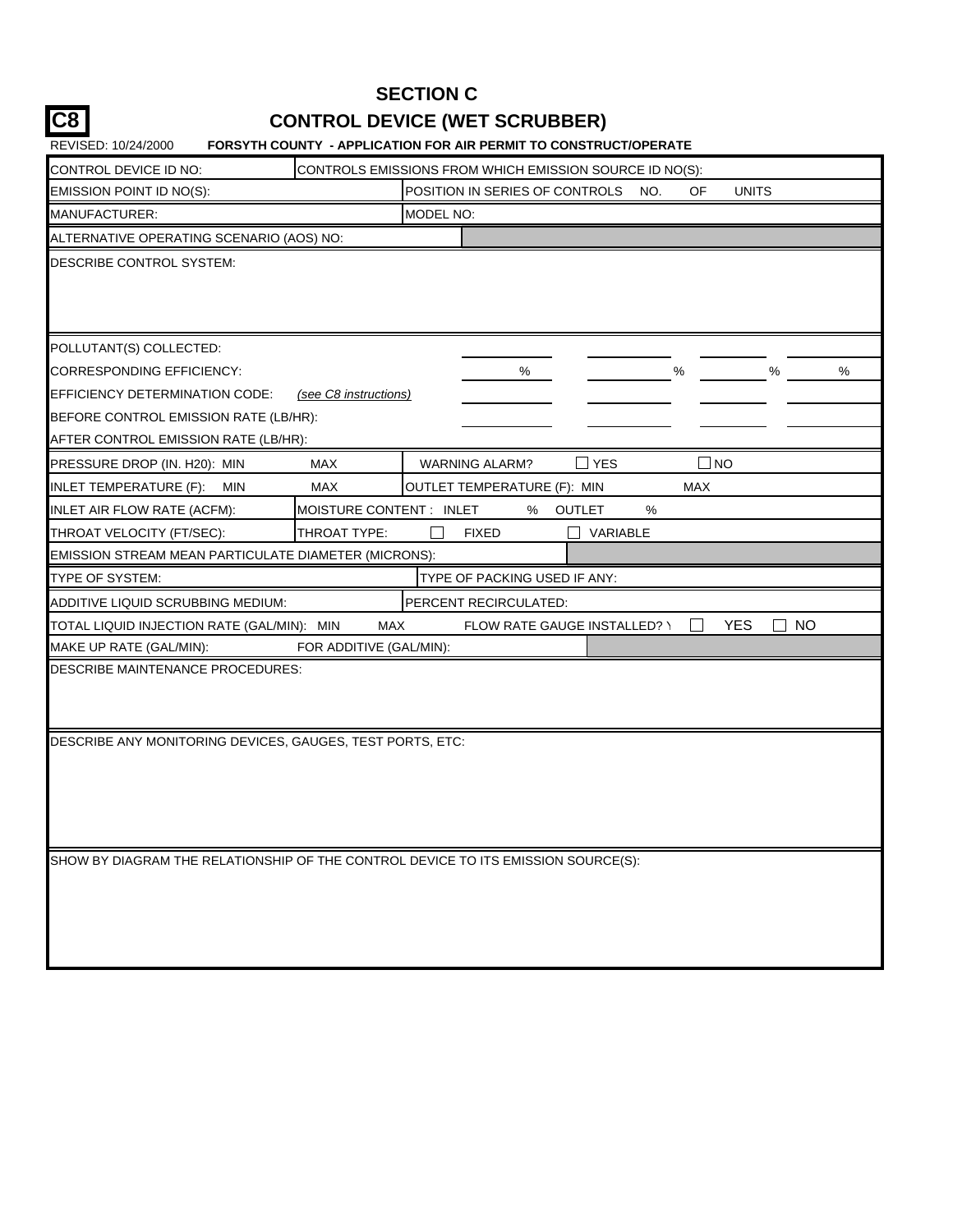## **SECTION C**

## **CONTROL DEVICE (CONDENSER)**

| CONTROL DEVICE ID NO:                                                                         |                                                      | CONTROLS EMISSIONS FROM WHICH EMISSION SOURCE ID NO(S): |     |    |              |
|-----------------------------------------------------------------------------------------------|------------------------------------------------------|---------------------------------------------------------|-----|----|--------------|
| EMISSION POINT ID NO(S):                                                                      |                                                      | POSITION IN SERIES OF CONTROLS                          | NO. | OF | <b>UNITS</b> |
| MANUFACTURER:                                                                                 |                                                      | <b>MODEL NO:</b>                                        |     |    |              |
| ALTERNATIVE OPERATING SCENARIO (AOS) NO:                                                      |                                                      |                                                         |     |    |              |
| DESCRIBE CONTROL SYSTEM:                                                                      |                                                      |                                                         |     |    |              |
| POLLUTANT(S) COLLECTED:                                                                       |                                                      |                                                         |     |    |              |
| <b>CORRESPONDING EFFICIENCY:</b>                                                              |                                                      | ℅                                                       | %   |    | %<br>%       |
| EFFICIENCY DETERMINATION CODE                                                                 | (see C9 instructions)                                |                                                         |     |    |              |
| BEFORE CONTROL CONCENTRATION (PPMV):                                                          |                                                      |                                                         |     |    |              |
| AFTER CONTROL CONCENTRATION (PPMV):                                                           |                                                      |                                                         |     |    |              |
| EMISSION STREAM FLOW RATE (ACFM):                                                             |                                                      | INLET EMISSION STREAM TEMPERATURE (F):                  |     |    |              |
| MOISTURE CONTENT OF EMISSION STREAM (%):                                                      | TEMPERATURE OF CONDENSATION (F):                     |                                                         |     |    |              |
| COOLANT USED:                                                                                 | TEMPERATURE OF INLET COOLANT (F):                    |                                                         |     |    |              |
| COOLANT FLOW RATE (LB/HR):                                                                    | REFRIGERATION CAPACITY (TONS):                       |                                                         |     |    |              |
| CONDENSER SURFACE AREA (FT2):                                                                 | SPECIFIC HEAT OF POLLUTANT COLLECTED (BTU/LB-MOL F): |                                                         |     |    |              |
| HEAT OF VAPORIZATION OF COLLECTED POLLUTANT (BTU/LB-MOL):                                     |                                                      |                                                         |     |    |              |
| DESCRIBE MAINTENANCE PROCEDURES:<br>DESCRIBE ANY MONITORING DEVICES, GAUGES, TEST PORTS, ETC: |                                                      |                                                         |     |    |              |
|                                                                                               |                                                      |                                                         |     |    |              |
| SHOW BY DIAGRAM THE RELATIONSHIP OF THE CONTROL DEVICE TO ITS EMISSION SOURCE(S):             |                                                      |                                                         |     |    |              |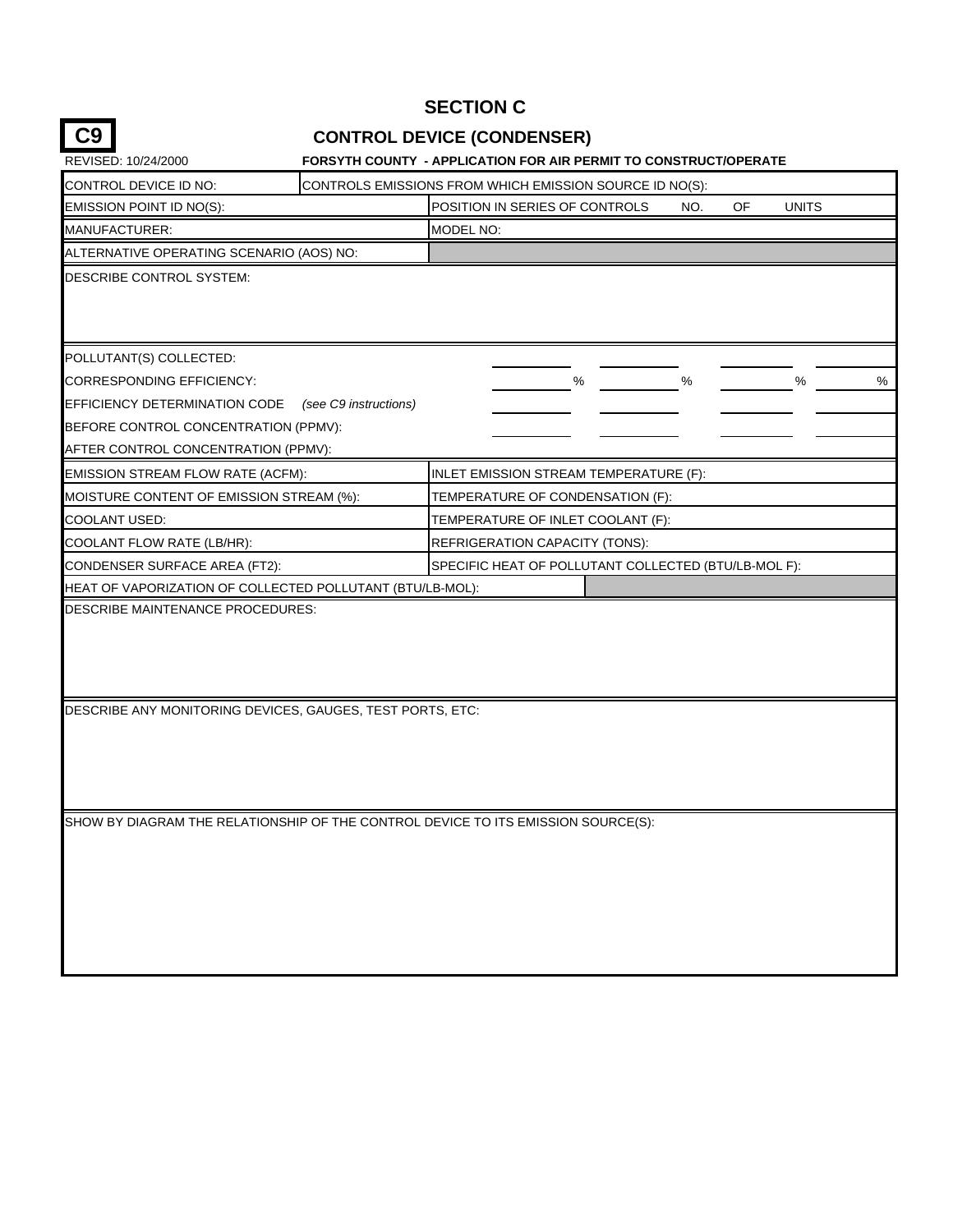## **SECTION D Attach to PRODUCT ANALYSIS WORKSHEET (VOC EMISSIONS) Appropiate**

REVISED: 6/26/2012 **FORSYTH COUNTY - APPLICATION FOR AIR PERMIT TO CONSTRUCT/OPERATE "B" Form** 

| PRODUCT NAME:<br>PRODUCT NO:<br>PRODUCT ID NO:        |                                   |                  |                                          |        |                           |
|-------------------------------------------------------|-----------------------------------|------------------|------------------------------------------|--------|---------------------------|
| MANUFACTURER:                                         |                                   | SUPPLIER:        |                                          |        |                           |
| LIST EMISSION SOURCE ID NO(S) WHERE PRODUCT IS USED:  |                                   |                  |                                          |        |                           |
|                                                       | ATTACH MATERIAL SAFETY DATA SHEET |                  |                                          |        |                           |
| DESCRIPTION OF USE:                                   |                                   |                  |                                          |        |                           |
| PRODUCT DENSITY (LB/GAL):                             |                                   |                  |                                          |        | % BY WEIGHT   % BY VOLUME |
| VOLATILE DENSITY IN PRODUCT (LB/GAL):                 |                                   |                  | <b>SOLIDS</b>                            |        |                           |
| LB VOC/GAL SOLID PRODUCT:                             | DELIVERED TO APPLICATOR:          |                  | <b>VOLATILES</b>                         |        |                           |
| KG VOC/L SOLID<br>PRODUCT:                            | DELIVERED TO APPLICATOR:          |                  | <b>WATER</b>                             |        |                           |
| <b>VOLATILE CONSTITUENTS</b>                          | CAS NO.                           | <b>EXEMPT</b>    | % BW IN PRODUCT                          |        | % BV IN VOLATILE          |
|                                                       |                                   | $\Box$           |                                          |        |                           |
|                                                       |                                   | $\Box$<br>$\Box$ |                                          |        |                           |
|                                                       |                                   | $\Box$           |                                          |        |                           |
|                                                       |                                   | $\Box$           |                                          |        |                           |
|                                                       |                                   | $\Box$           |                                          |        |                           |
|                                                       |                                   | $\Box$           |                                          |        |                           |
|                                                       |                                   | $\Box$           |                                          |        |                           |
|                                                       |                                   | $\Box$           |                                          |        |                           |
|                                                       |                                   | $\Box$           |                                          |        |                           |
|                                                       |                                   | П                |                                          |        |                           |
|                                                       |                                   |                  | TOTAL:                                   | TOTAL: | 100%                      |
| <b>SOLID CONSTITUENTS</b>                             | CAS NO.                           |                  | % WT IN PRODUCT                          |        |                           |
|                                                       |                                   |                  |                                          |        |                           |
|                                                       |                                   |                  |                                          |        |                           |
| THINNERS/ADDITIVES                                    | PRODUCT ID NO.                    |                  | <b>AMOUNT ADDED PER</b><br><b>GALLON</b> |        |                           |
|                                                       |                                   |                  |                                          |        |                           |
|                                                       |                                   |                  |                                          |        |                           |
|                                                       |                                   |                  |                                          |        |                           |
| ATTACH SEPARATE D1 FORM FOR EACH THINNER AND ADDITIVE |                                   |                  |                                          |        |                           |
| COMMENTS:                                             |                                   |                  |                                          |        |                           |
|                                                       |                                   |                  |                                          |        |                           |
|                                                       |                                   |                  |                                          |        |                           |
|                                                       |                                   |                  |                                          |        |                           |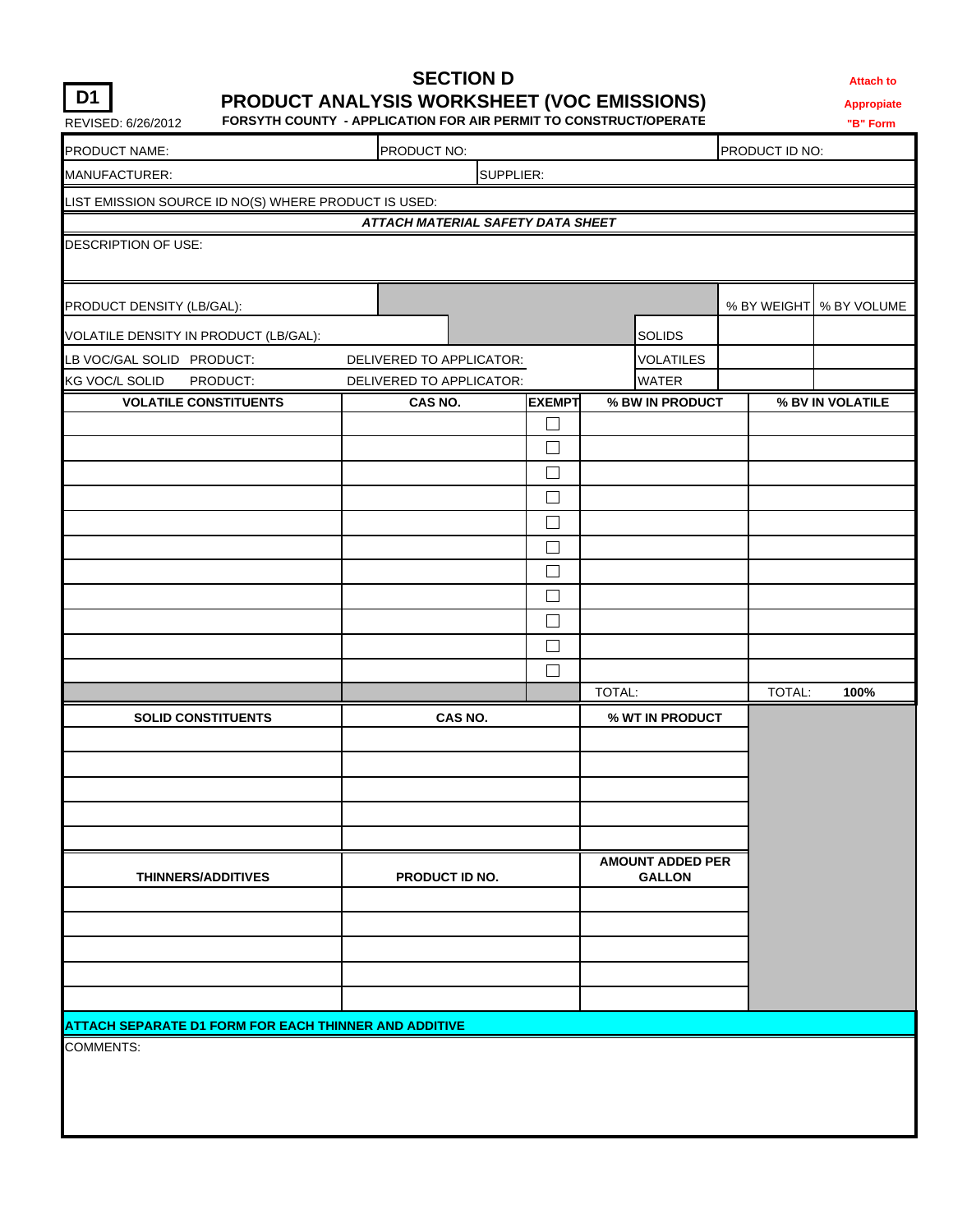**D2-1**

#### **SECTION D TOXIC POLLUTANT EMISSION EMISSION SOURCE SUMMARY**

| REVISED: 10/24/2000                 |                     |      |                             |                       |         | FORSYTH COUNTY-APPLICATION FOR AIR PERMIT TO CONSTRUCT AND OPERATE                            |           |                           |                           |
|-------------------------------------|---------------------|------|-----------------------------|-----------------------|---------|-----------------------------------------------------------------------------------------------|-----------|---------------------------|---------------------------|
| <b>EMISSION SOURCE DESCRIPTION:</b> |                     |      |                             |                       |         | <b>EMISSION SOURCE ID NUMBER:</b>                                                             |           |                           |                           |
|                                     |                     |      |                             |                       |         |                                                                                               |           |                           |                           |
| PRIMARY CONTROL DEVICE:             |                     |      |                             |                       |         | CONTROL ID#:                                                                                  |           |                           |                           |
| SECONDARY CONTROL DEVICE:           |                     |      |                             |                       |         | CONTROL ID#:                                                                                  |           |                           |                           |
|                                     |                     |      |                             |                       |         | ATTACH DOCUMENTATION EXPLAINING ALL CAPTURE AND CONTROL EFFICIENCIES, ATTACH ALL CALCULATIONS |           |                           |                           |
|                                     |                     |      | PERMITTED MAXIMUM EMISSIONS |                       |         | <b>EMISSION</b>                                                                               |           | <b>EMISSION</b>           |                           |
| TOXIC AIR POLLUTANT (TAP)           |                     | CAS# | LB/YEAR                     |                       | LB/HOUR | POINT ID                                                                                      |           | <b>FACTOR TYPE</b>        |                           |
|                                     |                     |      |                             |                       |         |                                                                                               |           |                           |                           |
| Prior to modification/netting event |                     |      |                             |                       |         |                                                                                               |           |                           |                           |
| Prior to modification/netting event |                     |      |                             |                       |         |                                                                                               |           |                           |                           |
|                                     |                     |      |                             |                       |         |                                                                                               |           |                           |                           |
| Prior to modification/netting event |                     |      |                             |                       |         |                                                                                               |           |                           |                           |
|                                     |                     |      |                             |                       |         |                                                                                               |           |                           |                           |
| Prior to modification/netting event |                     |      |                             |                       |         |                                                                                               |           |                           |                           |
|                                     |                     |      |                             |                       |         |                                                                                               |           |                           |                           |
| Prior to modification/netting event |                     |      |                             |                       |         |                                                                                               |           |                           |                           |
|                                     |                     |      |                             |                       |         |                                                                                               |           |                           |                           |
| Prior to modification/netting event |                     |      |                             |                       |         |                                                                                               |           |                           |                           |
| Prior to modification/netting event |                     |      |                             |                       |         |                                                                                               |           |                           |                           |
|                                     |                     |      |                             |                       |         |                                                                                               |           |                           |                           |
| Prior to modification/netting event |                     |      |                             |                       |         |                                                                                               |           |                           |                           |
|                                     |                     |      |                             |                       |         | READ INSTRUCTIONS PRIOR TO COMPLETING MODELING PARAMETERS SECTION                             |           |                           |                           |
|                                     |                     |      | MODELING PARAMETERS         |                       |         |                                                                                               |           |                           |                           |
| <b>EMISSION</b>                     | <b>EXHAUST</b>      |      | <b>EMISSION POINT</b>       | <b>EMISSION POINT</b> |         | <b>EXIT VELOCITY</b>                                                                          |           | <b>Stack</b><br>Direction |                           |
| POINT ID                            | TEMPERATURE (deg F) |      | DIAMETER (FT)               | HEIGHT (FT)           |         | (FT/SEC)                                                                                      |           |                           |                           |
|                                     |                     |      |                             |                       |         |                                                                                               | <b>RC</b> | V                         | H                         |
|                                     |                     |      |                             |                       |         |                                                                                               | <b>RC</b> | $\vee$                    | H                         |
|                                     |                     |      |                             |                       |         |                                                                                               | <b>RC</b> | V                         | Н                         |
|                                     |                     |      |                             |                       |         |                                                                                               | <b>RC</b> | V                         | H                         |
|                                     |                     |      |                             |                       |         |                                                                                               | <b>RC</b> | $\vee$                    | $\boldsymbol{\mathsf{H}}$ |

IF YOU ENTERED PERMITTED MAXIMUM EMISSIONS LESS THAN THE DESIGN CAPACITY, INDCATE THE PERMIT LIMITS YOU ARE REQUESTING AND THE MANNER THAT YOU WILL BE RECORDING, VERIFYING, AND/OR REPORTING THE CONDITIONS: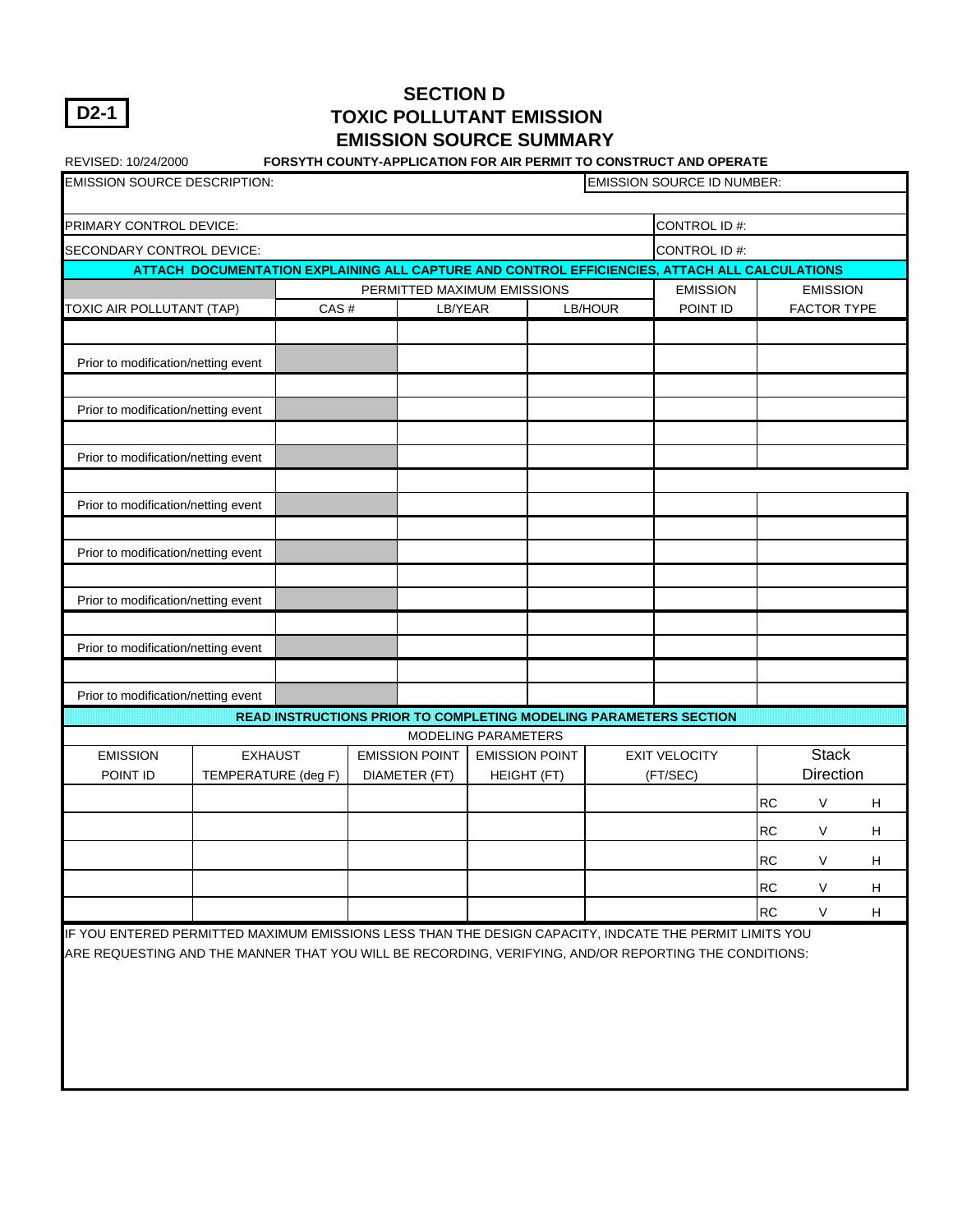# **TOXIC AIR POLLUTANT NETTING WORKSHEET &**

#### **FACILITY-WIDE EMISSIONS SUMMARY**

REVISED: 10/24/2000 **FORSYTH COUNTY-APPLICATION FOR AIR PERMIT TO CONSTRUCT AND OPERATE**

| TOXIC AIR POLLUTANT:                                                                                                               |            |                                            |                                                                          | CAS#.        |  |  |  |  |  |  |
|------------------------------------------------------------------------------------------------------------------------------------|------------|--------------------------------------------|--------------------------------------------------------------------------|--------------|--|--|--|--|--|--|
| <b>EMISSION SOURCE ID #S:</b>                                                                                                      |            |                                            |                                                                          |              |  |  |  |  |  |  |
|                                                                                                                                    |            |                                            | <b>SECTION A - EMISSION OFFSETTING ANALYSIS FOR MODIFIED/NEW SOURCES</b> |              |  |  |  |  |  |  |
| <b>Summarize in this section</b>                                                                                                   |            | <b>TAP EMISSIONS</b>                       |                                                                          |              |  |  |  |  |  |  |
| using the D2-1 forms.                                                                                                              | LB/YEAR    | LB/DAY                                     | LB/HOUR                                                                  | LB/15-MINUTE |  |  |  |  |  |  |
| <b>MODIFICATION</b>                                                                                                                |            |                                            |                                                                          |              |  |  |  |  |  |  |
| <b>INCREASE</b>                                                                                                                    |            |                                            |                                                                          |              |  |  |  |  |  |  |
| - MINUS -                                                                                                                          | - MINUS -  | - MINUS -                                  | - MINUS -                                                                | - MINUS -    |  |  |  |  |  |  |
| <b>MODIFICATION</b>                                                                                                                |            |                                            |                                                                          |              |  |  |  |  |  |  |
| <b>DECREASE</b>                                                                                                                    |            |                                            |                                                                          |              |  |  |  |  |  |  |
| - EQUALS -                                                                                                                         | - EQUALS - | - EQUALS -                                 | - EQUALS -                                                               | - EQUALS -   |  |  |  |  |  |  |
| <b>NET CHANGE</b>                                                                                                                  |            |                                            |                                                                          |              |  |  |  |  |  |  |
| FROM MODIFICATION                                                                                                                  |            |                                            |                                                                          |              |  |  |  |  |  |  |
| ATTACH WITH THIS FORM ALL EMISSION CALCULATIONS FOR SECTIONS B AND C<br><b>SECTION B - FACILITY-WIDE EMISSION NETTING ANALYSIS</b> |            |                                            |                                                                          |              |  |  |  |  |  |  |
|                                                                                                                                    |            |                                            |                                                                          |              |  |  |  |  |  |  |
| CREDITABLE                                                                                                                         |            |                                            |                                                                          |              |  |  |  |  |  |  |
| <b>INCREASES</b>                                                                                                                   |            |                                            |                                                                          |              |  |  |  |  |  |  |
| - MINUS -                                                                                                                          | - MINUS -  | - MINUS -                                  | - MINUS -                                                                | - MINUS -    |  |  |  |  |  |  |
| CREDITABLE                                                                                                                         |            |                                            |                                                                          |              |  |  |  |  |  |  |
| <b>DECREASE</b>                                                                                                                    |            |                                            |                                                                          |              |  |  |  |  |  |  |
| - EQUALS -                                                                                                                         | - EQUALS - | - EQUALS -                                 | - EQUALS -                                                               | - EQUALS -   |  |  |  |  |  |  |
| <b>NET CREDITABLE</b>                                                                                                              |            |                                            |                                                                          |              |  |  |  |  |  |  |
| CHANGE                                                                                                                             |            | <b>SECTION C - FACILITY-WIDE EMISSIONS</b> |                                                                          |              |  |  |  |  |  |  |
|                                                                                                                                    |            |                                            |                                                                          |              |  |  |  |  |  |  |
| <b>TOTAL FACILITY</b>                                                                                                              |            |                                            |                                                                          |              |  |  |  |  |  |  |
| <b>EMISSIONS</b>                                                                                                                   |            |                                            |                                                                          |              |  |  |  |  |  |  |
| Rule 3Q .0711 LEVEL                                                                                                                |            |                                            |                                                                          |              |  |  |  |  |  |  |
| IS AN AIR DISPERSION MODELING ANALYSIS REQUIRED?                                                                                   |            |                                            | <b>YES</b><br>NO.                                                        |              |  |  |  |  |  |  |
| <b>COMMENTS:</b>                                                                                                                   |            |                                            |                                                                          |              |  |  |  |  |  |  |
|                                                                                                                                    |            |                                            |                                                                          |              |  |  |  |  |  |  |
|                                                                                                                                    |            |                                            |                                                                          |              |  |  |  |  |  |  |
|                                                                                                                                    |            |                                            |                                                                          |              |  |  |  |  |  |  |
|                                                                                                                                    |            |                                            |                                                                          |              |  |  |  |  |  |  |
|                                                                                                                                    |            |                                            |                                                                          |              |  |  |  |  |  |  |
|                                                                                                                                    |            |                                            |                                                                          |              |  |  |  |  |  |  |
|                                                                                                                                    |            |                                            |                                                                          |              |  |  |  |  |  |  |

**D2-2**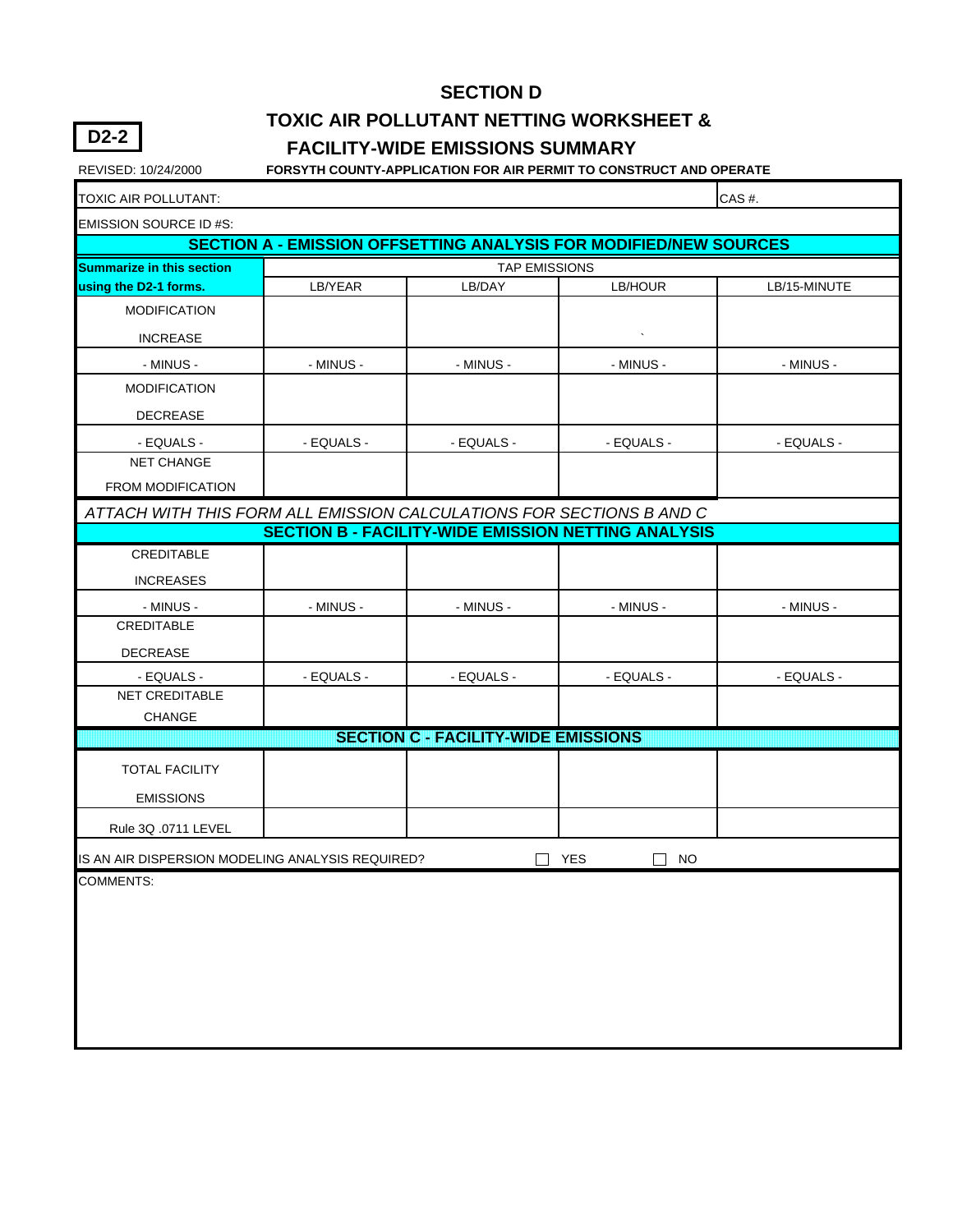

| Pg 1 of 3                                                                                                                                                                                                                                                            | <b>TOXIC MODELING WORKSHEET</b>                                    |            |          |                                                                                                                                                                                                                             |          |
|----------------------------------------------------------------------------------------------------------------------------------------------------------------------------------------------------------------------------------------------------------------------|--------------------------------------------------------------------|------------|----------|-----------------------------------------------------------------------------------------------------------------------------------------------------------------------------------------------------------------------------|----------|
| REVISED 1/4/2012                                                                                                                                                                                                                                                     | FORSYTH COUNTY-APPLICATION FOR AIR PERMIT TO CONSTRUCT AND OPERATE |            |          |                                                                                                                                                                                                                             |          |
| If the applicant desires, the FCOEAP will perform the initial modeling compliance demonstration using EPA approved<br>screening and, if applicable and where possible, refined models. If the model results indicate the facility will be unable<br>to demonstrate c |                                                                    |            |          |                                                                                                                                                                                                                             |          |
| To perform the dispersion modeling compliance demonstration, the FCOEAP will require the following data:                                                                                                                                                             |                                                                    |            |          |                                                                                                                                                                                                                             |          |
| 1. INTRODUCTION                                                                                                                                                                                                                                                      | modification.                                                      |            |          | Provide a brief description of the facility, new source, or source                                                                                                                                                          |          |
|                                                                                                                                                                                                                                                                      |                                                                    |            |          |                                                                                                                                                                                                                             |          |
|                                                                                                                                                                                                                                                                      |                                                                    |            |          |                                                                                                                                                                                                                             |          |
|                                                                                                                                                                                                                                                                      |                                                                    |            |          |                                                                                                                                                                                                                             |          |
|                                                                                                                                                                                                                                                                      |                                                                    |            |          |                                                                                                                                                                                                                             |          |
| 2. EMISSIONS DATA                                                                                                                                                                                                                                                    | applicable).                                                       |            |          | Facility- wide emission, by source, of all toxic(Rule 3Q .0704 Rule 3Q<br>.0705(b) or (c), or Rule 3Q .0712) or all toxic affected by the new source<br>of modification (Rule 3Q .0706 or Rule 3Q .0708) must be listed (as |          |
| TOXIC AIR POLLUTANT (TAP)                                                                                                                                                                                                                                            |                                                                    |            |          | <b>MAXIMUM TOXIC AIR POLLUTANT (TAP) EMISSIONS (after</b><br>controls)                                                                                                                                                      |          |
| <b>Pollutant Name</b>                                                                                                                                                                                                                                                | CAS#                                                               | Source Id. | lbs/year | lbs/24 hours                                                                                                                                                                                                                | Ibs/hour |
|                                                                                                                                                                                                                                                                      |                                                                    |            |          |                                                                                                                                                                                                                             |          |
|                                                                                                                                                                                                                                                                      |                                                                    |            |          |                                                                                                                                                                                                                             |          |
|                                                                                                                                                                                                                                                                      |                                                                    |            |          |                                                                                                                                                                                                                             |          |
|                                                                                                                                                                                                                                                                      |                                                                    |            |          |                                                                                                                                                                                                                             |          |
|                                                                                                                                                                                                                                                                      |                                                                    |            |          |                                                                                                                                                                                                                             |          |
|                                                                                                                                                                                                                                                                      |                                                                    |            |          |                                                                                                                                                                                                                             |          |
|                                                                                                                                                                                                                                                                      |                                                                    |            |          |                                                                                                                                                                                                                             |          |
|                                                                                                                                                                                                                                                                      |                                                                    |            |          |                                                                                                                                                                                                                             |          |
|                                                                                                                                                                                                                                                                      |                                                                    |            |          |                                                                                                                                                                                                                             |          |
|                                                                                                                                                                                                                                                                      |                                                                    |            |          |                                                                                                                                                                                                                             |          |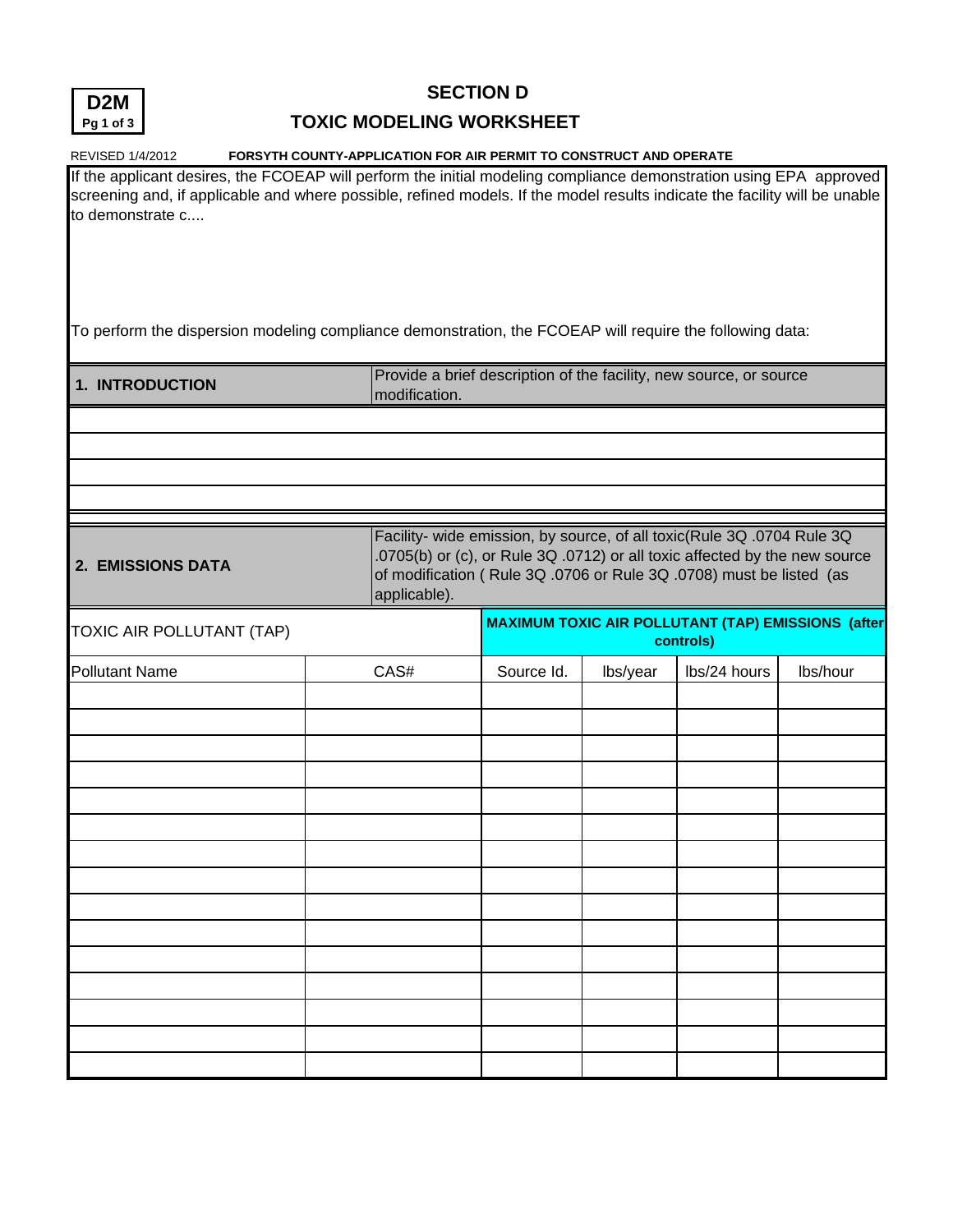**D2M Pg 2 of 3**

|                                               | Source data requirements are based on the appropriate source            |                                 |                           |                                     |  |  |
|-----------------------------------------------|-------------------------------------------------------------------------|---------------------------------|---------------------------|-------------------------------------|--|--|
| <b>3. SOURCE DATA</b>                         | classification- each source emission is classified as a point, area, or |                                 |                           |                                     |  |  |
|                                               | volume source. NOTE: fugitive sources (individually or grouped) should  |                                 |                           |                                     |  |  |
|                                               | be classified as a point, area or volume source.                        |                                 |                           |                                     |  |  |
| <b>Point Source</b>                           |                                                                         |                                 | <b>STACK DATA</b>         |                                     |  |  |
| Source ID                                     |                                                                         |                                 |                           |                                     |  |  |
| <b>Stack Description</b>                      |                                                                         |                                 |                           |                                     |  |  |
| Stack Height (m) - AGL                        |                                                                         |                                 |                           |                                     |  |  |
| Stack Temperature (Kelvin)                    |                                                                         |                                 |                           |                                     |  |  |
| Stack Exit Velocity (m/s)                     |                                                                         |                                 |                           |                                     |  |  |
| Stack Diameter (m)                            |                                                                         |                                 |                           |                                     |  |  |
| Stack Base Elevation (m) - MSL                |                                                                         |                                 |                           |                                     |  |  |
| Stack UTM Coordinates (m) - E                 |                                                                         |                                 |                           |                                     |  |  |
| - N                                           |                                                                         |                                 |                           |                                     |  |  |
| Rain Cap? (Y/N)                               |                                                                         |                                 |                           |                                     |  |  |
| Vertical Stack? (Y/N)                         |                                                                         |                                 |                           |                                     |  |  |
| Shortest Distance to Property Boundary (m)    |                                                                         |                                 |                           |                                     |  |  |
| <b>AREA SOURCE</b>                            |                                                                         |                                 | <b>AREA SOURCE DATA</b>   |                                     |  |  |
| Source ID                                     |                                                                         |                                 |                           |                                     |  |  |
| <b>Source Description</b>                     |                                                                         |                                 |                           |                                     |  |  |
| Area Source Height (m)                        |                                                                         |                                 |                           |                                     |  |  |
| Area Source Length (m)                        |                                                                         |                                 |                           |                                     |  |  |
| Area Source Width (m)                         |                                                                         |                                 |                           |                                     |  |  |
|                                               |                                                                         |                                 |                           |                                     |  |  |
| Source Base Elevation (m) - MSL               |                                                                         |                                 |                           |                                     |  |  |
| Area Source UTM Coordinates (m) - E           |                                                                         |                                 |                           |                                     |  |  |
| - N                                           |                                                                         |                                 |                           |                                     |  |  |
| Shortest Distance to Property Boundary (m)    |                                                                         |                                 |                           |                                     |  |  |
| <b>VOLUME SOURCE</b>                          |                                                                         |                                 | <b>VOLUME SOURCE DATA</b> |                                     |  |  |
| Source ID                                     |                                                                         |                                 |                           |                                     |  |  |
| Source Description                            |                                                                         |                                 |                           |                                     |  |  |
| Volume Source Height (m)                      |                                                                         |                                 |                           |                                     |  |  |
| Volume Source Length (m)                      |                                                                         |                                 |                           |                                     |  |  |
| Volume Source Building Height (m)             |                                                                         |                                 |                           |                                     |  |  |
| Source base Elevation (m) - MSL               |                                                                         |                                 |                           |                                     |  |  |
| Volume Source UTM Coordinates (m) - E         |                                                                         |                                 |                           |                                     |  |  |
| - N                                           |                                                                         |                                 |                           |                                     |  |  |
| Shortest Distance to Property Boundary (m)    |                                                                         |                                 |                           |                                     |  |  |
| m/s - meters per second<br>m - meters         |                                                                         | <b>AGL - Above Ground Level</b> |                           |                                     |  |  |
| Kelvin(degrees) = $273 + ((F-32) \times 5/9)$ | MSL - Mean Sea Level                                                    |                                 |                           | UTM - Universal Transverse Mercator |  |  |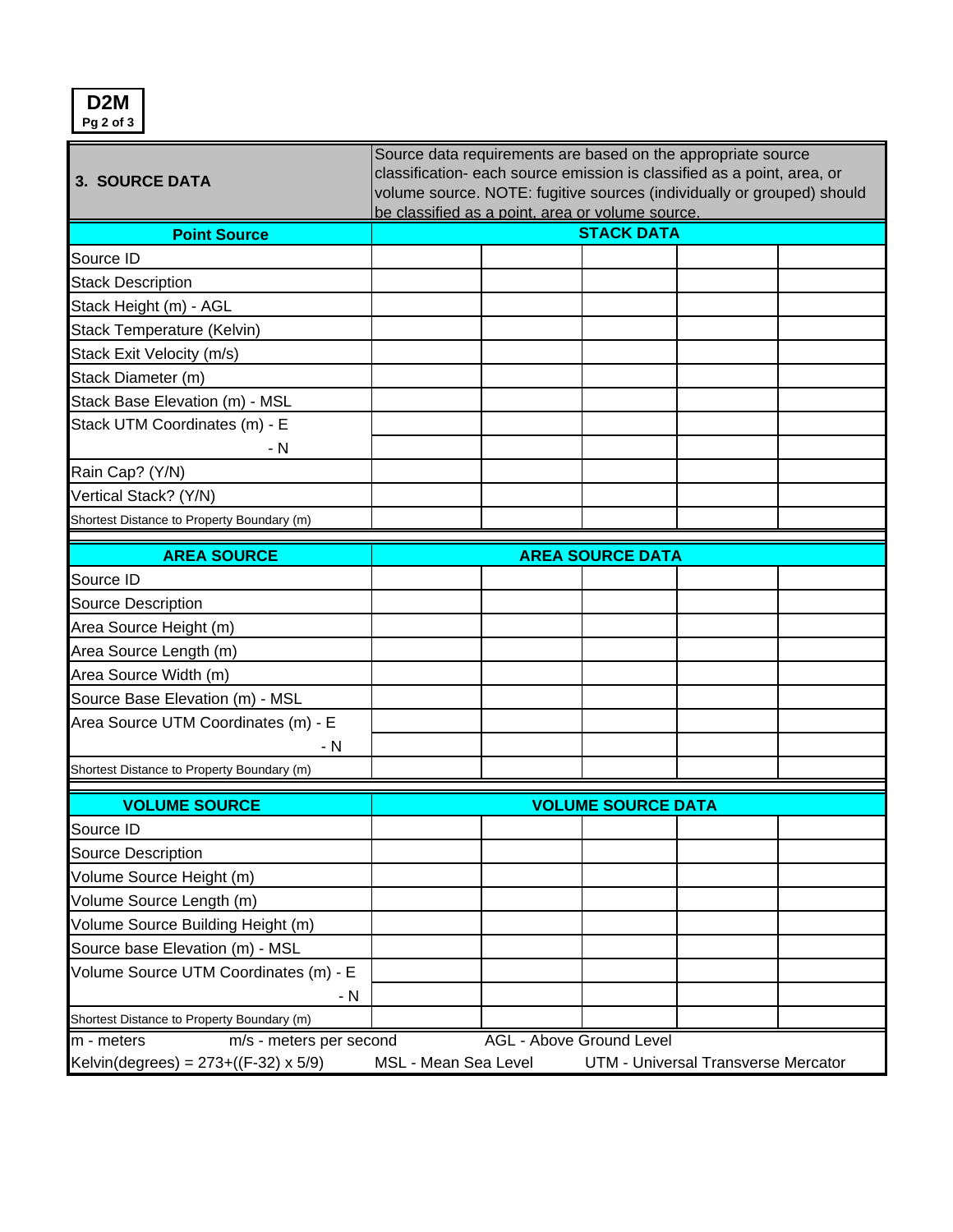| D <sub>2</sub> M<br>Pg 3 of 3                                                                                                                                                                                      |                                                                                                                                                                                                                                                                  |  |  |  |  |  |  |  |  |
|--------------------------------------------------------------------------------------------------------------------------------------------------------------------------------------------------------------------|------------------------------------------------------------------------------------------------------------------------------------------------------------------------------------------------------------------------------------------------------------------|--|--|--|--|--|--|--|--|
| <b>4. SITE DATA</b>                                                                                                                                                                                                | A detailed site diagram (certified map or platt, from the County Register<br>of Deeds Office) must be included and should include the information<br>listed below.                                                                                               |  |  |  |  |  |  |  |  |
| 1. Property boundaries<br>2. Locations of all emission sources (existing and proposed) listed in section 2.<br>3. All existing and proposed buildings or structures on site.<br>5. Scale and true north indicator. | 4 All Public right-of-ways traversing the property ) e.g., .roads, railroad tracks, rivers, etc.)<br>6. Utm or latitude/longitude coordinates of at least one point (e.g., source or building corner).                                                           |  |  |  |  |  |  |  |  |
| <b>5. BUILDING DATA</b>                                                                                                                                                                                            | Complex or tiered structures may be treated as separate or combined<br>structures-indicate building ID and, where applicable, tier<br>number(e.g.Bldg.1 - T1)                                                                                                    |  |  |  |  |  |  |  |  |
| <b>Building ID</b>                                                                                                                                                                                                 |                                                                                                                                                                                                                                                                  |  |  |  |  |  |  |  |  |
| <b>Building Description</b>                                                                                                                                                                                        |                                                                                                                                                                                                                                                                  |  |  |  |  |  |  |  |  |
| Building Height (m)                                                                                                                                                                                                |                                                                                                                                                                                                                                                                  |  |  |  |  |  |  |  |  |
| Building Length (m)                                                                                                                                                                                                |                                                                                                                                                                                                                                                                  |  |  |  |  |  |  |  |  |
| Building Width(m)                                                                                                                                                                                                  |                                                                                                                                                                                                                                                                  |  |  |  |  |  |  |  |  |
| <b>6. MISCELLANEOUS DATA</b>                                                                                                                                                                                       | Where applicable, provide the information requested below.                                                                                                                                                                                                       |  |  |  |  |  |  |  |  |
| 1. Facility Operating Limits<br>(Operating hours, fuel limits,<br>or other enforceable limits)                                                                                                                     | If an operating schedule is not given, continuous operations will be<br>assumed(i.e., 24 hours/day, 8760 hours/year) - NOTE if compliance<br>is demonstrated using the above facility operating limits, these limits will<br>be imposed as a permit restriction. |  |  |  |  |  |  |  |  |
|                                                                                                                                                                                                                    |                                                                                                                                                                                                                                                                  |  |  |  |  |  |  |  |  |
|                                                                                                                                                                                                                    | Name:                                                                                                                                                                                                                                                            |  |  |  |  |  |  |  |  |
| 2. Facility Point of Contact                                                                                                                                                                                       | Title:<br><u> 1980 - Johann Barbara, martxa alemaniar amerikan a</u>                                                                                                                                                                                             |  |  |  |  |  |  |  |  |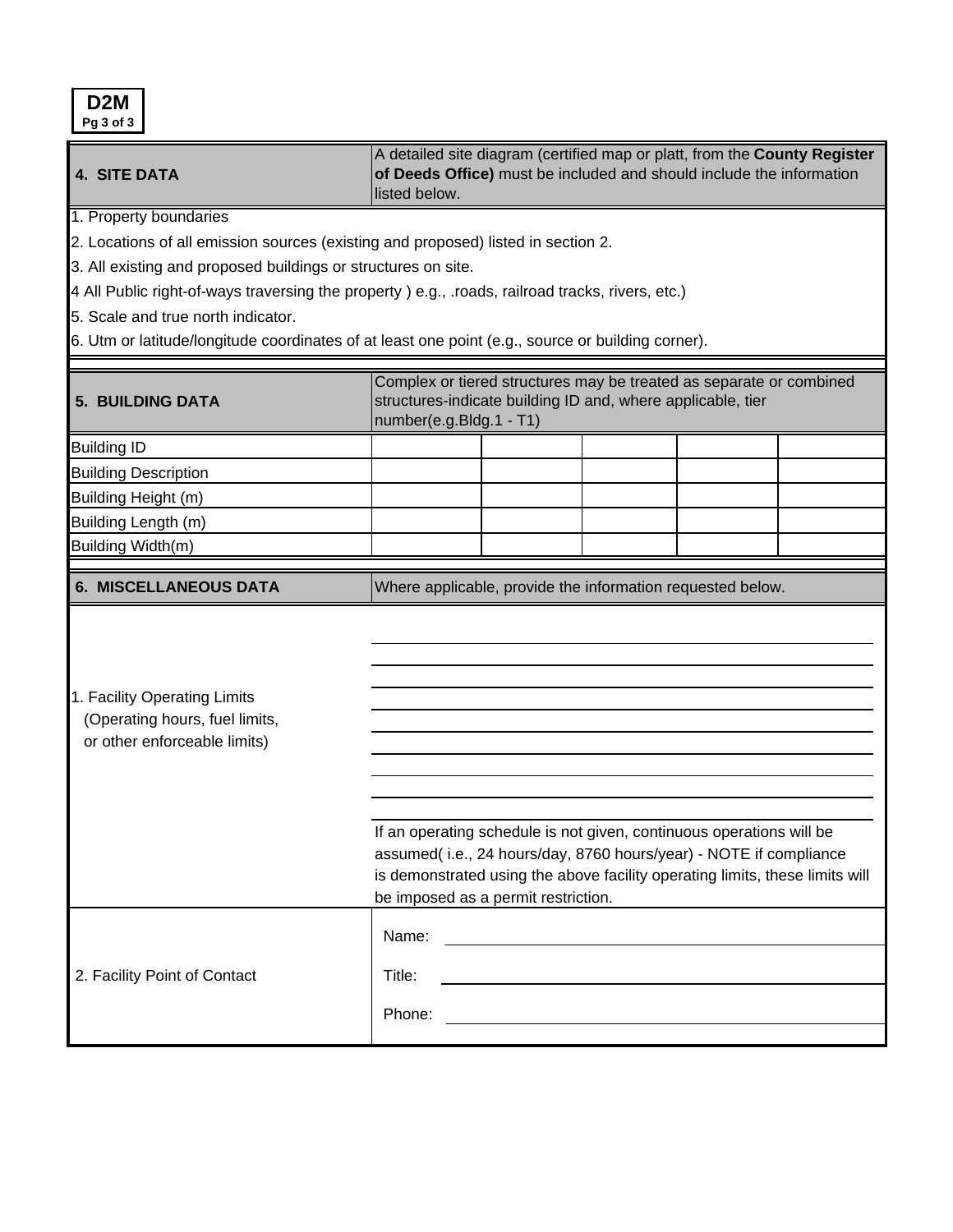#### **SECTION D SPECIFIC EMISSION SOURCE (EMISSION INFORMATION)**



(\*see note in instructions concerning local air toxics regulations)

| <b>EMISSION SOURCE DESCRIPTION:</b>      |                        |                         |               |                                   |               |  |  |  |
|------------------------------------------|------------------------|-------------------------|---------------|-----------------------------------|---------------|--|--|--|
| EMISSION SOURCE ID NO:                   |                        |                         |               | $\Box$<br>YES                     | $\Box$ NO     |  |  |  |
| ALTERNATIVE OPERATING SCENARIO (AOS) NO: |                        |                         |               |                                   |               |  |  |  |
|                                          | <b>EMISSION FACTOR</b> | <b>EMISSION RATE IN</b> | LBS/HR        | <b>EMISSION RATE IN</b><br>LBS/YR |               |  |  |  |
| <b>POLLUTANT</b>                         | <b>TYPE</b>            | <b>POTENTIAL</b>        | <b>ACTUAL</b> | <b>POTENTIAL</b>                  | <b>ACTUAL</b> |  |  |  |
|                                          |                        |                         |               |                                   |               |  |  |  |
|                                          |                        |                         |               |                                   |               |  |  |  |
|                                          |                        |                         |               |                                   |               |  |  |  |
|                                          |                        |                         |               |                                   |               |  |  |  |
|                                          |                        |                         |               |                                   |               |  |  |  |
|                                          |                        |                         |               |                                   |               |  |  |  |
|                                          |                        |                         |               |                                   |               |  |  |  |
|                                          |                        |                         |               |                                   |               |  |  |  |
|                                          |                        |                         |               |                                   |               |  |  |  |
|                                          |                        |                         |               |                                   |               |  |  |  |
|                                          |                        |                         |               |                                   |               |  |  |  |
|                                          |                        |                         |               |                                   |               |  |  |  |
|                                          |                        |                         |               |                                   |               |  |  |  |
|                                          |                        |                         |               |                                   |               |  |  |  |
|                                          |                        |                         |               |                                   |               |  |  |  |
|                                          |                        |                         |               |                                   |               |  |  |  |
|                                          |                        |                         |               |                                   |               |  |  |  |
|                                          |                        |                         |               |                                   |               |  |  |  |
|                                          |                        |                         |               |                                   |               |  |  |  |
|                                          |                        |                         |               |                                   |               |  |  |  |
|                                          |                        |                         |               |                                   |               |  |  |  |
|                                          |                        |                         |               |                                   |               |  |  |  |
|                                          |                        |                         |               |                                   |               |  |  |  |
| <b>COMMENTS:</b>                         |                        |                         |               |                                   |               |  |  |  |
|                                          |                        |                         |               |                                   |               |  |  |  |
|                                          |                        |                         |               |                                   |               |  |  |  |
|                                          |                        |                         |               |                                   |               |  |  |  |
|                                          |                        |                         |               |                                   |               |  |  |  |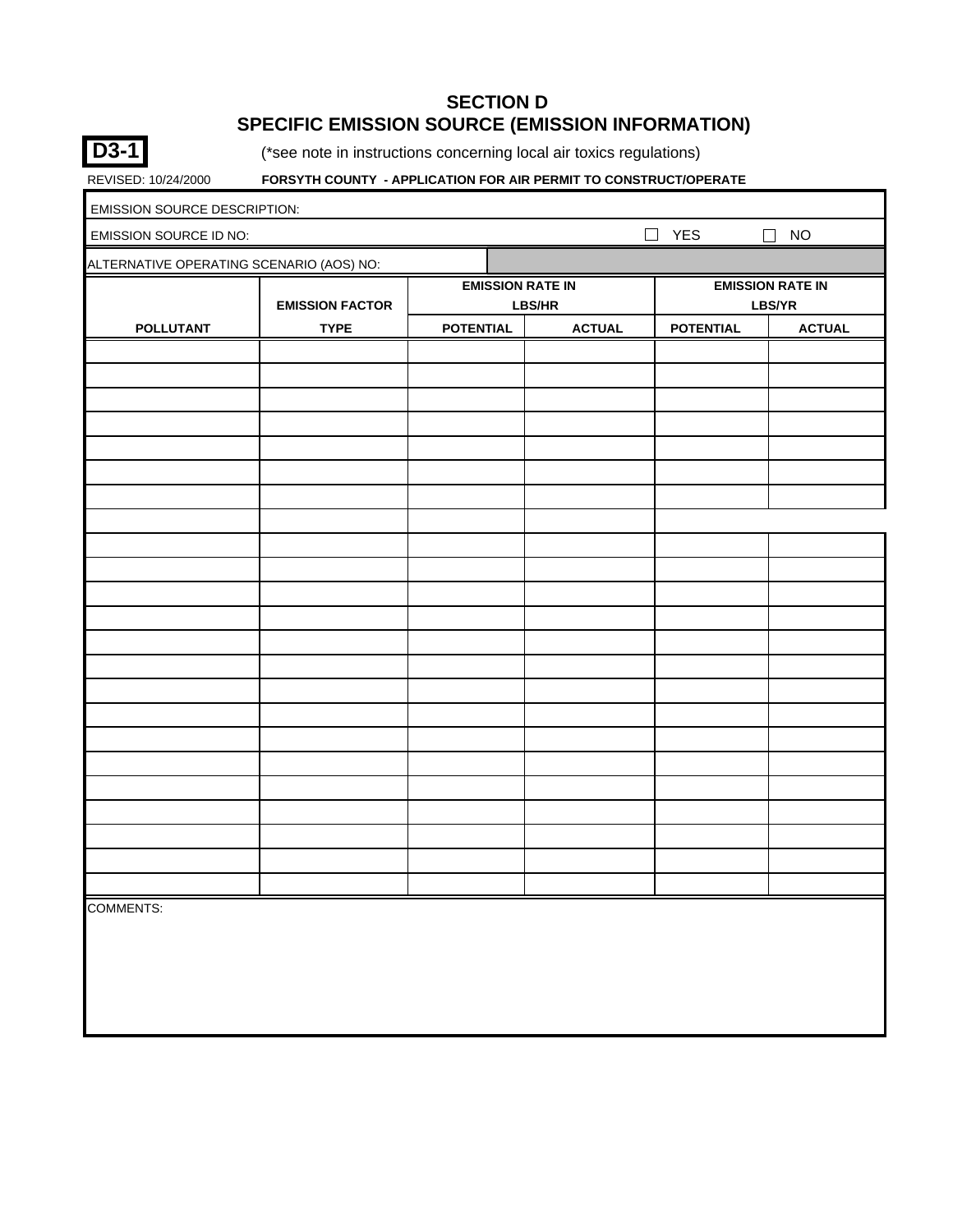

## **SPECIFIC EMISSION SOURCE (REGULATORY ANALYSIS)**

| <b>EMISSION SOURCE DESCRIPTION:</b> |                                      |                   |
|-------------------------------------|--------------------------------------|-------------------|
| <b>EMISSION SOURCE ID NO:</b>       |                                      |                   |
| <b>REGULATED</b>                    | <b>EMISSION AND OPERATING LIMITS</b> | <b>APPLICABLE</b> |
| <b>POLLUTANT</b>                    |                                      | <b>REGULATION</b> |
|                                     |                                      |                   |
|                                     |                                      |                   |
|                                     |                                      |                   |
|                                     |                                      |                   |
|                                     |                                      |                   |
|                                     |                                      |                   |
|                                     |                                      |                   |
|                                     |                                      |                   |
|                                     |                                      |                   |
|                                     |                                      |                   |
|                                     |                                      |                   |
|                                     |                                      |                   |
|                                     |                                      |                   |
|                                     |                                      |                   |
|                                     |                                      |                   |
|                                     |                                      |                   |
|                                     |                                      |                   |
|                                     |                                      |                   |
|                                     |                                      |                   |
|                                     |                                      |                   |
|                                     |                                      |                   |
|                                     |                                      |                   |
|                                     |                                      |                   |
|                                     |                                      |                   |
|                                     |                                      |                   |
|                                     |                                      |                   |
|                                     |                                      |                   |
|                                     |                                      |                   |
|                                     |                                      |                   |
|                                     |                                      |                   |
|                                     |                                      |                   |
|                                     |                                      |                   |
|                                     |                                      |                   |
| <b>COMMENTS:</b>                    |                                      |                   |
|                                     |                                      |                   |
|                                     |                                      |                   |
|                                     |                                      |                   |
|                                     |                                      |                   |
|                                     |                                      |                   |
|                                     |                                      |                   |
|                                     |                                      |                   |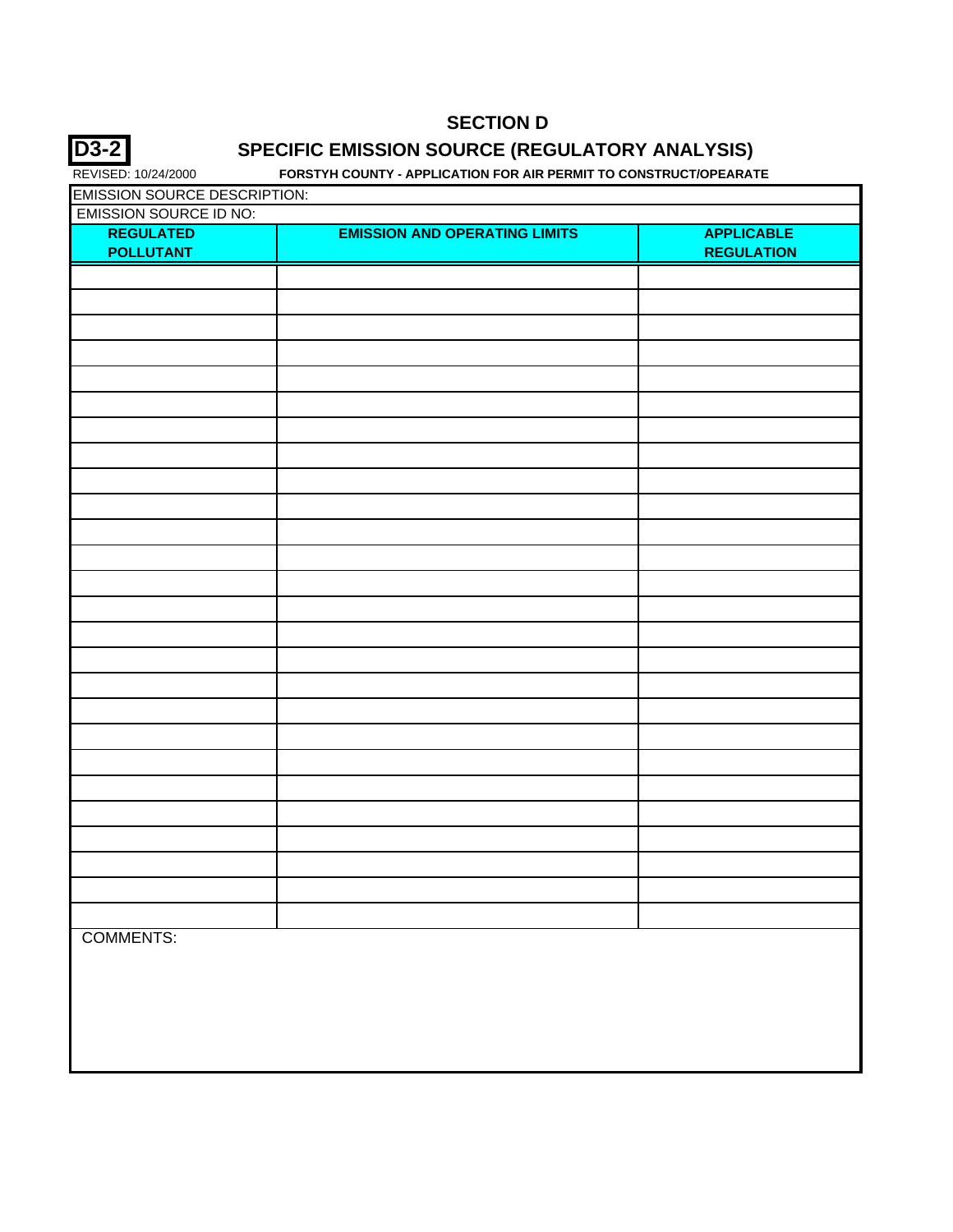**D3-3**

### **EMISSION SOURCE (REDUCTION AND RECYCLING ACTIVITIES)**

REVISED: 7/20/2001 **FORSYTH COUNTY - APPLICATION FOR AIR PERMIT TO CONSTRUCT/OPERATE**

**FACILITY NAME:**

**CURRENT FACILITY PERMIT NUMBER (if applicable):**

**REPORTING REDUCTIONS FOR CALENDAR YEAR:**

**FACILITY-WIDE OR SPECIFIC EMISSION SOURCE?** 

**IF SPECIFIC EMISSISON SOURCE, SOURCE I.D. NUMBER and DESCRIPTION:**

|                  |                   |          |                      |                      |                     |                       |  | <b>PLANNED</b>    |
|------------------|-------------------|----------|----------------------|----------------------|---------------------|-----------------------|--|-------------------|
|                  | <b>SOURCE</b>     |          | <b>QUANTITY</b>      |                      | <b>QUANTITY</b>     |                       |  | <b>REDUCTION</b>  |
| <b>POLLUTANT</b> | <b>REDUCTION</b>  |          | <b>EMITTED LAST</b>  |                      | <b>EMITTED THIS</b> | <b>AMOUNT REDUCED</b> |  | <b>ACTIVITIES</b> |
| <b>EMITTED</b>   | <b>ACTIVITIES</b> |          | <b>CALENDAR YEAR</b> | <b>CALENDAR YEAR</b> |                     | (IF APPLICABLE)       |  | CY:               |
|                  | (ENTER CODES*)    | (LBS/YR) | (TONS/YR)            | (LBS/YR)             | (TONS/YR)           | (LBS/YR)<br>(TONS/YR) |  | (ENTER CODES*)    |
|                  |                   |          |                      |                      |                     |                       |  |                   |
|                  |                   |          |                      |                      |                     |                       |  |                   |
|                  |                   |          |                      |                      |                     |                       |  |                   |
|                  |                   |          |                      |                      |                     |                       |  |                   |
|                  |                   |          |                      |                      |                     |                       |  |                   |
|                  |                   |          |                      |                      |                     |                       |  |                   |
|                  |                   |          |                      |                      |                     |                       |  |                   |
|                  |                   |          |                      |                      |                     |                       |  |                   |
|                  |                   |          |                      |                      |                     |                       |  |                   |
|                  |                   |          |                      |                      |                     |                       |  |                   |
|                  |                   |          |                      |                      |                     |                       |  |                   |
|                  |                   |          |                      |                      |                     |                       |  |                   |
|                  |                   |          |                      |                      |                     |                       |  |                   |
|                  |                   |          |                      |                      |                     |                       |  |                   |
|                  |                   |          |                      |                      |                     |                       |  |                   |
|                  |                   |          |                      |                      |                     |                       |  |                   |
| <b>COMMENTS:</b> |                   |          |                      |                      |                     |                       |  |                   |
|                  |                   |          |                      |                      |                     |                       |  |                   |
|                  |                   |          |                      |                      |                     |                       |  |                   |
|                  |                   |          |                      |                      |                     |                       |  |                   |
|                  |                   |          |                      |                      |                     |                       |  |                   |
|                  |                   |          |                      |                      |                     |                       |  |                   |
|                  |                   |          |                      |                      |                     |                       |  |                   |
| Signature:       |                   |          |                      |                      |                     | Date:                 |  |                   |

\* Refer to list of "Source Reduction and Recycling Activity Codes" included in instructions.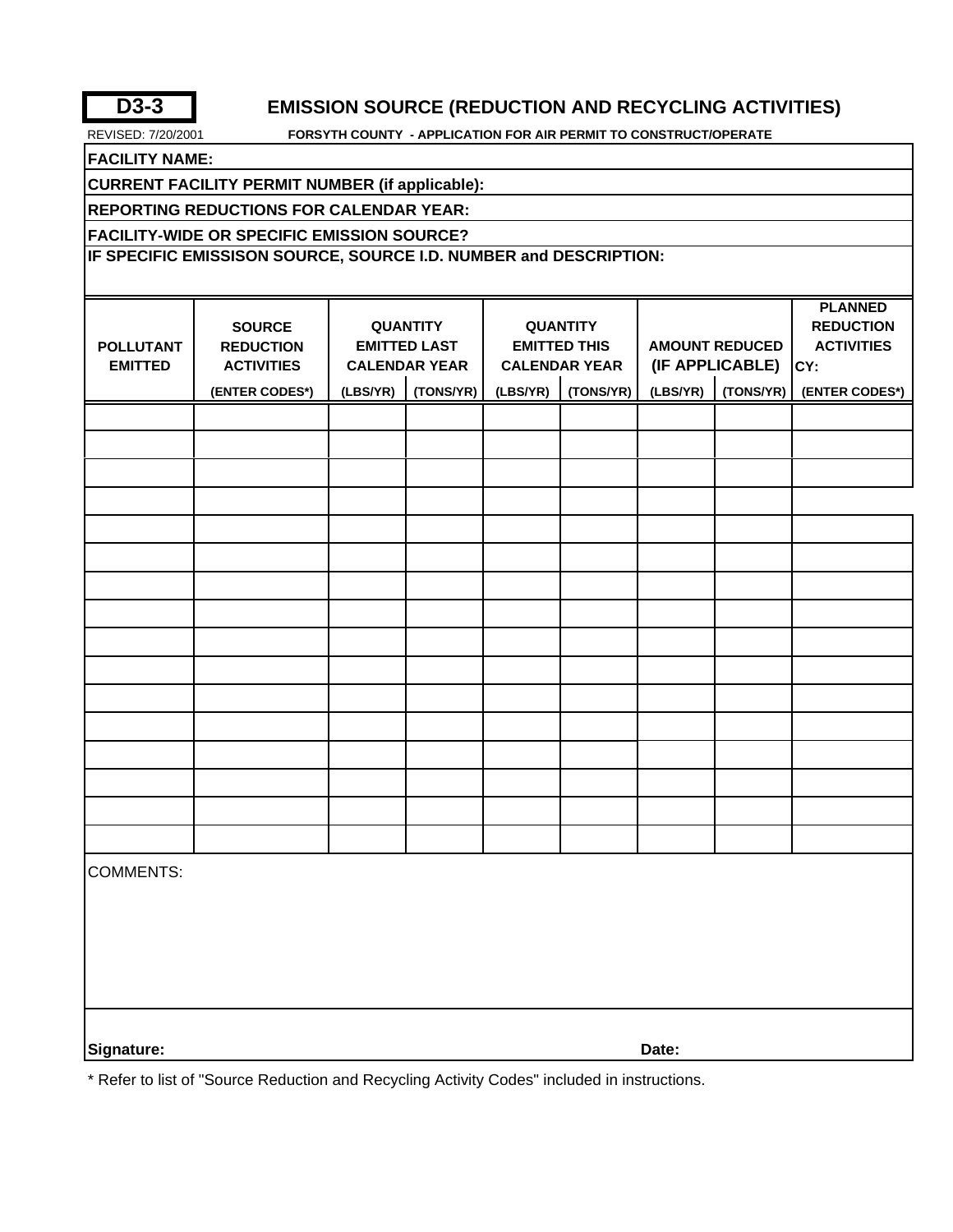

## **SECTION D EMISSION POINT SUMMARY**

|                       | 112.1022.1012772000<br>.<br>AT LEGATION LON AINT ENMIT TO CONCINUO HOLD ENATE<br>LIST ALL INFORMATION ASSOCIATED WITH EACH EMISSION POINT |      |     |          |        |                  |                |  |
|-----------------------|-------------------------------------------------------------------------------------------------------------------------------------------|------|-----|----------|--------|------------------|----------------|--|
| <b>EMISSION POINT</b> | <b>EMISSION POINT</b><br><b>EQUIV. DIAM</b><br>TEMP.<br><b>VELOCITY</b><br><b>FLOW RATE</b><br><b>EMISSION POINT</b><br><b>RAIN CAP?</b>  |      |     |          |        |                  |                |  |
| ID NO.                | HIGHT (FT)                                                                                                                                | (FT) | (F) | (FT/SEC) | (ACFM) | <b>DIRECTION</b> | $(Y \t{OR} N)$ |  |
|                       |                                                                                                                                           |      |     |          |        |                  |                |  |
|                       |                                                                                                                                           |      |     |          |        |                  |                |  |
|                       |                                                                                                                                           |      |     |          |        |                  |                |  |
|                       |                                                                                                                                           |      |     |          |        |                  |                |  |
|                       |                                                                                                                                           |      |     |          |        |                  |                |  |
|                       |                                                                                                                                           |      |     |          |        |                  |                |  |
|                       |                                                                                                                                           |      |     |          |        |                  |                |  |
|                       |                                                                                                                                           |      |     |          |        |                  |                |  |
|                       |                                                                                                                                           |      |     |          |        |                  |                |  |
|                       |                                                                                                                                           |      |     |          |        |                  |                |  |
|                       |                                                                                                                                           |      |     |          |        |                  |                |  |
|                       |                                                                                                                                           |      |     |          |        |                  |                |  |
|                       |                                                                                                                                           |      |     |          |        |                  |                |  |
|                       |                                                                                                                                           |      |     |          |        |                  |                |  |
|                       |                                                                                                                                           |      |     |          |        |                  |                |  |
|                       |                                                                                                                                           |      |     |          |        |                  |                |  |
|                       |                                                                                                                                           |      |     |          |        |                  |                |  |
|                       |                                                                                                                                           |      |     |          |        |                  |                |  |
|                       |                                                                                                                                           |      |     |          |        |                  |                |  |
|                       |                                                                                                                                           |      |     |          |        |                  |                |  |
|                       |                                                                                                                                           |      |     |          |        |                  |                |  |
|                       |                                                                                                                                           |      |     |          |        |                  |                |  |
|                       |                                                                                                                                           |      |     |          |        |                  |                |  |
|                       |                                                                                                                                           |      |     |          |        |                  |                |  |
|                       |                                                                                                                                           |      |     |          |        |                  |                |  |
|                       |                                                                                                                                           |      |     |          |        |                  |                |  |
|                       |                                                                                                                                           |      |     |          |        |                  |                |  |
|                       |                                                                                                                                           |      |     |          |        |                  |                |  |
|                       |                                                                                                                                           |      |     |          |        |                  |                |  |
|                       |                                                                                                                                           |      |     |          |        |                  |                |  |
| <b>COMMENTS:</b>      |                                                                                                                                           |      |     |          |        |                  |                |  |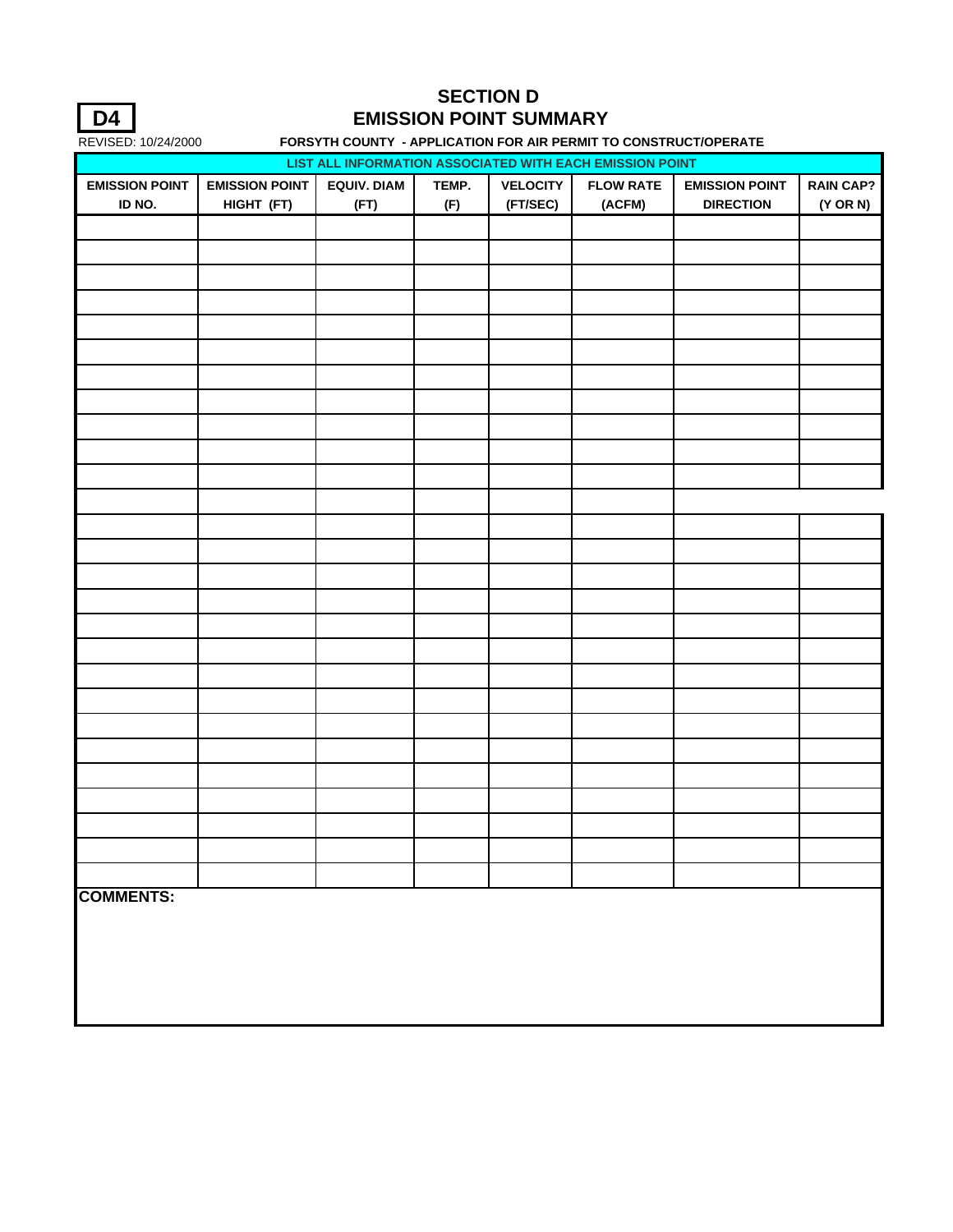## **D5 FACILITY EMISSIONS SUMMARY**

|                                                                    |      |       | <b>ANNUAL EMISSIONS IN LBS/YR</b> |                  |
|--------------------------------------------------------------------|------|-------|-----------------------------------|------------------|
| <b>POLLUTANT</b>                                                   | CAS# | H/T/O | <b>ACTUAL</b>                     | <b>POTENTIAL</b> |
| PM                                                                 |      |       |                                   |                  |
| <b>PM10</b>                                                        |      |       |                                   |                  |
| PM2.5                                                              |      |       |                                   |                  |
| SO <sub>2</sub>                                                    |      |       |                                   |                  |
| $NOx$                                                              |      |       |                                   |                  |
| $_{\rm CO}$                                                        |      |       |                                   |                  |
| VOC                                                                |      |       |                                   |                  |
| LEAD                                                               |      |       |                                   |                  |
|                                                                    |      |       |                                   |                  |
|                                                                    |      |       |                                   |                  |
|                                                                    |      |       |                                   |                  |
|                                                                    |      |       |                                   |                  |
|                                                                    |      |       |                                   |                  |
|                                                                    |      |       |                                   |                  |
|                                                                    |      |       |                                   |                  |
|                                                                    |      |       |                                   |                  |
|                                                                    |      |       |                                   |                  |
|                                                                    |      |       |                                   |                  |
|                                                                    |      |       |                                   |                  |
|                                                                    |      |       |                                   |                  |
|                                                                    |      |       |                                   |                  |
|                                                                    |      |       |                                   |                  |
|                                                                    |      |       |                                   |                  |
|                                                                    |      |       |                                   |                  |
|                                                                    |      |       |                                   |                  |
|                                                                    |      |       |                                   |                  |
|                                                                    |      |       |                                   |                  |
|                                                                    |      |       |                                   |                  |
|                                                                    |      |       |                                   |                  |
|                                                                    |      |       |                                   |                  |
|                                                                    |      |       |                                   |                  |
|                                                                    |      |       |                                   |                  |
|                                                                    |      |       |                                   |                  |
| TOTAL FACILITY FIRING RATE FOR FOSSIL FUEL AND WOOD-FIRED BURNERS: |      |       |                                   | MILLION BTU/HR:  |
| <b>COMMENTS:</b>                                                   |      |       |                                   |                  |
|                                                                    |      |       |                                   |                  |
|                                                                    |      |       |                                   |                  |
|                                                                    |      |       |                                   |                  |
|                                                                    |      |       |                                   |                  |
|                                                                    |      |       |                                   |                  |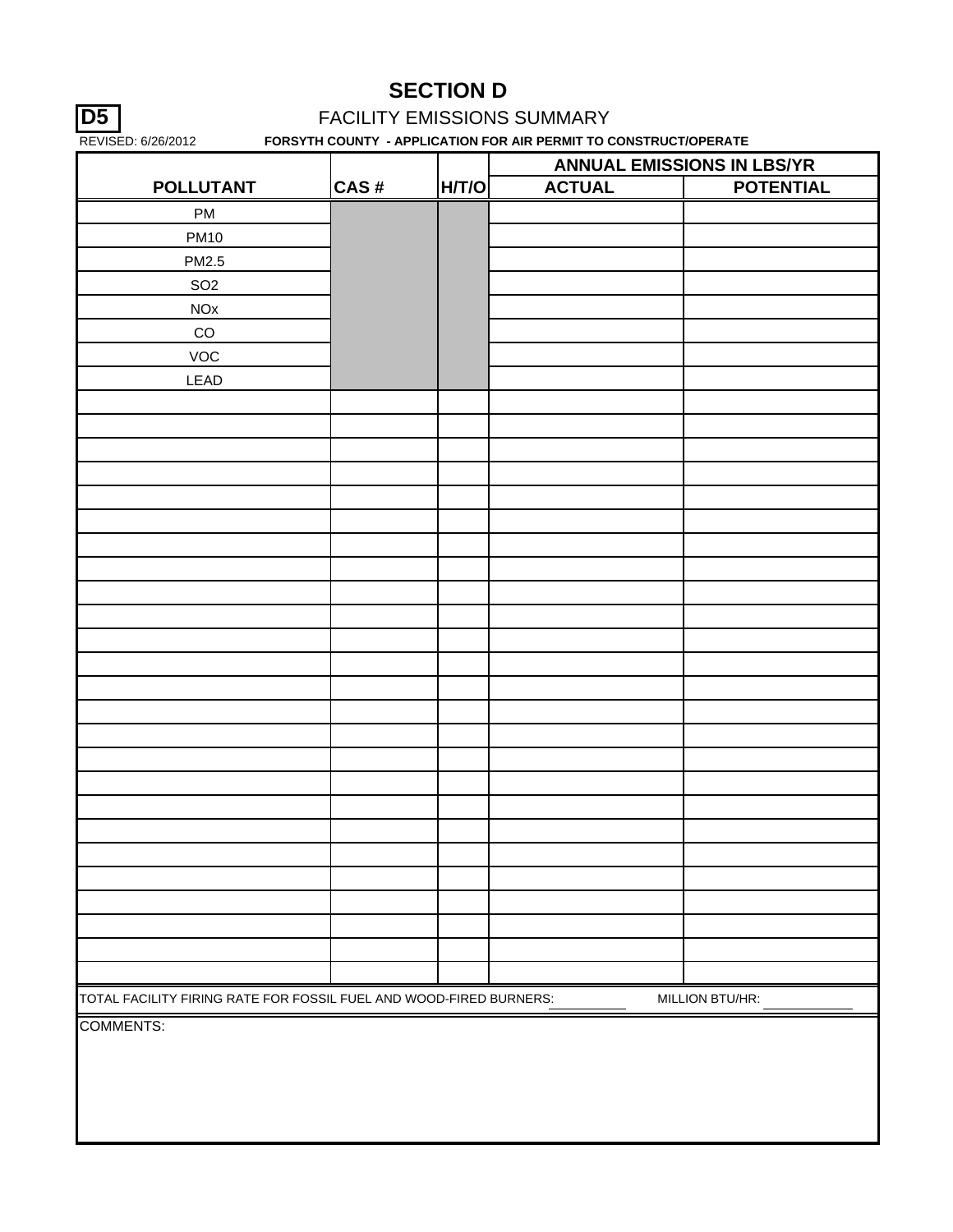**D5 FACILITY EMISSIONS SUMMARY (continued)** 

|                  |      |       |               | ANNUAL EMISSIONS IN LBS/YR |
|------------------|------|-------|---------------|----------------------------|
| <b>POLLUTANT</b> | CAS# | H/T/O | <b>ACTUAL</b> | <b>POTENTIAL</b>           |
|                  |      |       |               |                            |
|                  |      |       |               |                            |
|                  |      |       |               |                            |
|                  |      |       |               |                            |
|                  |      |       |               |                            |
|                  |      |       |               |                            |
|                  |      |       |               |                            |
|                  |      |       |               |                            |
|                  |      |       |               |                            |
|                  |      |       |               |                            |
|                  |      |       |               |                            |
|                  |      |       |               |                            |
|                  |      |       |               |                            |
|                  |      |       |               |                            |
|                  |      |       |               |                            |
|                  |      |       |               |                            |
|                  |      |       |               |                            |
|                  |      |       |               |                            |
|                  |      |       |               |                            |
|                  |      |       |               |                            |
|                  |      |       |               |                            |
|                  |      |       |               |                            |
|                  |      |       |               |                            |
|                  |      |       |               |                            |
|                  |      |       |               |                            |
|                  |      |       |               |                            |
|                  |      |       |               |                            |
|                  |      |       |               |                            |
|                  |      |       |               |                            |
|                  |      |       |               |                            |
|                  |      |       |               |                            |
|                  |      |       |               |                            |
|                  |      |       |               |                            |
|                  |      |       |               |                            |
|                  |      |       |               |                            |
|                  |      |       |               |                            |
|                  |      |       |               |                            |
|                  |      |       |               |                            |
|                  |      |       |               |                            |
|                  |      |       |               |                            |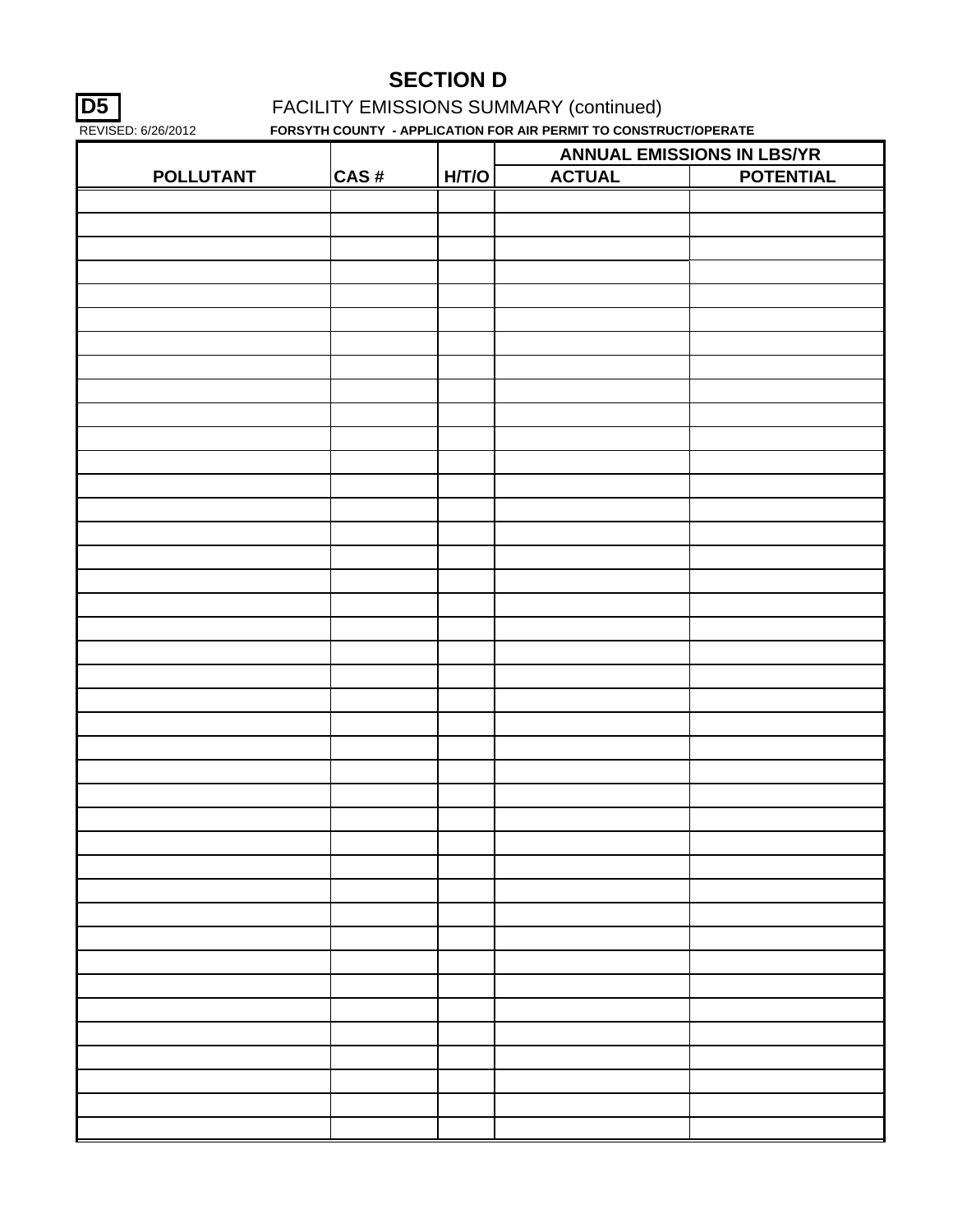## **TECHNICAL ANALYSIS TO SUPPORT PERMIT APPLICATION**

REVISED: 10/24/2000 **FORSYTH COUNTY - APPLICATION FOR AIR PERMIT TO CONSTRUCT/OPERATE**

 PROVIDE DETAILED TECHNICAL CALCULATIONS TO SUPPORT ALL EMISSION, CONTROL, AND REGULATORY DEMONSTRATIONS MADE IN THIS APPLICATION. INCLUDE A COMPREHENSIVE PROCESS FLOW DIAGRAM AS NECESSARY TO SUPPORT AND CLARIFY CALCULATIONS AND ASSUMPTIONS. ADDRESS THE FOLLOWING SPECIFIC ISSUES ON SEPARATE PAGES:

- A. **SPECIFIC EMISSION SOURCE (EMISSION INFORMATION) (FORM D3-1)** SHOW CALCULATIONS USED, INCLUDING EMISSION FACTORS, MATERIAL BALANCES, AND/OR OTHER METHODS FROM WHICH THE POLLUTANT EMISSION RATES IN THIS APPLICATION WERE DERIVED. INCLUDE CALCULATIONS OF POTENTIAL BEFORE AND, WHERE APPLICABLE, AFTER CONTROL. CLEARLY STATE ANY ASSUMPTIONS MADE AND PROVIDE ANY REFERENCES AS NEEDED TO SUPPORT MATERIAL BALANCE CALCULATIONS.
- B. **SPECIFIC EMISSION SOURCE (REGULATORY INFORMATION)(FORM D3-2)** PROVIDE AN ANALYSIS OF ANY REGULATIONS APPLICABLE TO INDIVIDUAL SOURCES AND THE FACILITY AS A WHOLE. INCLUDE A DISCUSSION OUTLINING METHODS (e.g. FOR TESTING AND/OR MONITORING REQUIREMENTS) FOR COMPLYING WITH APPLICABLE REGULATIONS, PARTICULARLY THOSE REGULATIONS LIMITING EMISSIONS BASED ON PROCESS RATES OR OTHER OPERATIONAL PARAMETERS. PROVIDE JUSTIFICATION FOR AVOIDANCE OF ANY FEDERAL REGULATIONS (PREVENTION OF SIGNIFICANT DETERIORATION [PSD], NEW SOURCE PERFORMANCE STANDARDS [NSPS], NATIONAL EMISSION STANDARDS FOR HAZARDOUS AIR POLLUTANTS [NESHAPS], TITLE V), INCLUDING EXEMPTIONS FROM THE FEDERAL REGULATIONS WHICH WOULD OTHERWISE BE APPLICABLE TO THIS FACILITY. SUBMIT ANY ANALYSES REQUIRED TO DOCUMENT COMPLIANCE WITH ANY REGULATIONS. INCLUDE EMISSION RATES CALCULATED IN ITEM "A" ABOVE, DATES OF MANUFACTURE, CONTROL EQUIPMENT, ETC. TO SUPPORT THESE CONCLUSIONS.
- C. **CONTROL DEVICE ANALYSIS (SECTION C)** PROVIDE A TECHNICAL EVALUATION WITH SUPPORTING REFERENCES FOR ANY CONTROL EFFICIENCIES LISTED ON SECTION C FORMS, OR USED TO REDUCE EMISSION RATES IN CALCULATIONS UNDER ITEM "A" ABOVE. INCLUDE PERTINENT OPERATING PARAMETERS (E.G. OPERATING CONDITIONS, MANUFACTURER RECOMMENDATIONS, AND PARAMETERS AS APPLIED FOR IN THIS APPLICATION) CRITICAL TO ENSURING PROPER PERFORMANCE OF THE CONTROL DEVICE(S). INCLUDE ANY LIMITATIONS OR MALFUNCTION POTENTIAL FOR THE PARTICULAR CONTROL DEVICES AS EMPLOYED AT THIS FACILITY. DETAIL PROCEDURES FOR ASSURING PROPER OPERATION OF THE CONTROL DEVICE INCLUDING MONITORING SYSTEMS AND MAINTAINENCE TO BE PERFORMED.
- D. **PROCESS AND OPERATIONAL COMPLIANCE ANALYSIS -**

SHOWING HOW COMPLIANCE WILL BE ACHIEVED WHEN USING PROCESS, OPERATIONAL, OR OTHER DATA TO DEMONSTRATE COMPLIANCE. REFER TO COMPLIANCE REQUIREMENTS IN THE REGULATORY ANALYSIS IN ITEM "B" WHERE APPROPRIATE. LIST ANY CONDITIONS OR PARAMETERS THAT CAN BE MONITORED AND REPORTED TO DEMONSTRATE COMPLIANCE WITH THE APPLICABLE REGULATIONS.

COMMENTS:

**D6**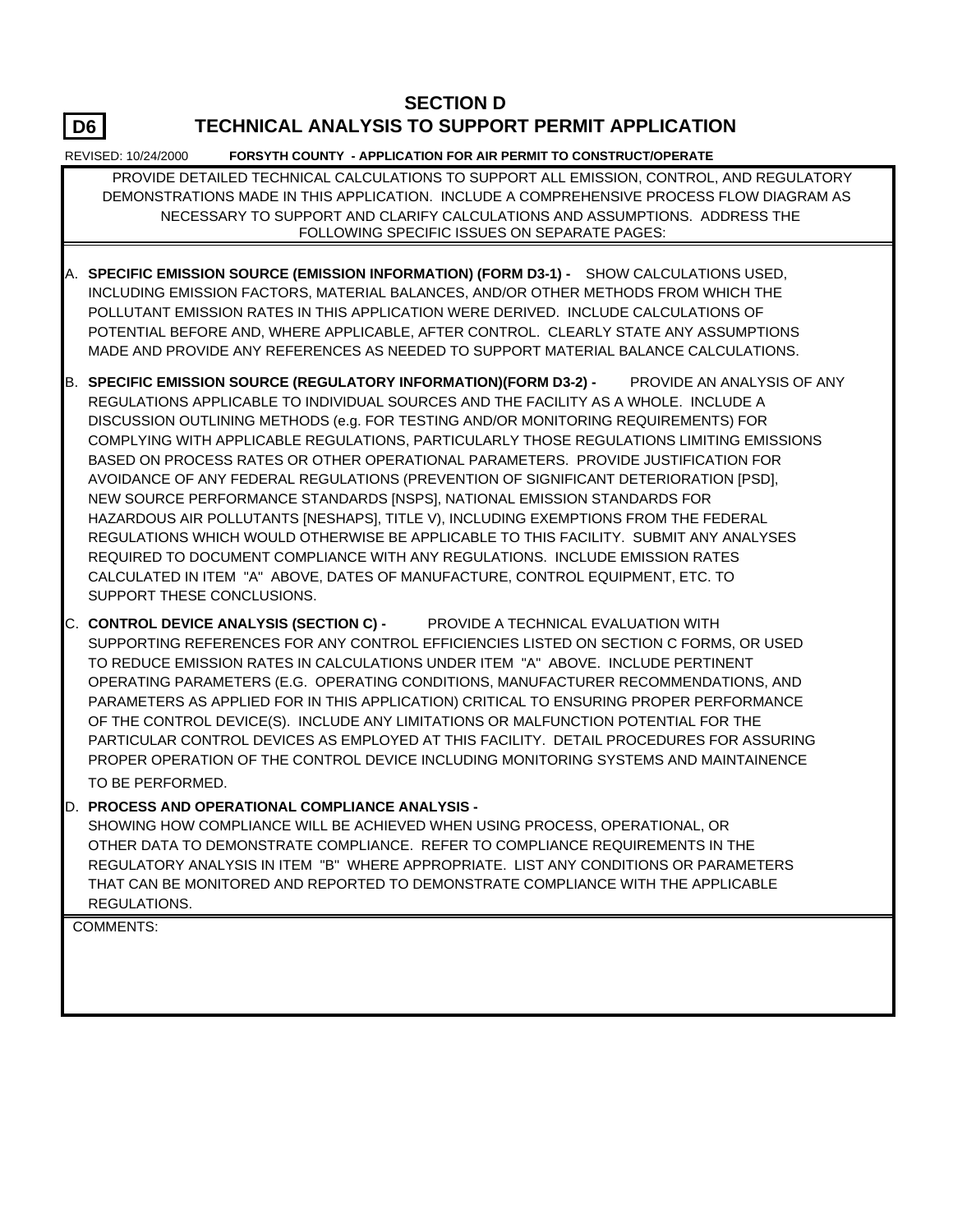# **E1 TITLE V INFORMATION**

| REVISED: 10/24/2000<br><b>FORSTYH COUNTY - APPLICATION FOR AIR PERMIT TO CONSTRUCT/OPERATE</b>    |  |  |  |  |  |
|---------------------------------------------------------------------------------------------------|--|--|--|--|--|
| IF YOUR FACILITY IS CLASSIFIED AS "MAJOR" FOR TITLE V YOU MUST COMPLETE THIS FORM                 |  |  |  |  |  |
| AND ALL OTHER REQUIRED "E" FORMS (E2 THROUGH E8 AS APPLICABLE ).                                  |  |  |  |  |  |
|                                                                                                   |  |  |  |  |  |
| INDICATE HERE IF YOUR FACILITY IS SUBJECT TO TITLE V BY<br>CATEGORY OR $\Box$<br><b>EMISSIONS</b> |  |  |  |  |  |
|                                                                                                   |  |  |  |  |  |
| IF SUBJECT BY CATEGORY, INDICATE THE CATEGORY:                                                    |  |  |  |  |  |
|                                                                                                   |  |  |  |  |  |
| IF SUBJECT BY EMISSION LEVEL, COMPLETE THE FOLLOWING:                                             |  |  |  |  |  |
| POLLUTANT(S) FOR WHICH THE FACILITY IS MAJOR<br><b>EMISSION RATE (SPECIFY UNITS)</b>              |  |  |  |  |  |
|                                                                                                   |  |  |  |  |  |
|                                                                                                   |  |  |  |  |  |
|                                                                                                   |  |  |  |  |  |
|                                                                                                   |  |  |  |  |  |
|                                                                                                   |  |  |  |  |  |
|                                                                                                   |  |  |  |  |  |
|                                                                                                   |  |  |  |  |  |
| IF YOUR FACILITY IS SUBJECT TO SECTION 112(r) "PREVENTION OF ACCIDENTAL RELEASE" OF THE           |  |  |  |  |  |
| CLEAN AIR ACT, HAVE YOU PREPARED, RETAINED ON SITE, AND SUBMITTED TO EPA A RISK                   |  |  |  |  |  |
| <b>MANAGEMENT PLAN?</b><br>$\Box$ YES<br>$\Box$ NO                                                |  |  |  |  |  |
| ARE YOU OR WILL YOU BE SUBJECT TO ANY MAXIMUM ACHIEVABLE CONTROL TECHNOLOGY                       |  |  |  |  |  |
| STANDARDS (MACTS) ISSUED PURSUANT TO SECTION 112 (d) OF THE CLEAN AIR ACT?                        |  |  |  |  |  |
| IF SO, SPECIFY:                                                                                   |  |  |  |  |  |
|                                                                                                   |  |  |  |  |  |
|                                                                                                   |  |  |  |  |  |
|                                                                                                   |  |  |  |  |  |
|                                                                                                   |  |  |  |  |  |
|                                                                                                   |  |  |  |  |  |
|                                                                                                   |  |  |  |  |  |
|                                                                                                   |  |  |  |  |  |
|                                                                                                   |  |  |  |  |  |
| LIST ANY ADDITIONAL REGULATIONS WHICH ARE REQUESTED TO BE INCLUDED IN THE PERMIT                  |  |  |  |  |  |
| SHIELD AND PROVIDE AN EXPLANATION FOR THE REQUESTED SHIELD:                                       |  |  |  |  |  |
|                                                                                                   |  |  |  |  |  |
|                                                                                                   |  |  |  |  |  |
| <b>REGULATION</b>                                                                                 |  |  |  |  |  |
|                                                                                                   |  |  |  |  |  |
|                                                                                                   |  |  |  |  |  |
|                                                                                                   |  |  |  |  |  |
|                                                                                                   |  |  |  |  |  |
|                                                                                                   |  |  |  |  |  |
|                                                                                                   |  |  |  |  |  |
|                                                                                                   |  |  |  |  |  |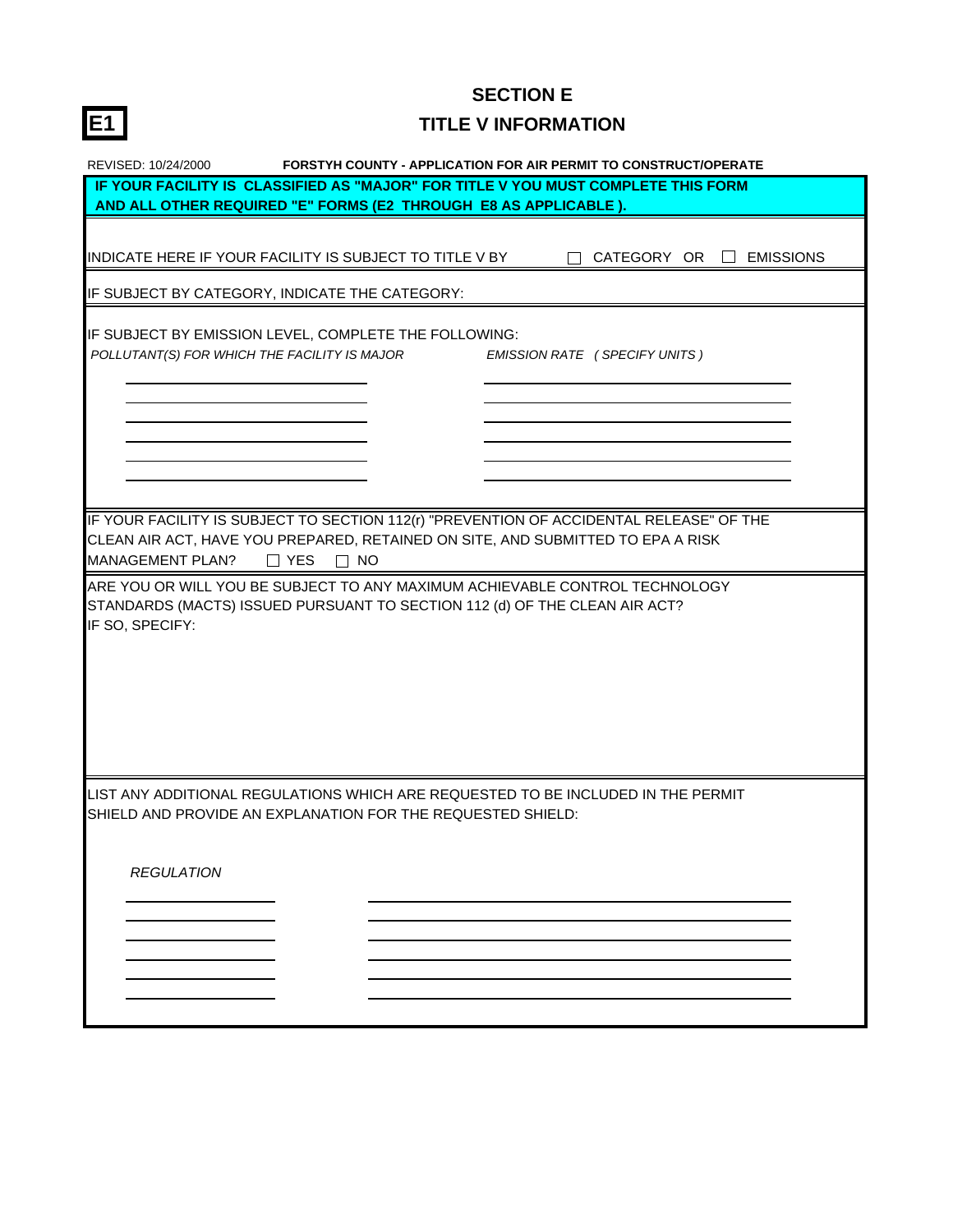## **E2 TITLE V INSIGNIFICANT ACTIVITIES SUMMARY**

| <b>INSIGNIFICANT ACTIVITIES PER FCAQTC 3Q .0503(8)</b> |              |                            |
|--------------------------------------------------------|--------------|----------------------------|
| <b>DESCRIPTION OF EMISSION SOURCE</b>                  | <b>UNITS</b> | <b>BASIS FOR EXEMPTION</b> |
| $\overline{\mathbf{1}}$ .                              |              |                            |
|                                                        |              |                            |
| 2.                                                     |              |                            |
|                                                        |              |                            |
| 3.                                                     |              |                            |
|                                                        |              |                            |
| 4.                                                     |              |                            |
|                                                        |              |                            |
| 5.                                                     |              |                            |
|                                                        |              |                            |
| 6.                                                     |              |                            |
|                                                        |              |                            |
| 7.                                                     |              |                            |
|                                                        |              |                            |
| 8.                                                     |              |                            |
|                                                        |              |                            |
| 9.                                                     |              |                            |
|                                                        |              |                            |
|                                                        |              |                            |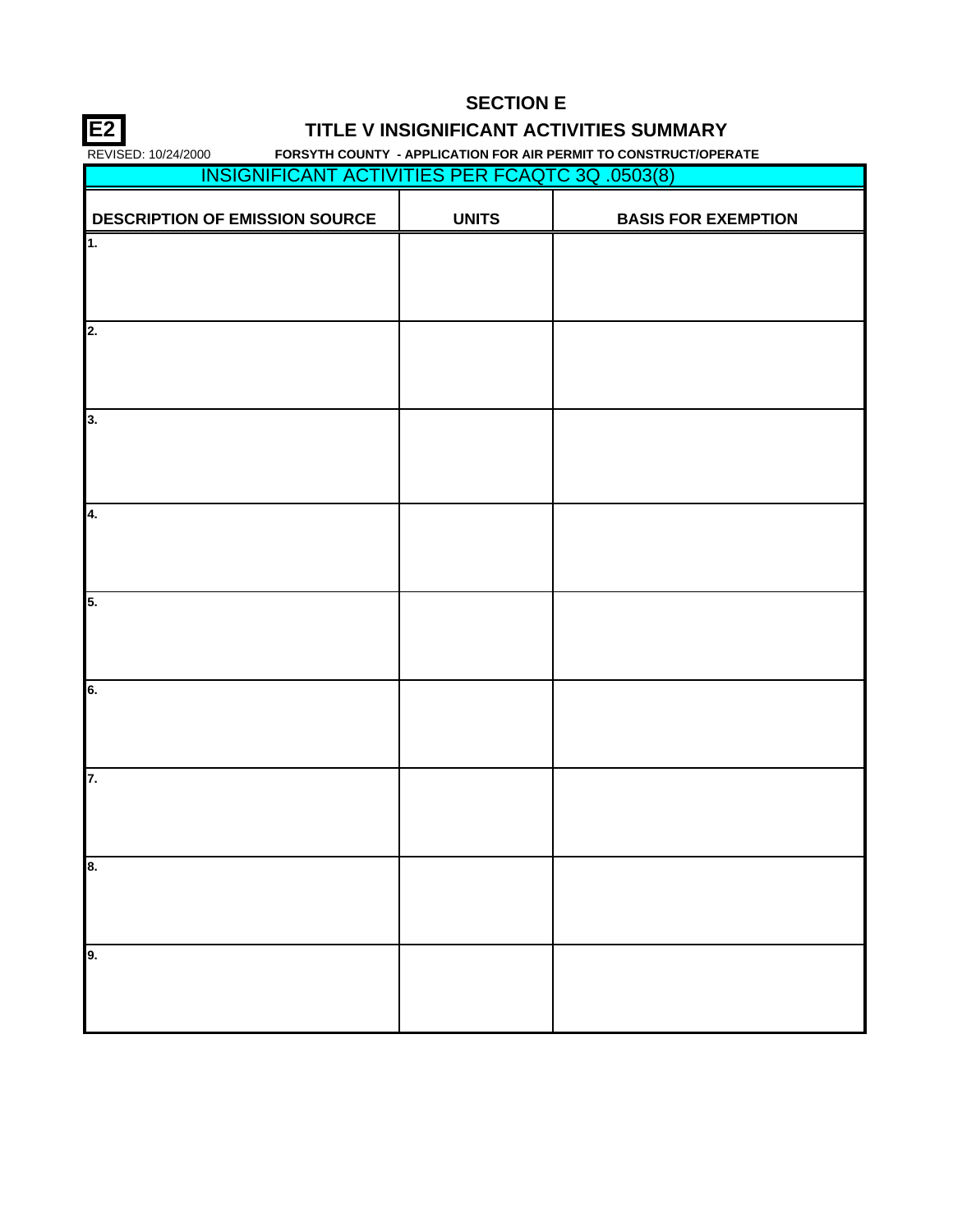## **SECTION E EMISSION SOURCE LISTING (INITIAL TITLE V FACILITY)**

#### **FORSYTH COUNTY - APPLICATION FOR AIR PERMIT TO CONSTRUCT/OPERATE**

#### REVISED: 6/26/2012 **FOR INITIAL TITLE V APPLICATIONS DO NOT USE FORM A4.**

| <b>EMISSION</b> | <b>EMISSION</b>    | <b>CONTROL</b> | <b>CONTROL</b>     | <b>EMISSION</b>                      |
|-----------------|--------------------|----------------|--------------------|--------------------------------------|
| <b>SOURCE</b>   | SOURCE             | <b>DEVICE</b>  | <b>DEVICE</b>      | <b>POINT ID NO.</b><br>or "FUGITIVE" |
| ID NO.          | <b>DESCRIPTION</b> | ID NO.         | <b>DESCRIPTION</b> |                                      |
|                 |                    |                |                    |                                      |
|                 |                    |                |                    |                                      |
|                 |                    |                |                    |                                      |
|                 |                    |                |                    |                                      |
|                 |                    |                |                    |                                      |
|                 |                    |                |                    |                                      |
|                 |                    |                |                    |                                      |
|                 |                    |                |                    |                                      |
|                 |                    |                |                    |                                      |
|                 |                    |                |                    |                                      |
|                 |                    |                |                    |                                      |
|                 |                    |                |                    |                                      |
|                 |                    |                |                    |                                      |
|                 |                    |                |                    |                                      |
|                 |                    |                |                    |                                      |
|                 |                    |                |                    |                                      |
|                 |                    |                |                    |                                      |
|                 |                    |                |                    |                                      |
|                 |                    |                |                    |                                      |
|                 |                    |                |                    |                                      |
|                 |                    |                |                    |                                      |
|                 |                    |                |                    |                                      |
|                 |                    |                |                    |                                      |
|                 |                    |                |                    |                                      |
|                 |                    |                |                    |                                      |
|                 |                    |                |                    |                                      |
|                 |                    |                |                    |                                      |
|                 |                    |                |                    |                                      |
|                 |                    |                |                    |                                      |
|                 |                    |                |                    |                                      |
|                 |                    |                |                    |                                      |
|                 |                    |                |                    |                                      |
|                 |                    |                |                    |                                      |
|                 |                    |                |                    |                                      |
|                 |                    |                |                    |                                      |
|                 |                    |                |                    |                                      |
|                 |                    |                |                    |                                      |
|                 |                    |                |                    |                                      |

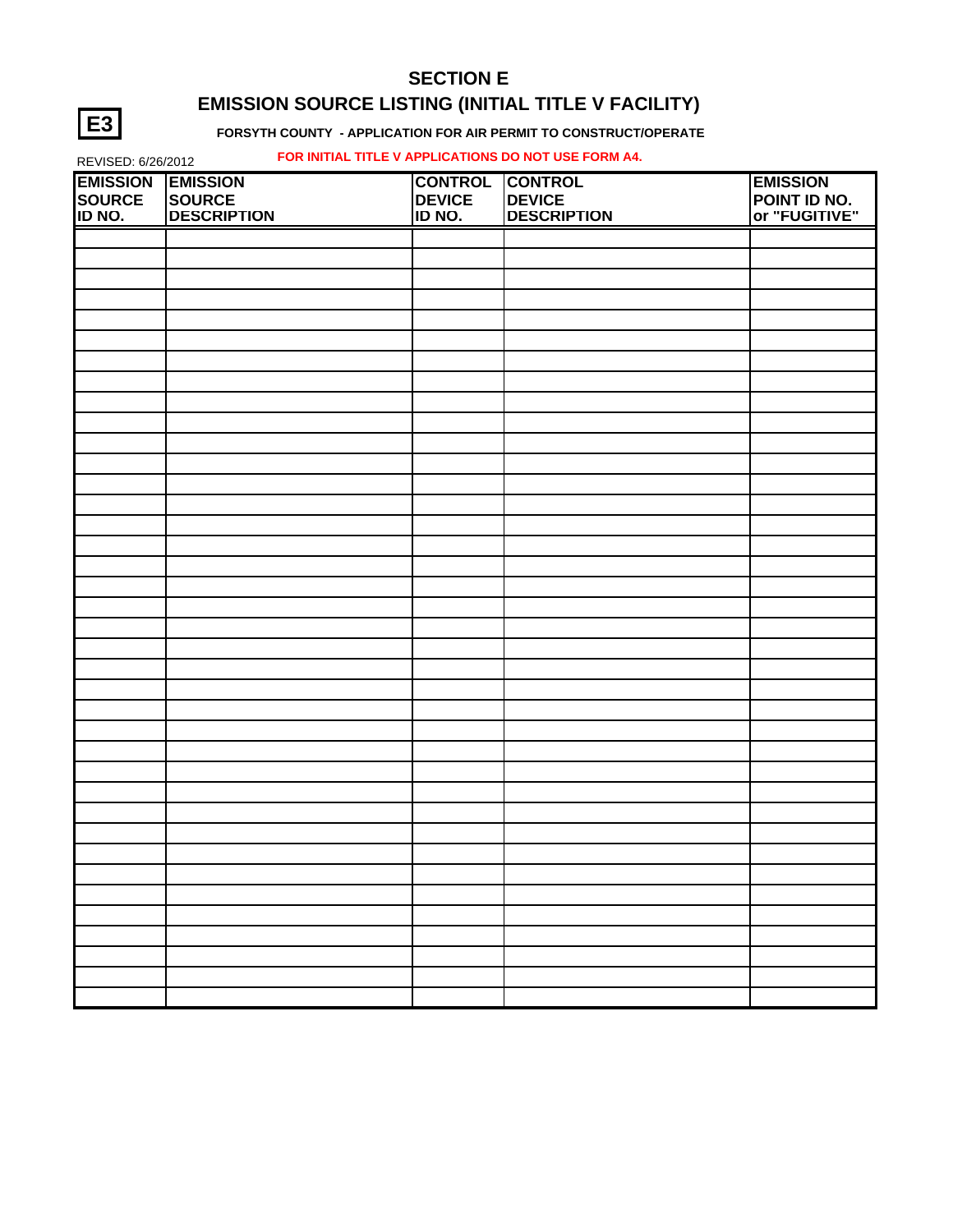| E4<br><b>COMPLIANCE PLAN (METHOD OF COMPLIANCE)</b>                                                                                                                                                                                                                    |
|------------------------------------------------------------------------------------------------------------------------------------------------------------------------------------------------------------------------------------------------------------------------|
| FORSYTH COUNTY - APPLICATION FOR AIR PERMIT TO CONSTRUCT/OPERATE<br>REVISED: 6/21/2010                                                                                                                                                                                 |
| <b>REGULATED POLLUTANT</b>                                                                                                                                                                                                                                             |
| <b>EMISSION SOURCE ID NO.</b><br>APPLICABLE REGULATION                                                                                                                                                                                                                 |
| ALTERNATIVE OPERATING SCENARIO (AOS) NO:                                                                                                                                                                                                                               |
| ATTACH A SEPARATE PAGE TO EXPAND ON ANY OF THE BELOW COMMENTS                                                                                                                                                                                                          |
| <b>MONITORING REQUIREMENTS</b>                                                                                                                                                                                                                                         |
| IS COMPLIANCE ASSURANCE MONITORING (CAM) APPLICABLE<br>$\Box$ YES<br><b>NO</b><br>$\Box$<br>IS CAM MONITORING PLAN ATTACHED?<br>$\Box$ YES<br><b>NO</b><br>$\Box$<br>MONITORING DEVICE TYPE:<br>MONITORING LOCATION:<br>OTHER MONITORING METHODS (DESCRIBE IN DETAIL): |
| DESCRIBE THE FREQUENCY AND DURATION OF MONITORING AND HOW THE DATA WILL BE<br>RECORDED (i.e., every 15 minutes, 1 minute instantaneous readings taken to produce an hourly average):                                                                                   |
| <b>TEST METHODS</b><br>REFERENCE TEST METHOD DESCRIPTION:                                                                                                                                                                                                              |
| REFERENCE TEST METHOD CITATION:                                                                                                                                                                                                                                        |
| <b>RECORDKEEPING REQUIREMENTS</b>                                                                                                                                                                                                                                      |
| DATA (PARAMETER) BEING RECORDED:<br>FREQUENCY OF RECORDKEEPING (HOW OFTEN IS DATA RECORDED):                                                                                                                                                                           |
|                                                                                                                                                                                                                                                                        |
| <b>REPORTING REQUIREMENTS</b>                                                                                                                                                                                                                                          |
| <b>GENERALLY DESCRIBE WHAT IS REPORTED:</b>                                                                                                                                                                                                                            |
| FREQUENCY:<br>$\Box$ MONTHLY<br>$\Box$ QUARTERLY $\Box$ ONCE EVERY 6 MONTHS<br>$\Box$                                                                                                                                                                                  |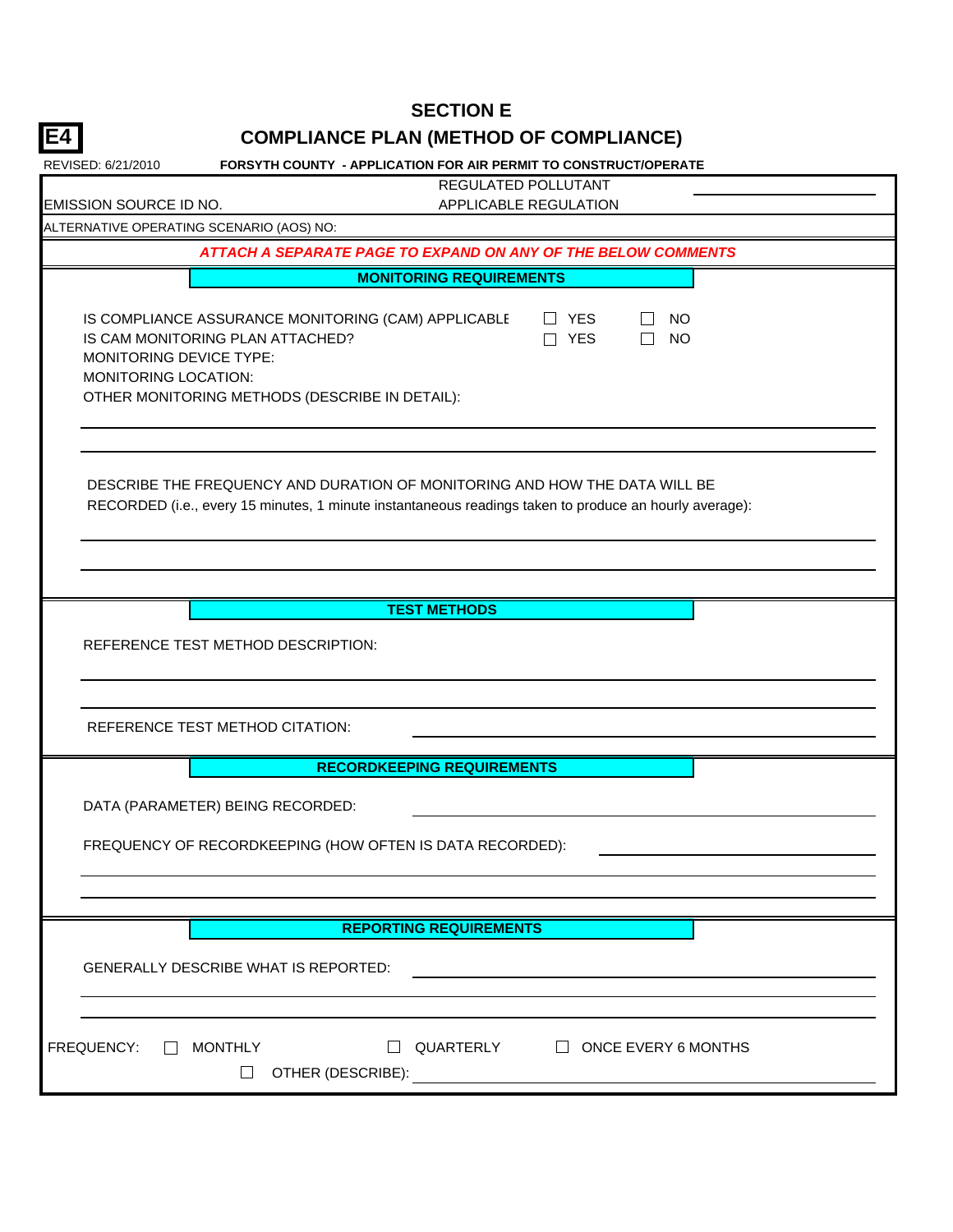|                                           |                                                                                                            | <b>SECTION E</b>                                                                                                                                                                                                       |  |
|-------------------------------------------|------------------------------------------------------------------------------------------------------------|------------------------------------------------------------------------------------------------------------------------------------------------------------------------------------------------------------------------|--|
| E5                                        |                                                                                                            | TITLE V COMPLIANCE CERTIFICATION                                                                                                                                                                                       |  |
| REVISED: 10/24/2000                       |                                                                                                            | <b>FORSYTH COUNTY - APPLICATION FOR AIR PERMIT TO CONSTRUCT/OPERATE</b>                                                                                                                                                |  |
|                                           |                                                                                                            | In accordance with the provisions of FCAQTC 3Q .0520 the responsible company official of:                                                                                                                              |  |
| <b>COMPANY NAME:</b>                      |                                                                                                            |                                                                                                                                                                                                                        |  |
| <b>COMPANY ADDRESS:</b>                   |                                                                                                            |                                                                                                                                                                                                                        |  |
| CITY, NC:                                 |                                                                                                            |                                                                                                                                                                                                                        |  |
| <b>COUNTY:</b>                            |                                                                                                            |                                                                                                                                                                                                                        |  |
| <b>PERMIT NUMBER:</b>                     |                                                                                                            |                                                                                                                                                                                                                        |  |
| <b>CERTIFIES THAT:</b>                    |                                                                                                            |                                                                                                                                                                                                                        |  |
| such requirements;                        |                                                                                                            | 1. For applicable requirements with which the facility is in compliance, the facility shall continue to comply with                                                                                                    |  |
| such requirements;                        |                                                                                                            | 2. For applicable requirements that will become effective during the permit term, the facility shall comply with                                                                                                       |  |
|                                           | been submitted to the Forsyth County Office of Environmental Assistance and Protection; and                | 3. Or applicable requirements for which the facility is not in compliance at the time of permit issuance, a<br>narrative description of how the equipment will achieve compliance with the applicable requirements has |  |
|                                           | certification as required by the EPA and 40 CFR Part 64.                                                   | 4. The facility shall fulfill applicable compliance assurance monitoring requirements and submit a compliance                                                                                                          |  |
|                                           | Schedule for Submission of Compliance Certifications During the Term of The Permit:                        |                                                                                                                                                                                                                        |  |
| <b>Frequency of Submittal</b>             |                                                                                                            | Beginning                                                                                                                                                                                                              |  |
| Signature of responsible company official | based on information and belief formed after reasonable inquiry, are true, accurate, and complete.<br>Date | The undersigned certifies under the penalty of law that all information and statements provided in the application,                                                                                                    |  |
|                                           | Name, Title of responsible company official (Type or print)                                                |                                                                                                                                                                                                                        |  |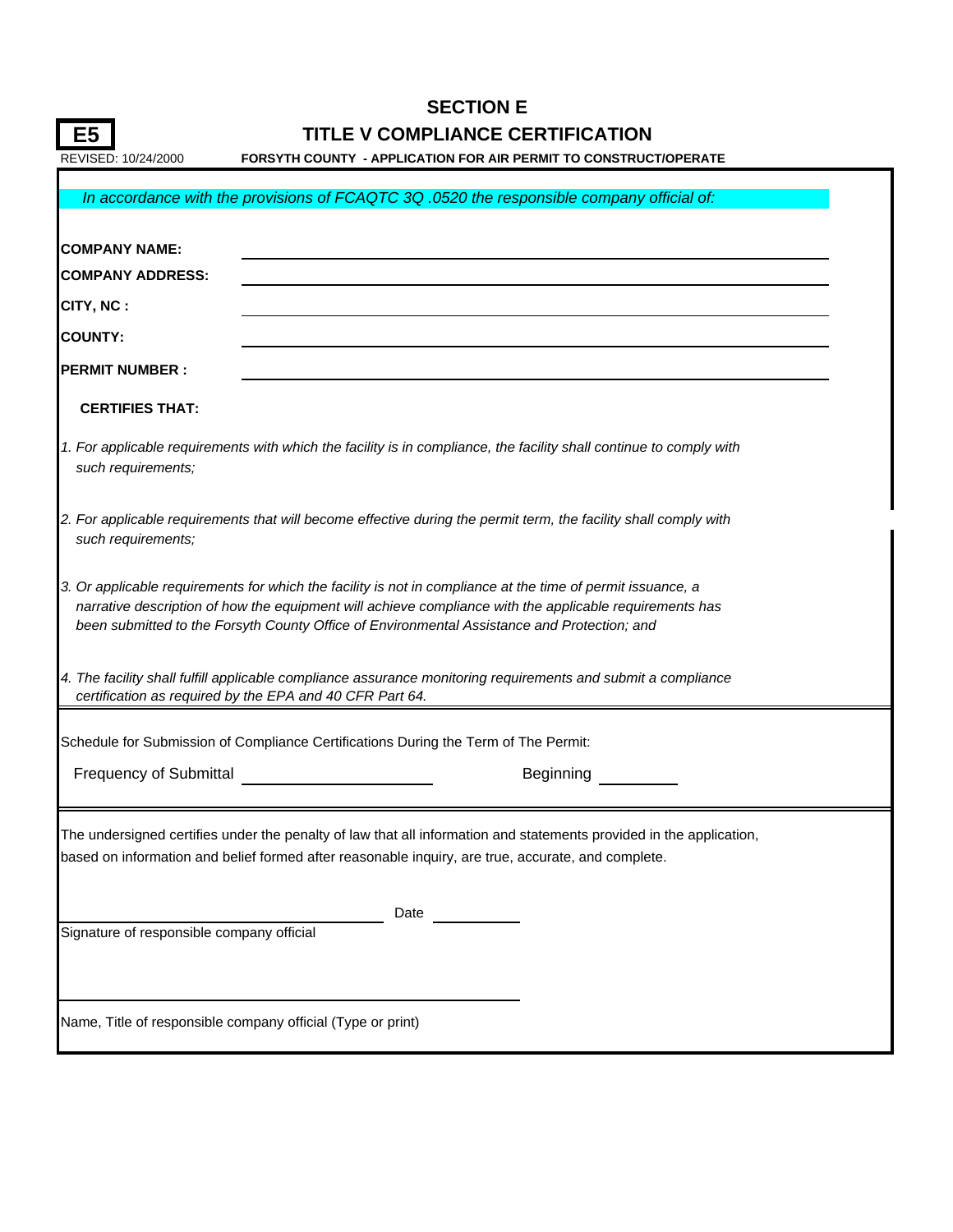| <b>SECTION E</b><br><b>COMPLIANCE SCHEDULE</b><br>E6                                                                                                                                                                                                                                                         |               |  |  |  |  |  |
|--------------------------------------------------------------------------------------------------------------------------------------------------------------------------------------------------------------------------------------------------------------------------------------------------------------|---------------|--|--|--|--|--|
| <b>FORSYTH COUNTY - APPLICATION FOR AIR PERMIT TO CONSTRUCT/OPERATE</b><br>REVISED: 10/24/2000                                                                                                                                                                                                               |               |  |  |  |  |  |
| <b>COMPLIANCE STATUS WITH RESPECT TO ALL APPLICABLE REQUIREMENTS</b>                                                                                                                                                                                                                                         |               |  |  |  |  |  |
| Will each emission source at your facility be in compliance with all applicable requirements at the time of permit<br>issuance and continue to comply with these requirements?<br>$\Box$ NO<br>$\Box$ YES<br>If NO, complete A through F below for each requirement<br>tor which compliance is not achieved. |               |  |  |  |  |  |
| Will your facility be in compliance with all applicable requirements taking effect during the term of the permit and<br>meet such requirements on a timely basis?<br>$\Box$ YES<br>$\Box$ NO<br>If NO, complete A through F below for each requirement<br>for which compliance is not achieved.              |               |  |  |  |  |  |
| <b>A.</b> Identify emission source ID No.:                                                                                                                                                                                                                                                                   |               |  |  |  |  |  |
| B. Identify applicable requirement for which compliance is not achieved:                                                                                                                                                                                                                                     |               |  |  |  |  |  |
|                                                                                                                                                                                                                                                                                                              |               |  |  |  |  |  |
| C. Narrative description of how compliance will be achieved with this applicable requirements:                                                                                                                                                                                                               |               |  |  |  |  |  |
| <b>D.</b> Detailed Schedule of Compliance:<br>Step(s)                                                                                                                                                                                                                                                        | Date Expected |  |  |  |  |  |
|                                                                                                                                                                                                                                                                                                              |               |  |  |  |  |  |
| E. Frequency for submittal of progress reports (6 month minimum):                                                                                                                                                                                                                                            |               |  |  |  |  |  |
| F. Starting date of submittal of progress reports:                                                                                                                                                                                                                                                           |               |  |  |  |  |  |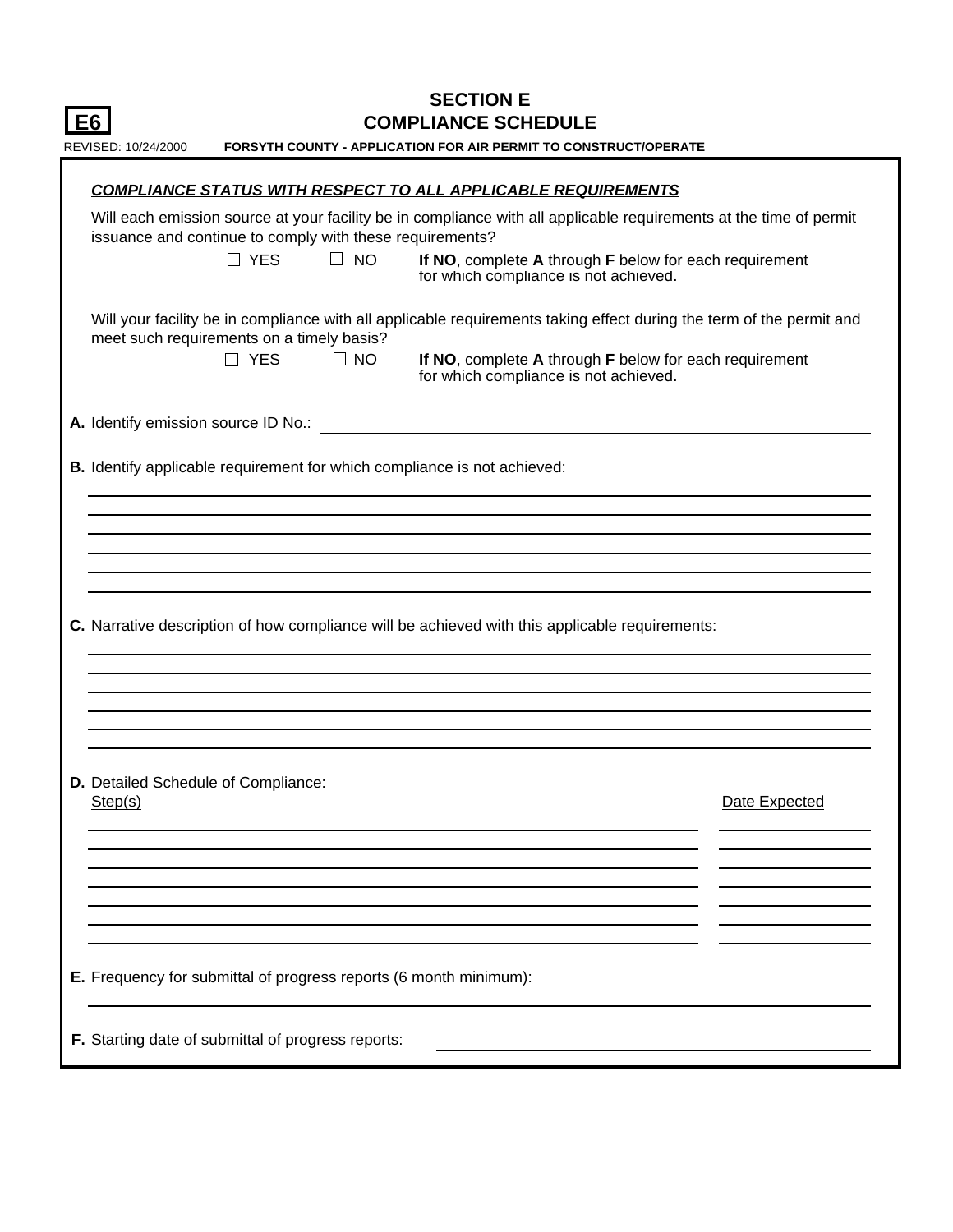|--|

## **TITLE V MINOR MODIFICATION**

REVISED 10/24/2000 **FORSYTH COUNTY- APPLICATION FOR AIR PERMIT TO CONSTRUCT AND OPERATE**

| <b>FACILITY NAME</b> |  |
|----------------------|--|
|----------------------|--|

 $\overline{C}$ FACILITY NAME:  $\overline{C}$ CDS PLANT ID (10 digits): 37067

| <b>NVILLET LIVNIVIL.</b>         |                                                                                                                                           |              |             |                  | $0.001$ LATT TD (TO digita). 07 007                     |           |  |
|----------------------------------|-------------------------------------------------------------------------------------------------------------------------------------------|--------------|-------------|------------------|---------------------------------------------------------|-----------|--|
| PERMIT NO:                       |                                                                                                                                           |              |             |                  |                                                         |           |  |
| <b>NEW OR MODIFIED EQUIPMENT</b> |                                                                                                                                           |              |             |                  |                                                         |           |  |
| ES ID NO.                        | <b>EMISSION SOURCE DESCRIPTION</b>                                                                                                        | CD ID NO.    |             |                  | <b>CONTROL DEVICE DESCRIPTION</b>                       | EP ID NO. |  |
|                                  |                                                                                                                                           |              |             |                  |                                                         |           |  |
|                                  |                                                                                                                                           |              |             |                  |                                                         |           |  |
|                                  |                                                                                                                                           |              |             |                  |                                                         |           |  |
|                                  |                                                                                                                                           |              |             |                  |                                                         |           |  |
|                                  |                                                                                                                                           |              |             |                  |                                                         |           |  |
|                                  |                                                                                                                                           |              |             |                  |                                                         |           |  |
|                                  |                                                                                                                                           |              |             |                  |                                                         |           |  |
|                                  | <b>DESCRIPTION OF MODIFICATION:</b>                                                                                                       |              |             |                  |                                                         |           |  |
|                                  |                                                                                                                                           |              |             |                  |                                                         |           |  |
|                                  |                                                                                                                                           |              |             |                  |                                                         |           |  |
|                                  |                                                                                                                                           |              |             |                  |                                                         |           |  |
|                                  |                                                                                                                                           |              |             |                  |                                                         |           |  |
|                                  | <b>EMISSIONS CHANGES RESULTING FROM MODIFICATION</b>                                                                                      |              |             |                  |                                                         |           |  |
| <b>POLLUTANT</b>                 | <b>POTENTIAL EMISSIONS CHANGE (tpy)</b>                                                                                                   |              |             | <b>POLLUTANT</b> | POTENTIAL EMISSIONS CHANGE (tpy)                        |           |  |
| <b>PM</b>                        |                                                                                                                                           |              |             | <b>VOC</b>       |                                                         |           |  |
| SO <sub>2</sub>                  |                                                                                                                                           |              |             | <b>LEAD</b>      |                                                         |           |  |
| <b>NO<sub>x</sub></b>            |                                                                                                                                           |              |             | <b>HAP</b>       |                                                         |           |  |
| CO                               |                                                                                                                                           |              |             |                  |                                                         |           |  |
|                                  | $\Box$ YES<br>COMPLETED D3-2 FORMS ATTACHED?<br>STANDARD CONSTRUCTION AND OPERATION APPLICATION [SECTION 3Q .0300])                       | $\Box$ NO    |             |                  | (D3-2 FORMS MUST ALSO BE INCLUDED WITH THE              |           |  |
|                                  | $\Box$ YES<br>REQUEST FOR GROUP PROCESSING:                                                                                               | $\square$ NO | .0515(b)(2) |                  | IF "YES" ATTACH INFORMATION REQUIRED BY RULE 3Q         |           |  |
|                                  | $\Box$ YES<br><b>DRAFT PERMIT ATTACHED:</b><br>$\Box$ NO                                                                                  |              |             |                  | IF "NO" A DRAFT PERMIT WILL BE PROVIDED BY THIS OFFICE. |           |  |
| <b>CERTIFICATION</b>             |                                                                                                                                           |              |             |                  |                                                         |           |  |
|                                  | The undersigned certifies that the proposed modification meets the criteria for using modification procedures set out in Rule 3Q .0515.   |              |             |                  |                                                         |           |  |
|                                  |                                                                                                                                           |              |             |                  |                                                         |           |  |
|                                  | The undersigned certifies under the penalty of law that all information and statements provided in this application, based on information |              |             |                  |                                                         |           |  |
|                                  | and belief formed after reasonable inquiry, are true, accurate, and complete.                                                             |              |             |                  |                                                         |           |  |
|                                  |                                                                                                                                           |              |             |                  |                                                         |           |  |
|                                  | Signature of responsible company official                                                                                                 |              |             |                  |                                                         |           |  |
|                                  |                                                                                                                                           |              |             |                  | Date                                                    |           |  |
|                                  |                                                                                                                                           |              |             |                  |                                                         |           |  |
|                                  |                                                                                                                                           |              |             |                  |                                                         |           |  |
|                                  | Name, Title of responsible company official (Type or print)                                                                               |              |             |                  |                                                         |           |  |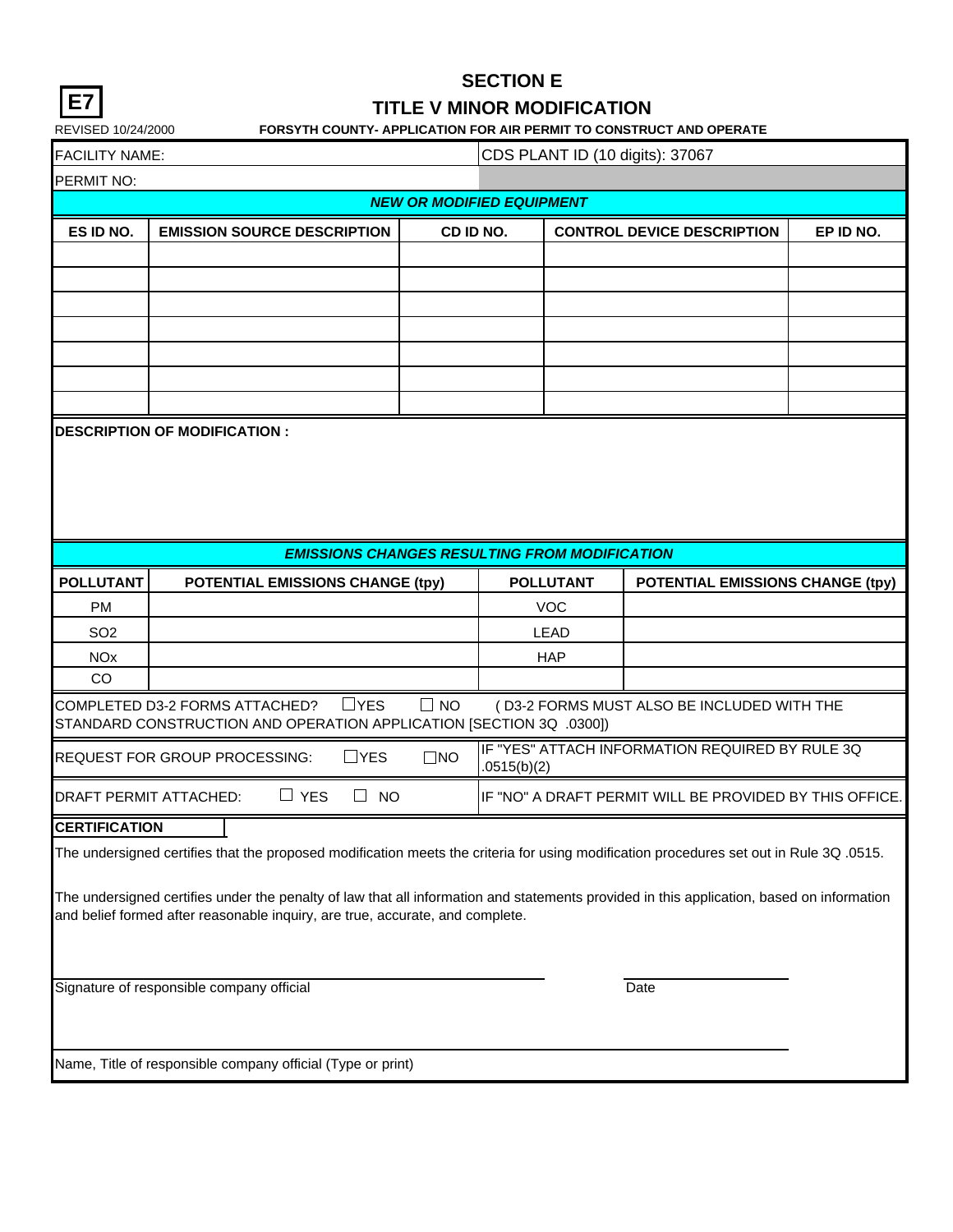| × |
|---|
|---|

# **SECTION 502 (B) (10) CHANGE NOTIFICATION**

| REVISED 10/24/2000                                                                                                                                                                                                                                                    |                                                                                                                                       |            |                                               |  | <b>FORSTYH COUNTY- APPLICATION FOR AIR PERMIT TO CONSTRUCT AND OPERATE</b> |           |  |  |
|-----------------------------------------------------------------------------------------------------------------------------------------------------------------------------------------------------------------------------------------------------------------------|---------------------------------------------------------------------------------------------------------------------------------------|------------|-----------------------------------------------|--|----------------------------------------------------------------------------|-----------|--|--|
| <b>FACILITY NAME:</b><br>CDS PLANT ID( 10 digits): 37067                                                                                                                                                                                                              |                                                                                                                                       |            |                                               |  |                                                                            |           |  |  |
| PERMIT NO:                                                                                                                                                                                                                                                            |                                                                                                                                       |            |                                               |  | ANTICIPATED DATE OF CHANGE:                                                |           |  |  |
|                                                                                                                                                                                                                                                                       |                                                                                                                                       |            | <b>NEW OR MODIFIED EQUIPMENT</b>              |  |                                                                            |           |  |  |
| ES ID NO.                                                                                                                                                                                                                                                             | <b>EMISSION SOURCE DESCRIPTION</b>                                                                                                    |            | CD ID NO.                                     |  | <b>CONTROL DEVICE DESCRIPTION</b>                                          | EP ID NO. |  |  |
|                                                                                                                                                                                                                                                                       |                                                                                                                                       |            |                                               |  |                                                                            |           |  |  |
|                                                                                                                                                                                                                                                                       |                                                                                                                                       |            |                                               |  |                                                                            |           |  |  |
|                                                                                                                                                                                                                                                                       |                                                                                                                                       |            |                                               |  |                                                                            |           |  |  |
|                                                                                                                                                                                                                                                                       |                                                                                                                                       |            |                                               |  |                                                                            |           |  |  |
|                                                                                                                                                                                                                                                                       |                                                                                                                                       |            |                                               |  |                                                                            |           |  |  |
|                                                                                                                                                                                                                                                                       | <b>DESCRIPTION OF CHANGES</b>                                                                                                         |            |                                               |  |                                                                            |           |  |  |
|                                                                                                                                                                                                                                                                       |                                                                                                                                       |            |                                               |  |                                                                            |           |  |  |
|                                                                                                                                                                                                                                                                       |                                                                                                                                       |            |                                               |  |                                                                            |           |  |  |
|                                                                                                                                                                                                                                                                       |                                                                                                                                       |            |                                               |  |                                                                            |           |  |  |
|                                                                                                                                                                                                                                                                       |                                                                                                                                       |            | <b>EMISSIONS CHANGE RESULTING FROM CHANGE</b> |  |                                                                            |           |  |  |
| <b>POLLUTANT</b>                                                                                                                                                                                                                                                      | <b>POTENTIAL EMISSIONS CHANGE(tpy)</b>                                                                                                |            | <b>POLLUTANT</b>                              |  | <b>POTENTIAL EMISSION CHANGE(TPY)</b>                                      |           |  |  |
| <b>PM</b>                                                                                                                                                                                                                                                             |                                                                                                                                       |            | <b>VOC</b>                                    |  |                                                                            |           |  |  |
| SO <sub>2</sub>                                                                                                                                                                                                                                                       |                                                                                                                                       |            | <b>LEAD</b>                                   |  |                                                                            |           |  |  |
| <b>NO<sub>x</sub></b>                                                                                                                                                                                                                                                 |                                                                                                                                       |            | <b>HAP</b>                                    |  |                                                                            |           |  |  |
| CO                                                                                                                                                                                                                                                                    |                                                                                                                                       |            |                                               |  |                                                                            |           |  |  |
|                                                                                                                                                                                                                                                                       | <b>PERMIT CONDITIONS NOT APPLICABLE AFTER CHANGE</b>                                                                                  |            |                                               |  |                                                                            |           |  |  |
| ES ID NO.                                                                                                                                                                                                                                                             | <b>NONAPPLICABLE PERMIT CONDITIONS</b>                                                                                                |            | ES ID NO.                                     |  | <b>NONAPPLICABLE PERMIT CONDITIONS</b>                                     |           |  |  |
|                                                                                                                                                                                                                                                                       |                                                                                                                                       |            |                                               |  |                                                                            |           |  |  |
|                                                                                                                                                                                                                                                                       |                                                                                                                                       |            |                                               |  |                                                                            |           |  |  |
|                                                                                                                                                                                                                                                                       |                                                                                                                                       |            |                                               |  |                                                                            |           |  |  |
|                                                                                                                                                                                                                                                                       | <b>NOTIFICATION MAILED TO EPA REGION4?</b>                                                                                            | <b>YES</b> | <b>NO</b>                                     |  |                                                                            |           |  |  |
| <b>CERTIFICATION</b>                                                                                                                                                                                                                                                  |                                                                                                                                       |            |                                               |  |                                                                            |           |  |  |
|                                                                                                                                                                                                                                                                       |                                                                                                                                       |            |                                               |  |                                                                            |           |  |  |
| This change does not exceed the allowable emission rates for regulated pollutants affected by the change and does not constitute a<br>Title I modification. This change does not violate applicable requirements or contravene federally enforceable permit terms and |                                                                                                                                       |            |                                               |  |                                                                            |           |  |  |
|                                                                                                                                                                                                                                                                       | conditions that are monitoring (including test methods), recordkeeping, reporting, or compliance certification requirements. Based on |            |                                               |  |                                                                            |           |  |  |
| information and belief formed after reasonable inquiry, the statements and information in this notification and associated permit                                                                                                                                     |                                                                                                                                       |            |                                               |  |                                                                            |           |  |  |
|                                                                                                                                                                                                                                                                       | application are true, accurate, and complete.                                                                                         |            |                                               |  |                                                                            |           |  |  |
|                                                                                                                                                                                                                                                                       |                                                                                                                                       |            |                                               |  |                                                                            |           |  |  |
|                                                                                                                                                                                                                                                                       |                                                                                                                                       |            |                                               |  |                                                                            |           |  |  |
| Signature of responsible company official                                                                                                                                                                                                                             |                                                                                                                                       |            |                                               |  | Date                                                                       |           |  |  |
|                                                                                                                                                                                                                                                                       |                                                                                                                                       |            |                                               |  |                                                                            |           |  |  |
|                                                                                                                                                                                                                                                                       |                                                                                                                                       |            |                                               |  |                                                                            |           |  |  |
|                                                                                                                                                                                                                                                                       | Name, Title of responsible company official (Type or print)                                                                           |            |                                               |  |                                                                            |           |  |  |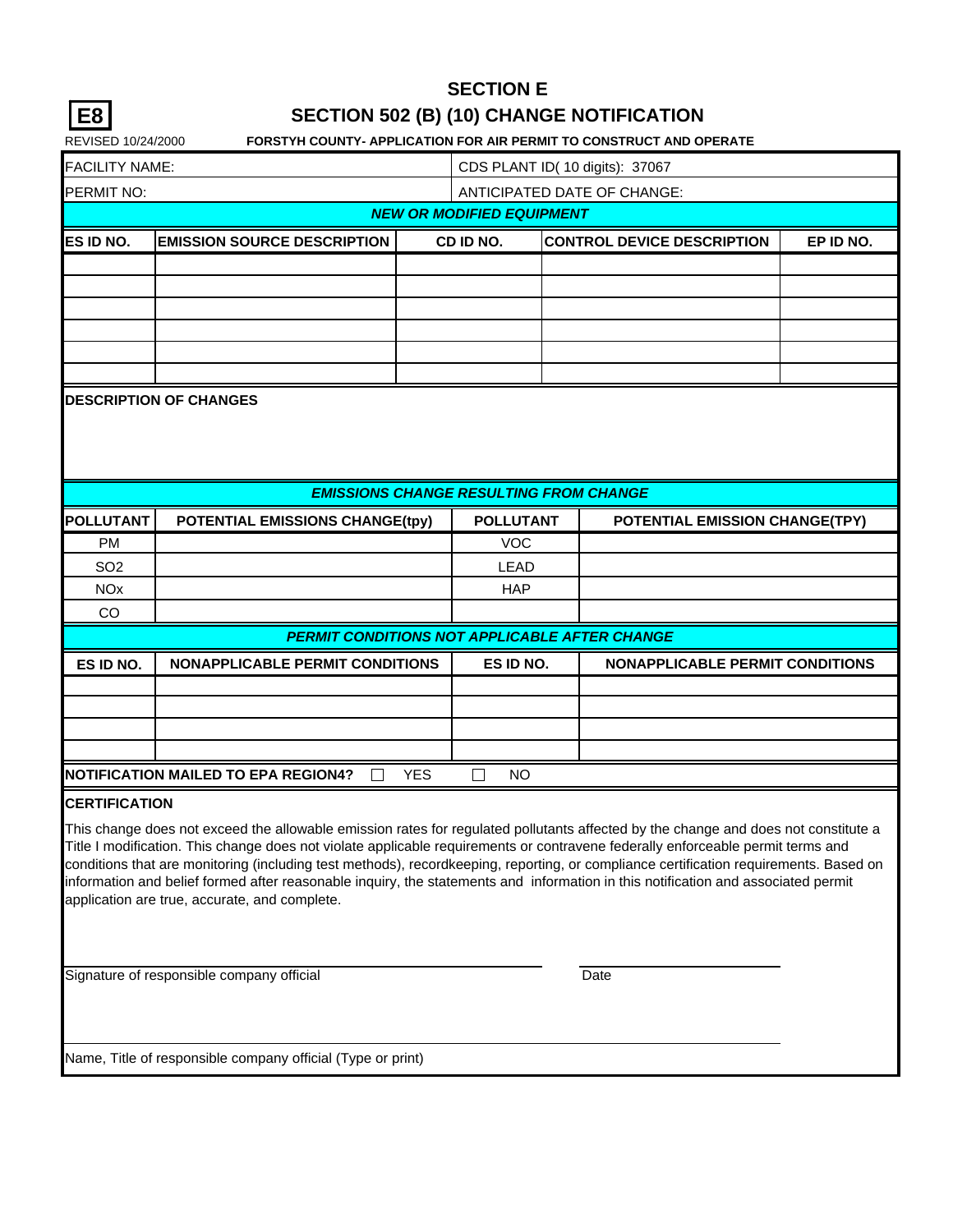## **SECTION E TITLE V RENEWAL**

**E9**

| REVISED 6/26/2012                         |                                                                                                                                                                                                                                                                                                                                                                                                                                                    |                         |                  |  |  |
|-------------------------------------------|----------------------------------------------------------------------------------------------------------------------------------------------------------------------------------------------------------------------------------------------------------------------------------------------------------------------------------------------------------------------------------------------------------------------------------------------------|-------------------------|------------------|--|--|
| <b>GENERAL INFORMATION</b>                |                                                                                                                                                                                                                                                                                                                                                                                                                                                    |                         |                  |  |  |
| FACILITY NAME:                            |                                                                                                                                                                                                                                                                                                                                                                                                                                                    |                         |                  |  |  |
| SITE ADDRESS:                             |                                                                                                                                                                                                                                                                                                                                                                                                                                                    |                         |                  |  |  |
|                                           |                                                                                                                                                                                                                                                                                                                                                                                                                                                    | CITY:                   |                  |  |  |
| CITY:                                     |                                                                                                                                                                                                                                                                                                                                                                                                                                                    |                         |                  |  |  |
|                                           | ON-SITE CONTACT PERSON:                                                                                                                                                                                                                                                                                                                                                                                                                            |                         |                  |  |  |
|                                           |                                                                                                                                                                                                                                                                                                                                                                                                                                                    |                         |                  |  |  |
| LEGAL CORPORATE OWNER:                    |                                                                                                                                                                                                                                                                                                                                                                                                                                                    |                         |                  |  |  |
| TECHNICAL CONTACT:                        |                                                                                                                                                                                                                                                                                                                                                                                                                                                    |                         |                  |  |  |
|                                           |                                                                                                                                                                                                                                                                                                                                                                                                                                                    |                         | CITY:            |  |  |
|                                           |                                                                                                                                                                                                                                                                                                                                                                                                                                                    |                         | STATE: ZIP CODE: |  |  |
| PHONE:                                    |                                                                                                                                                                                                                                                                                                                                                                                                                                                    | EMAIL:                  |                  |  |  |
| RESPONSIBLE OFFICIAL:                     |                                                                                                                                                                                                                                                                                                                                                                                                                                                    |                         |                  |  |  |
| ADDRESS:                                  |                                                                                                                                                                                                                                                                                                                                                                                                                                                    | CITY: A CITY:           |                  |  |  |
|                                           |                                                                                                                                                                                                                                                                                                                                                                                                                                                    |                         | STATE: ZIP CODE: |  |  |
|                                           |                                                                                                                                                                                                                                                                                                                                                                                                                                                    |                         |                  |  |  |
|                                           | <b>CURRENT PERMIT NO:</b>                                                                                                                                                                                                                                                                                                                                                                                                                          | <b>EXPIRATION DATE:</b> |                  |  |  |
|                                           | POLLUTANT(S) FOR WHICH THE FACILITY IS MAJOR                                                                                                                                                                                                                                                                                                                                                                                                       |                         |                  |  |  |
| <b>NEW APPLICABLE REQUIREMENTS</b>        |                                                                                                                                                                                                                                                                                                                                                                                                                                                    |                         |                  |  |  |
|                                           | LIST ANY APPLICABLE REGULATIONS OR REQUIREMENTS NOT INCLUDED IN THE CURRENT PERMIT                                                                                                                                                                                                                                                                                                                                                                 |                         |                  |  |  |
|                                           | LIST ANY APPLICABLE REGULATIONS THAT WILL BECOME EFFECTIVE DURING THE NEXT PERMIT TERM<br>For requirements not included in the current permit or that will become effective during the next permit term, appropriate forms must be included                                                                                                                                                                                                        |                         |                  |  |  |
| forms, and an application processing fee. | with the renewal application describing the affected equipment (B forms) and any associated control devices (C forms), emissions (D3-1 form),<br>applicable requirements (D3-2 form), supporting information and calculations (D6 form), compliance method (form E4), and compliance schedule<br>(form E6). If modifications to your facility are required to comply with an applicable requirement, you may also be required to submit additional |                         |                  |  |  |